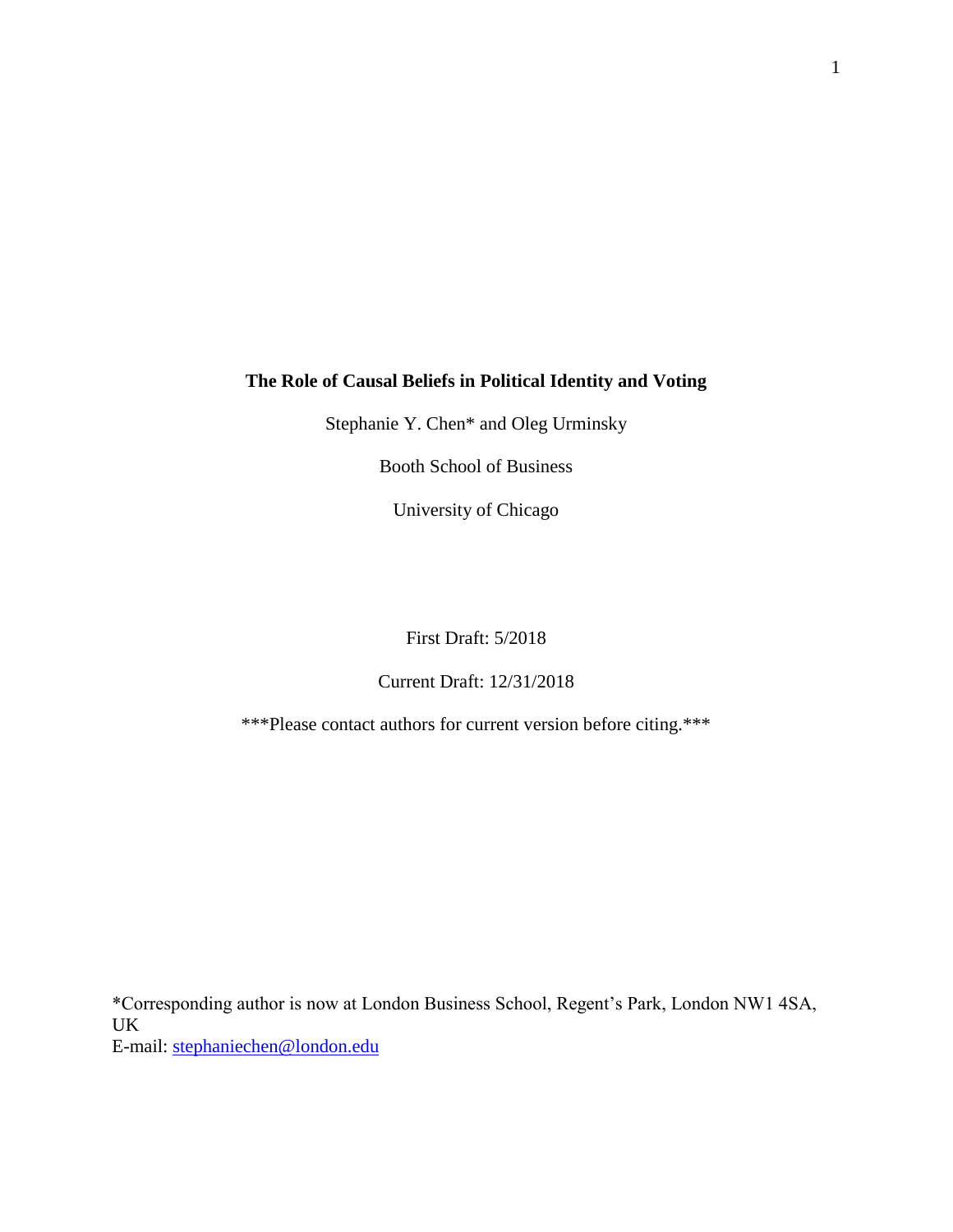### **Abstract**

An emerging literature in psychology and political science has identified political identity as an important driver of political decisions. However, less is known about how a person's political identity is incorporated into their broader self-concept and why it influences some people more than others. We examined the role of political identity in representations of the selfconcept as one determinant of people's political behaviors. We tested the predictions of a recent theoretical account of self-concept representation that, inspired by work on conceptual representation, emphasizes the role of causal beliefs. This account predicts that people who believe that their political identity is *causally central* (linked to many other features of the selfconcept) will be more likely to engage in behaviors consistent with their political identity than those who believe that the same aspect is *causally peripheral* (linked to fewer other features). Consistent with these predictions, in a study run when political identity was particularly salient during the 2016 U.S. Presidential election—we found that U.S. voters who believed their political party identity was more causally central (vs those who believe it was causally peripheral) were more likely to vote for their political party's candidate. Further, in 2 studies, we found that U.K. residents who believed that their English or British national identity was more causally central were more likely to support the U.K. leaving the European Union (Brexit) than those who believed the same identities were more causally peripheral.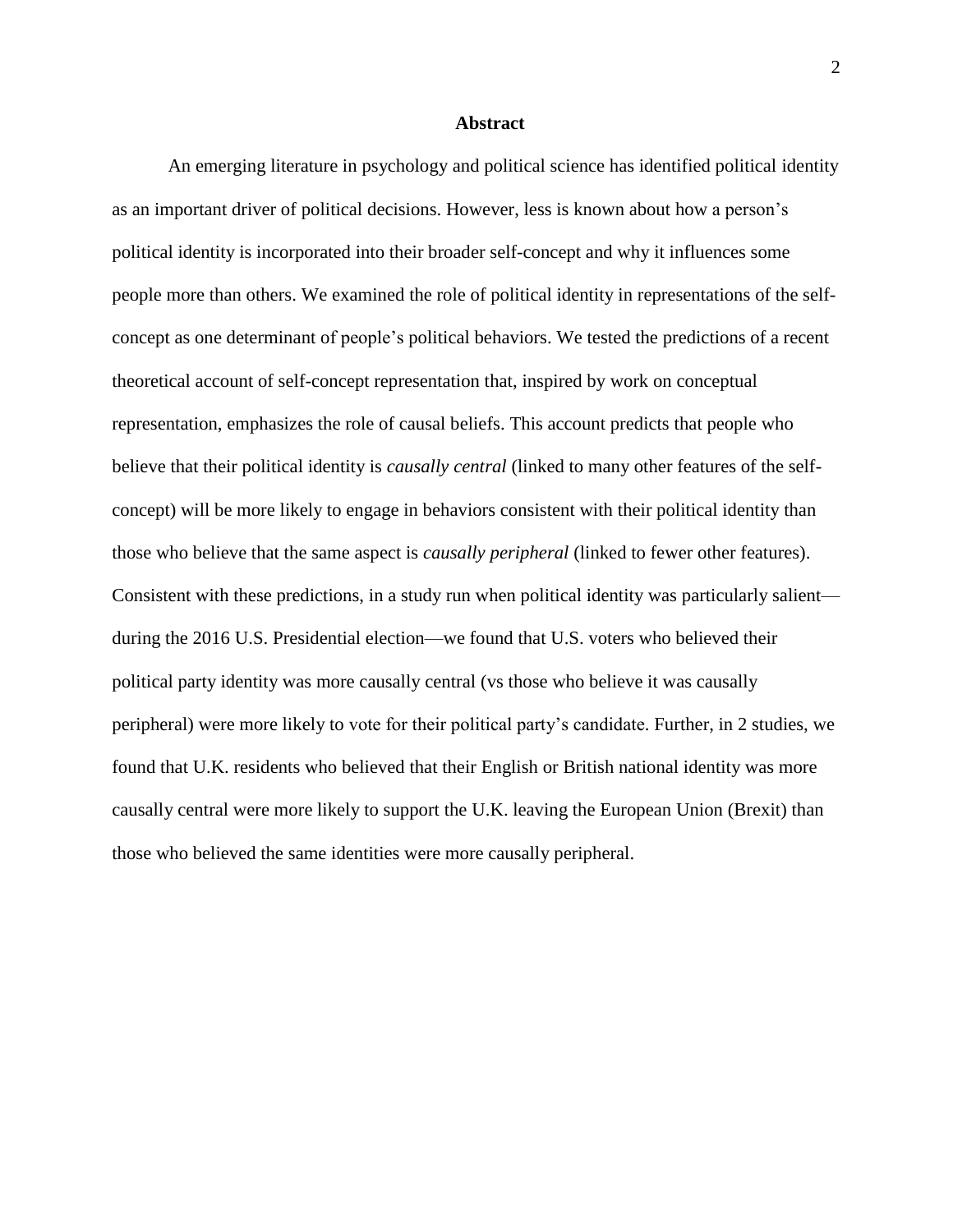### **1. Introduction**

Recent research on political thought and behavior has challenged the foundational assumption of rational decision-making models, that political beliefs and behaviors are mainly driven by self-interest—i.e., that people vote for the candidate that provides them with the most economic benefit (Downs, 1957; Laver, 1981) or for the candidate that best matches their views on important issues (Page, 1977). In this recent research (reviewed in Mason, 2018), political identity, or partisanship, has emerged as a key driver of political thought and behavior. Party affiliation has been found to have a greater effect on policy preferences and voting behavior than self-interest measures (Sears, Lau, Tyler, & Allen, 1980; Sears & Funk, 1990) and personal political ideology (Cohen, 2003).

A large body of literature in political science and both political and social psychology cites political identity (political party) as a key driver of a wide range of political attitudes and activities (Bartels, 2000; Campbell et al., 1960; Carsey & Layman, 2006; Gaines et al., 2007; Gerber et al., 2010; Greene, 2004; Van Bavel & Pereira, 2018). This work has documented a causal relationship between partisanship and both voting behavior and evaluations of political figures (Gerber et al., 2010), as well as systematic differences in how Democrats and Republicans make political predictions (Granberg & Brent, 1983; Orhun & Urminsky, 2011) and interpret factual information regarding political issues (despite agreement on what the facts are, Gaines et al., 2007). Further, political identity has been found to influence the more basic cognitive processes that underlie political thought like memory, attention, and even visual perception (Caruso et al., 2007; Castelli & Carro, 2011; Van Bavel & Pereira, 2018).

Given how influential partisanship is on political thought and behavior, it is perhaps surprising that less attention has been paid to the cognitive underpinnings of political identity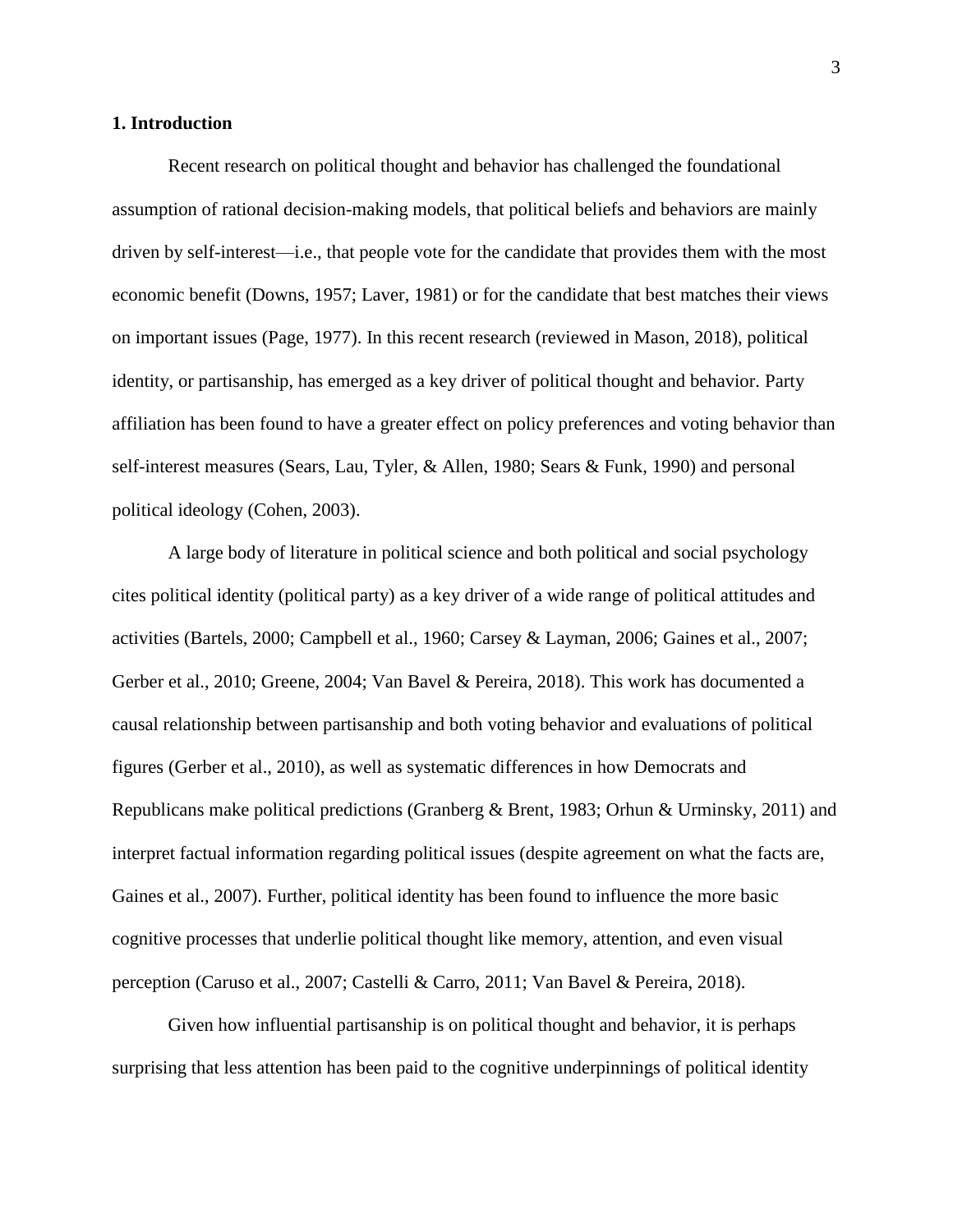itself. Political scientists have noted variance in whether members of a given political party act in ways consistent with the party, and have found that political identity may conflict with other aspects of one's self-concept (e.g., gender, race, age, religion, etc., Mason, 2018). However, research has not focused on why such differences exist and how political identity fits into the broader self-concept. Our aim is to build on established cognitive principles, primarily research on conceptual and self-concept representation, to provide a psychological explanation for political identity as a potentially important part of the self-concept. This approach provides a generative framework that can predict who is more and less likely to act in ways consistent with their political identity.

### *1.1 Categorization and causal centrality*

In this paper, we build on a recent theoretical account of self-concept representation (Chen, Urminsky, & Bartels, 2016) to generate testable predictions of people's likelihood of engaging in behaviors consistent with their political party. This account suggests that people who believe that their political identity is *causally central*—causally related to more other features of their self-concept—will be more likely to act in ways consistent with the norms of that identity than those who believe their political identity is relatively casually peripheral (i.e., having relatively fewer causal connections).

This cognitive approach to understanding political identity is based on the importance of people's causal knowledge and their beliefs in conceptual representation and learning. A seminal finding in this area is that a feature of a concept is seen as defining of that concept and important to categorization judgments to the extent that the feature is perceived as casually central (Ahn et al., 2000; Rehder & Hastie, 2001; Rehder, 2003; Sloman et al., 1998). That is, items missing causally central features of a category are seen are less likely to belong to that category and less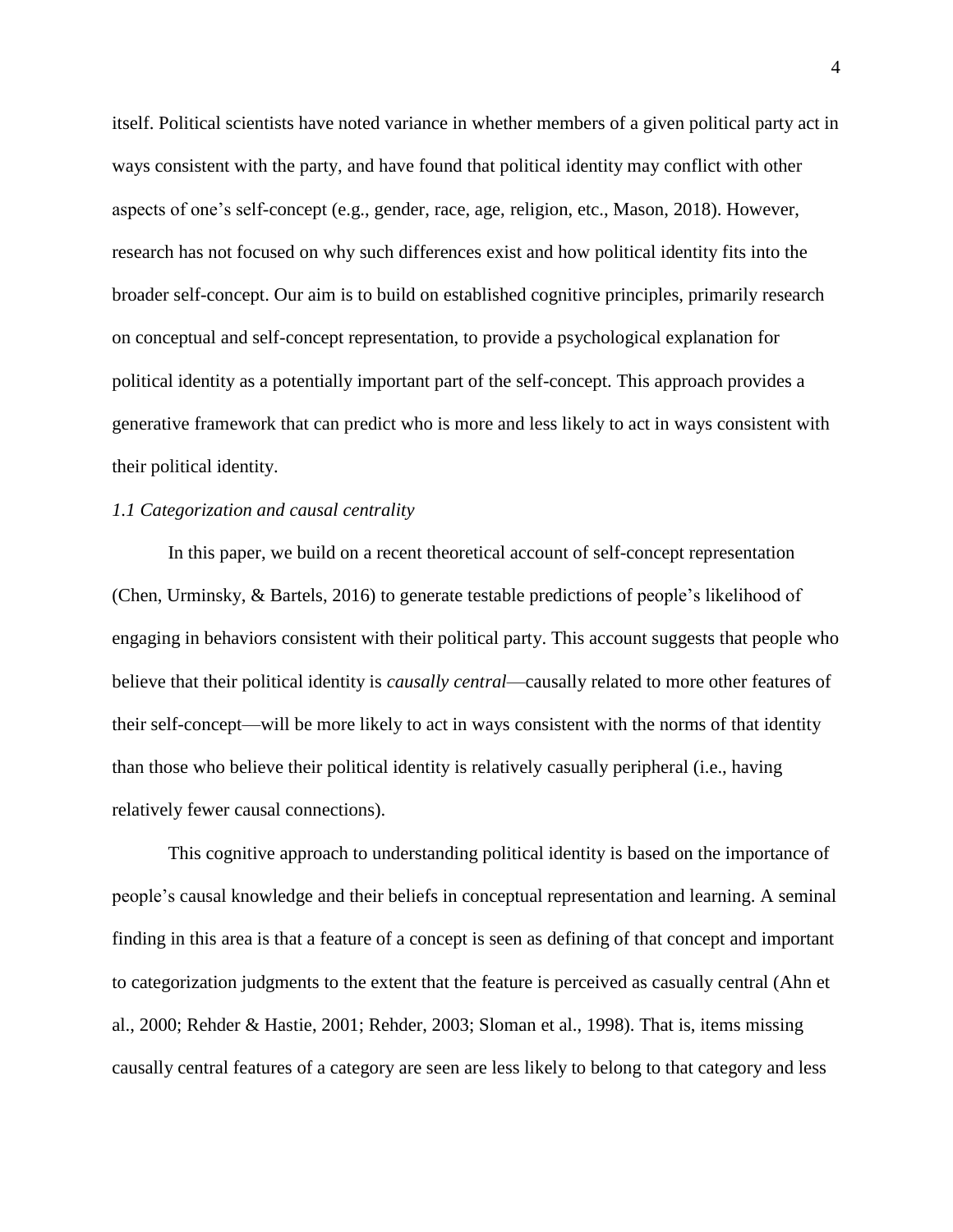typical of that category than items missing causally peripheral features (Ahn et al., 2000; Rehder & Hastie, 2001).

Many explorations of the self-concept have taken a feature-based approach, assuming that there is a type of feature that is more defining of the self-concept. In particular, mirroring the debate about what underlies political reasoning, some researchers have argued that moral principles are most defining of personal identity (Strohminger & Nichols, 2014, 2015), while others have suggests that memories define an individual (Blok, Newman, & Rips, 2005; Nichols & Bruno, 2010). In contrast, Chen et al. (2016) proposed that causal beliefs about the relationships between these features play a critical role in determining what defines the selfconcept, such that the importance of any type of feature is, at least in part, determined by the causal relationships that it is involved in.

Chen et al. (2016) had participants report the cause-effect relationships that they believed existed between different aspects of their self-concept and calculated the causal centrality of a feature in a manner consistent with Rehder and Hastie's (2001) relational centrality hypothesis, which proposes that a feature is causally central to a concept to the extent that it participates in many causal relationships. Thus, a feature's causal centrality was calculated by summing the number of other features a given feature was causally linked to, as either a cause or an effect. This measure is similar to "degree centrality" in social network analysis (Freeman, 1978), as it is the number of direct links that a node has. However, unlike in social network analysis, the "nodes" here represent different aspects of the self-concept (e.g., political party, gender, etc.) Furthermore, the links are not simply associative, but more specifically represent a belief that one feature influenced or shaped the other.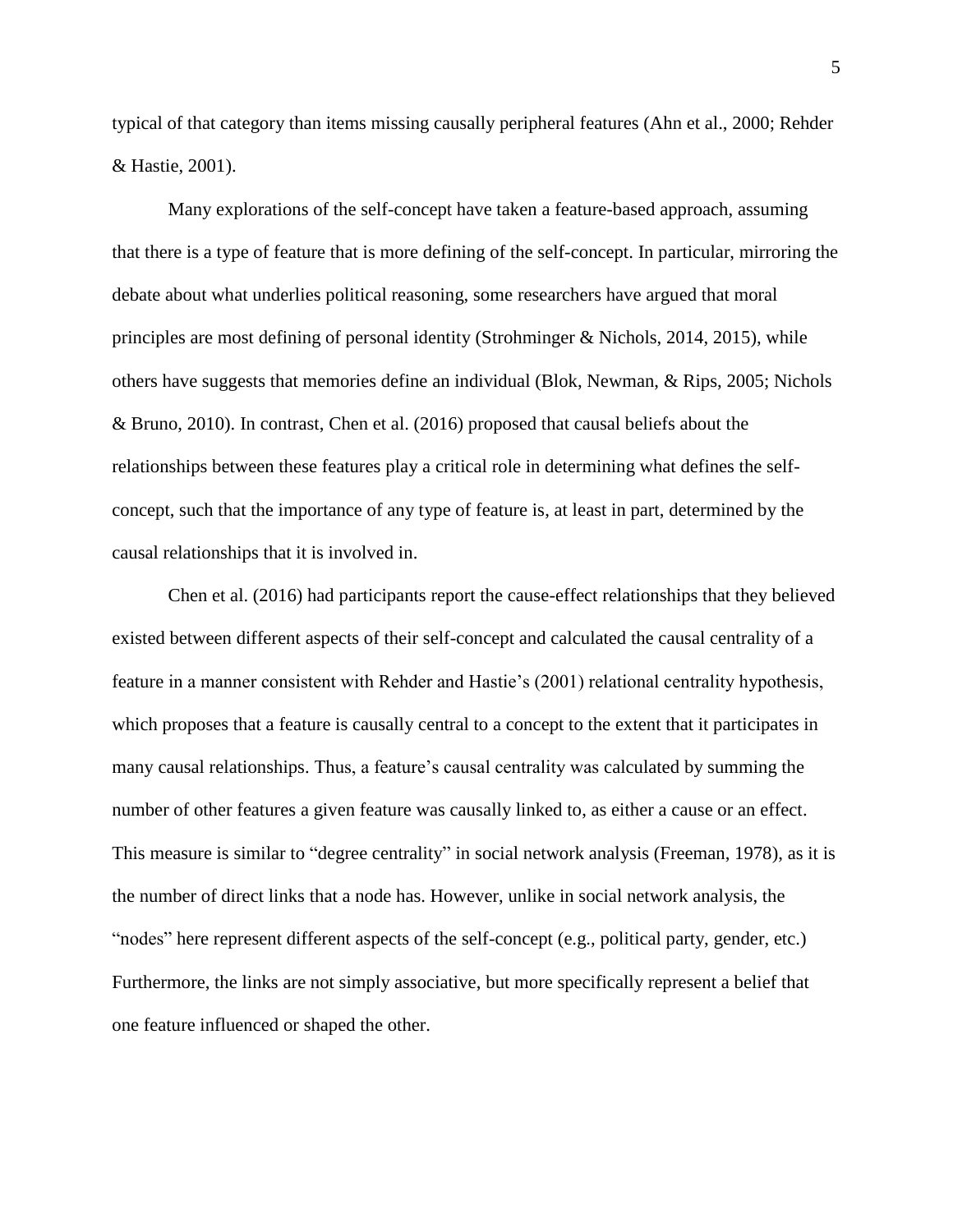If causally central features are perceived as more defining of the self-concept, then changes to these features would make people perceive more disruption to the continuity of their identity. That is indeed what was found— people reported that changes to more causally central features would make them into more of a different person than changes to more peripheral features. Further, across a range of feature types (morals qualities, memories, preferences, and personality traits), participants perceived that changing a feature would be more disruptive of another person's self-concept when that feature was manipulated to be causally central than when the exact same feature was manipulated to be causally peripheral.

Chen et al. (2016) also examined another theoretical model of causal centrality, the causal status hypothesis (Ahn et al., 2000) and its computational implementation, the dependency model (Sloman, Ahn, & Love, 1998). Unlike the relational centrality hypothesis, according to which a feature can be causally central by having many causes or effects, according to the dependency model, features are central to a concept to the extent that they have many effects (both direct and indirect) and the deeper a cause is in the causal chain, the more defining it will be of a concept. Chen et al. (2016) found that the dependency model did predict some identity judgments, but not as consistently as the relational centrality hypothesis. Thus, we will focus on relational centrality. However, as this paper explores causal centrality in a new context (behaviors rather than categorization of identity judgments), we will re-examine the dependency model in the final study (study 2b).

### *1.2 The causal centrality of political identity.*

To illustrate how causal centrality influences beliefs about what is defining of the selfconcept, imagine two Democrats who are academics, Anna and Alex. Anna believes that it is her moral qualities that caused her to become a Democrat and also caused her to choose her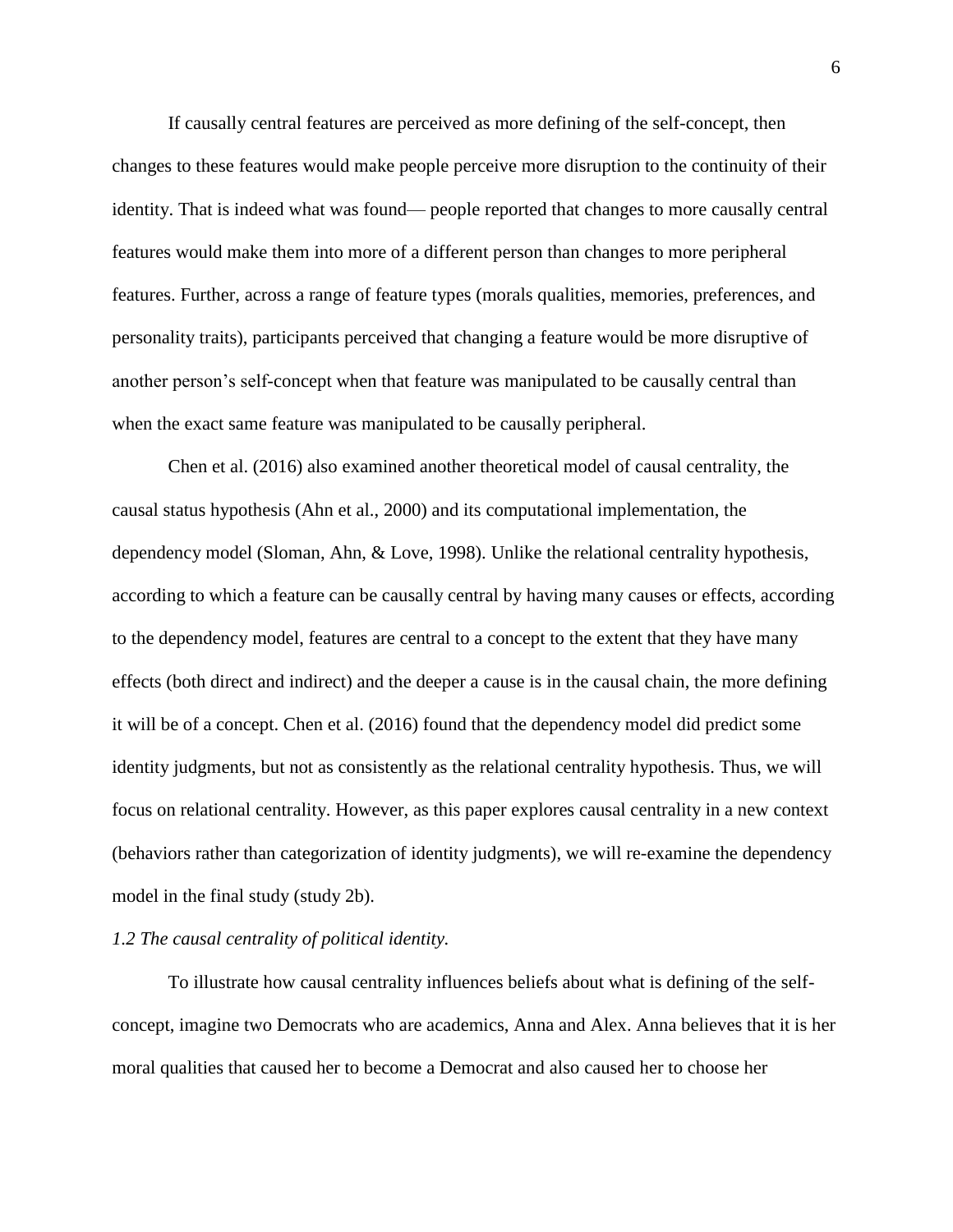profession as an academic. Alex instead believes that it is being a Democrat that has caused him to develop his moral qualities and also caused him to choose his profession. As a result, even though Anna and Alex's profession, moral qualities, and political affiliation are identical, their self-concepts will be fundamentally different.

Moral qualities will be more causally central to Anna's self-concept than to Alex's, because she believes that her morals are causally connected to both her profession and political affiliation while Alex believes that his morals are only causally connected to his political affiliation. In contrast, Alex's political affiliation will be relatively more central, because he believes that it is causally connected to both his profession and moral qualities, while Anna believes that her political affiliation is only causally connected to her moral qualities. As a result, Alex would experience a change in political affiliation as more disruptive to his self-concept than Anna would.

The research on causal centrality in self-conceptual representation thus far—much like research on conceptual representation, in general—has focused on categorization judgments (i.e., after a change, is the resulting individual still an instance of me?). However, our goal in this paper is to extend this literature by examining whether people's representations of the selfconcept are informative about their political thought and behavior. As causally central aspects are perceived to be more defining of the self-concept, political identity may have a stronger relationship with behaviors among people for whom that political identity is more causally central, compared to people for whom the political identity is more causally peripheral.

Returning to the example, our account predicts that Alex, for whom political party is more causally central, would be more likely to vote for the Democratic candidate than Anna would be, even though both are self-ascribed Democrats. This prediction is consistent with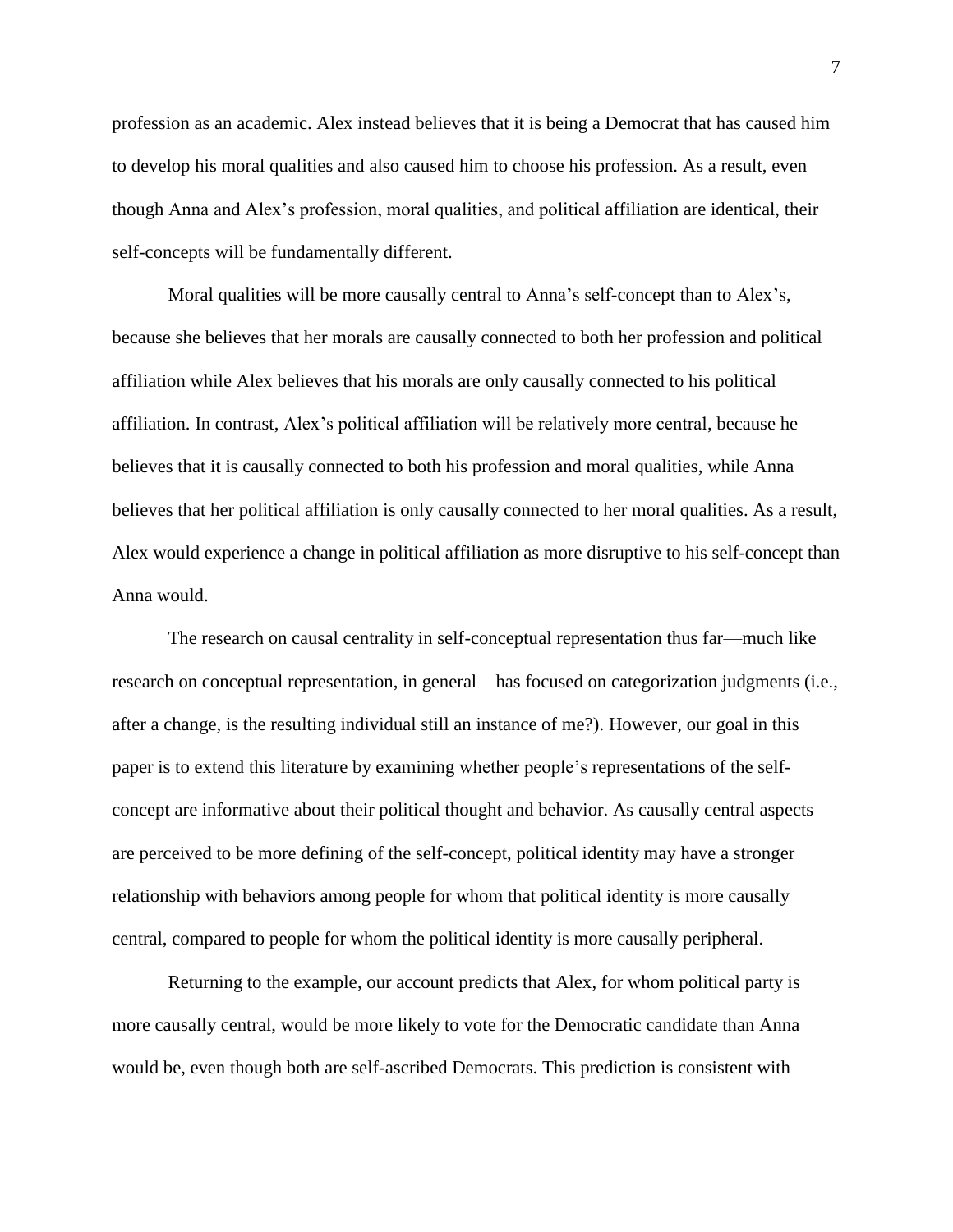recent research in political science and social psychology, which finds that people who more strongly identify with a political party are more likely to hold beliefs and act in ways consistent with their party (Greene, 2004; Huddy, Mason, & Aaroe, 2015) and that people are more motivated to act in ways consistent with social categories that they see as important to their selfconcept (LeBeouf, Shafir, & Bayuk, 2010; Markus & Wurf, 1987; Reed II, 2004). While these previous findings identify a link between identity, including political identity, and behavior, they provide little theoretical insight into what it means for an identity to be important to the selfconcept. Our approach provides a testable psychological explanation, based on a large literature on conceptual representation, for why an aspect of the self-concept might be important to a given person for decision-making and behavior.

Further, our exploration of causal centrality in the domain of the self-concept provides a unique opportunity to test for a relationship between causal centrality and decision-making. Work on concepts and decision making has largely focused on how our concepts influence behaviors indirectly via inference (e.g., Chen, Ross, & Murphy, 2014a, 2014b; Murphy, 2002; Ross, 1997). For example, we behave differently towards a person who we categorize as having measles than one we categorize as having sun poisoning because, based on what we know about these two categories, we infer that a person with measles is contagious while one with sun poisoning is not.

That is, causal centrality is only related to behavior indirectly, via the categorization and category-based induction process. Knowing about the causal centrality of a given feature (e.g., fever) in the two categories determines how likely we are to categorize a person with that feature as having the measles or sun poisoning. Then, once the categorization is made, it supports predictions that determine how we interact with the person (e.g., avoid if he has measles or be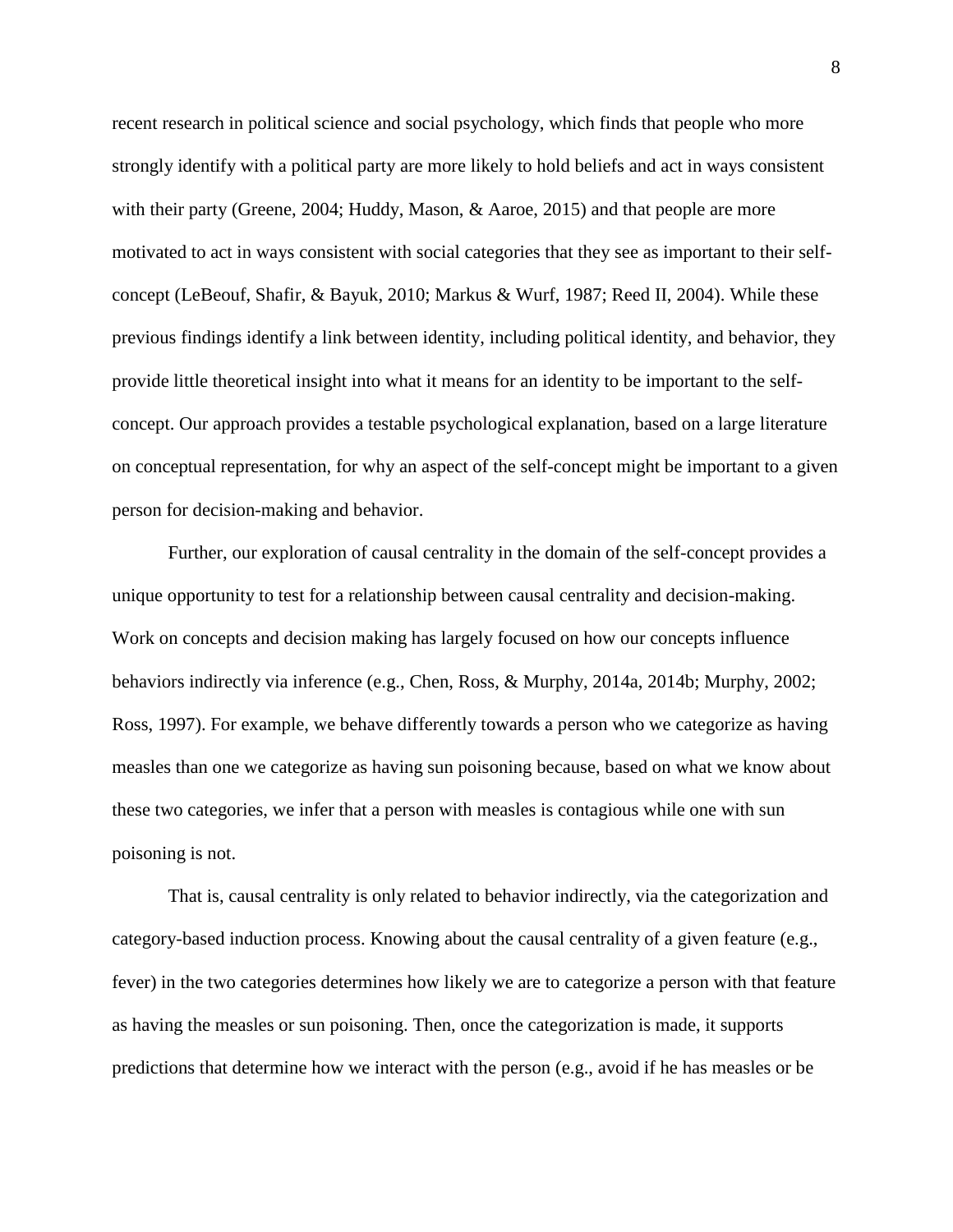nice if he has sun poisoning). However, in our account of the self-concept, as causal centrality determines what is important to the self-concept, it is the causal centrality of the feature itself that predicts behavior.

In the following experiments, we directly tested whether differences in the causal centrality of a shared political identity predict differences in political attitudes and behaviors. In Study 1, we test whether U.S. voters who perceive their political party as more causally central are more likely to vote for their party's candidate, potentially over and above their ideological views. Political scientists have noted that other social identities, beyond party affiliation, often become part of how people organize their political views (e.g., age, race, religion, socioeconomic classes; Mason, 2018). Accordingly, in Studies 2a and 2b, we examine whether the causal centrality of another social identity, national identity, predicts support for and voting for a related political policy among residents of the United Kingdom, Brexit. Further, in Study 2b we test the predictive power of two different models of causal centrality from the conceptual representation literature, the relational centrality hypothesis (Rehder & Hastie, 2001) and the causal status hypothesis (Ahn et al., 2000) implemented with the dependency model (Sloman et al., 1998).

These studies provide an initial test of whether causal centrality, which has been studied in terms of conceptual representation, connects to behaviors outside of categorization judgments and category learning, and helps explain identity-related real-world behavior. In doing so, we bridge research on cognitive representation and research on political behavior, and address calls to push research on basic cognition and cognitive representation into new areas to better understand when and to what degree known cognitive processes are at work (Bartels & Johnson, 2015; Murphy, 2003).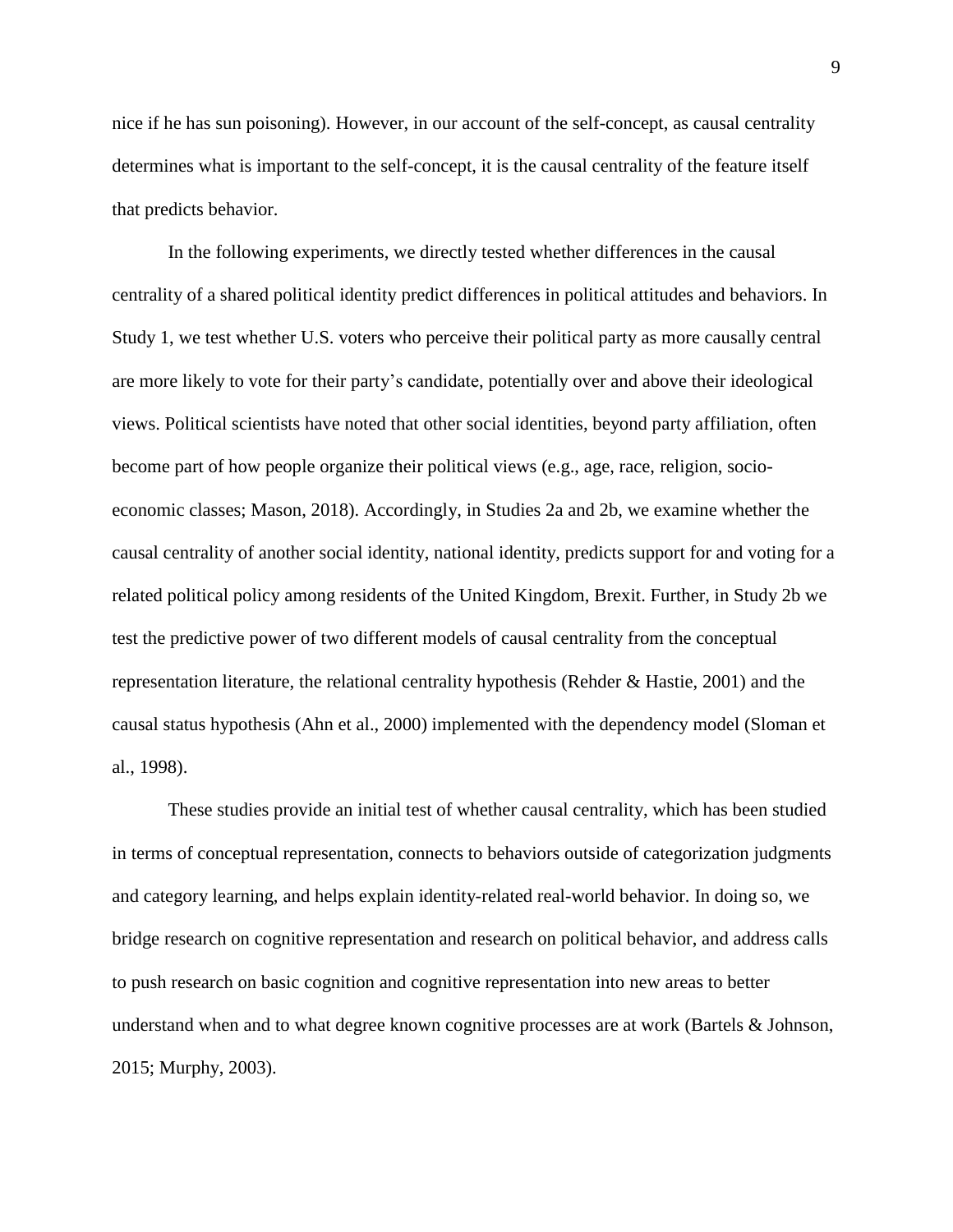### **2. Study 1**

To test our hypothesis that people who see their political identity as more causally central will be more likely to vote with their party, as part of a larger study of the psychological process underlying voting, we fielded a two-stage study at a time when political identity was very salient, during the 2016 U.S. Presidential election. The day before the election, participants completed the first wave, in which they reported the cause-effect relationships that they believed existed between various features of their self-concept, including their political identity (political party affiliation). From this survey, we calculated the causal centrality of their political party in a manner consistent with Rehder and Hastie's (2001) relational centrality hypothesis: the number of cause-effect relationships that political party participated in with the other features of the selfconcept, either as the cause or as the effect.

The day after the election, participants completed the second wave of the study, in which they reported whether they had voted in the election, which candidate they voted for, and how satisfied they were with their party's nominee (Clinton or Trump).

### *2.1 Method*

*2.1.1 Participants.* Four hundred eleven U.S. Amazon Mechanical Turk participants completed the first wave of a larger study the day before the 2016 U.S. presidential election (November 7, 2016). Of the participants who completed the first wave, 355 participants (86%) completed the second wave, which was launched the day after the election. Of those 355 participants, 166 reported being affiliated with the Democratic party and 77 reported being affiliated with the Republican party. Participants who reported being affiliated with one of these two parties had a relevant political identity and were therefore included in the analyses  $(n = 243)$ . Full stimuli are provided via OSF.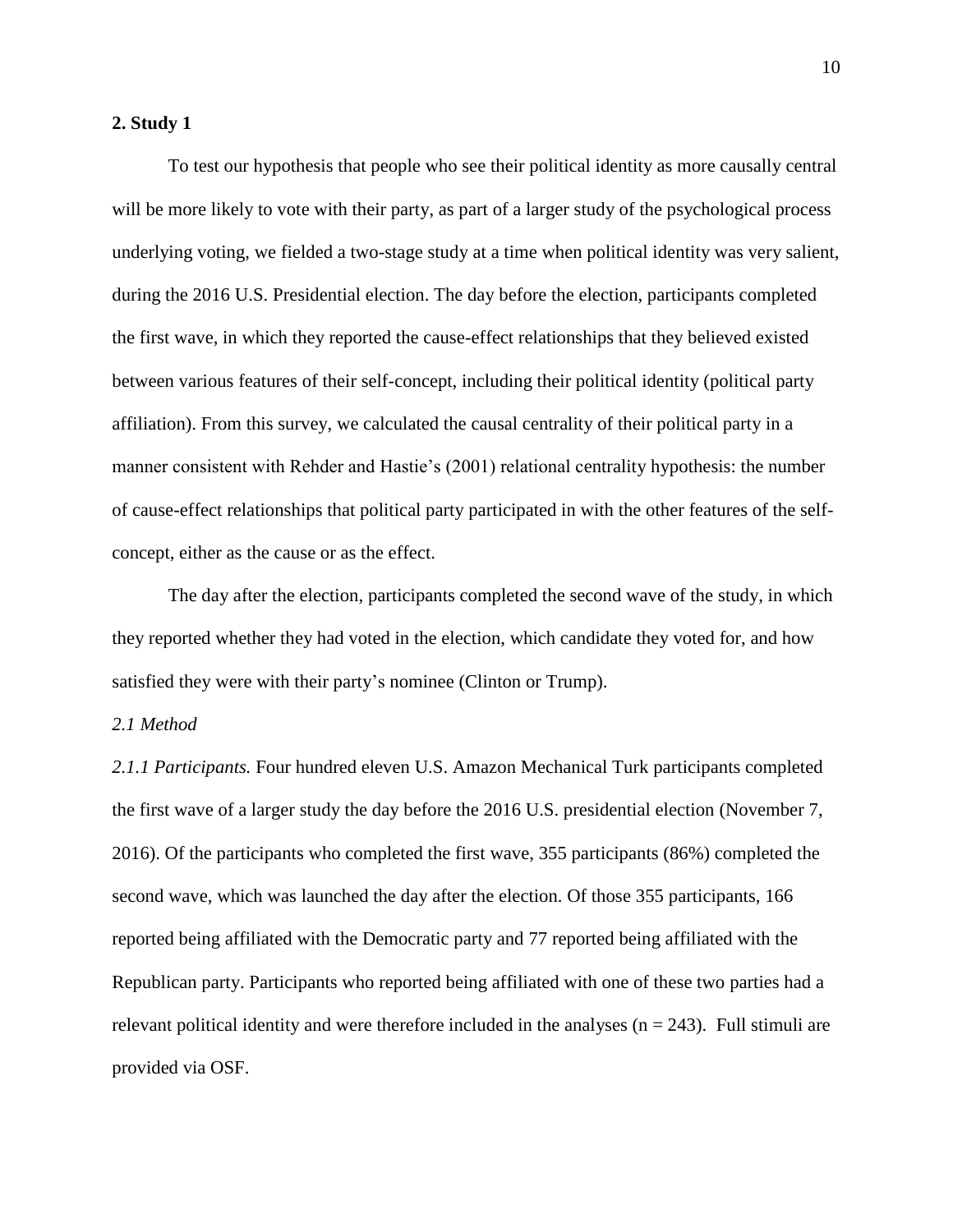*2.1.2 Procedure.* In the first wave, participants first answered questions about their demographics (gender, ethnicity, political ideology, political party, religion, income category, and education level). Then participants answered questions about the features of their political identity. For the sake of generality, participants were randomly assigned to one of two sources for the features: either self-generated or experimenter-defined. The self-generated group was asked—in an openended question—to list eight different aspects of their political identity. The experimenterdefined group reported their position on eight major political issues (abortion, gun control, immigration, taxes, gay marriage, military spending, social programs, and marijuana legalization).

To measure causal centrality, we had participants perform an adapted version of the "listing causal relationships" task from Chen et al. (2016), in which participants are asked to indicate which self-concept features have caused which other self-concept features. This task involved a set of 20 items: their political party and the six other demographic features and eight features of their political identity listed above, as well as five additional features that have been found to be important in prior research (Chen et al., 2016; Strohminger & Nichols, 2014): childhood memories, personal life goals, friendships, personal values and principles, and personality.

Participants completed one trial for each feature, in which that feature was the target (e.g., in Figure 1, "being a Democrat" is the target feature). Participants saw the target feature at the top of the screen (along with the question text) and all of the other features, with check boxes, listed under it. In each trial, participants were asked to select all of the other features in the list that they thought were caused by the target feature. They also had the option, at the bottom of the list, to select "None of these are caused by my: [target feature]". Participants could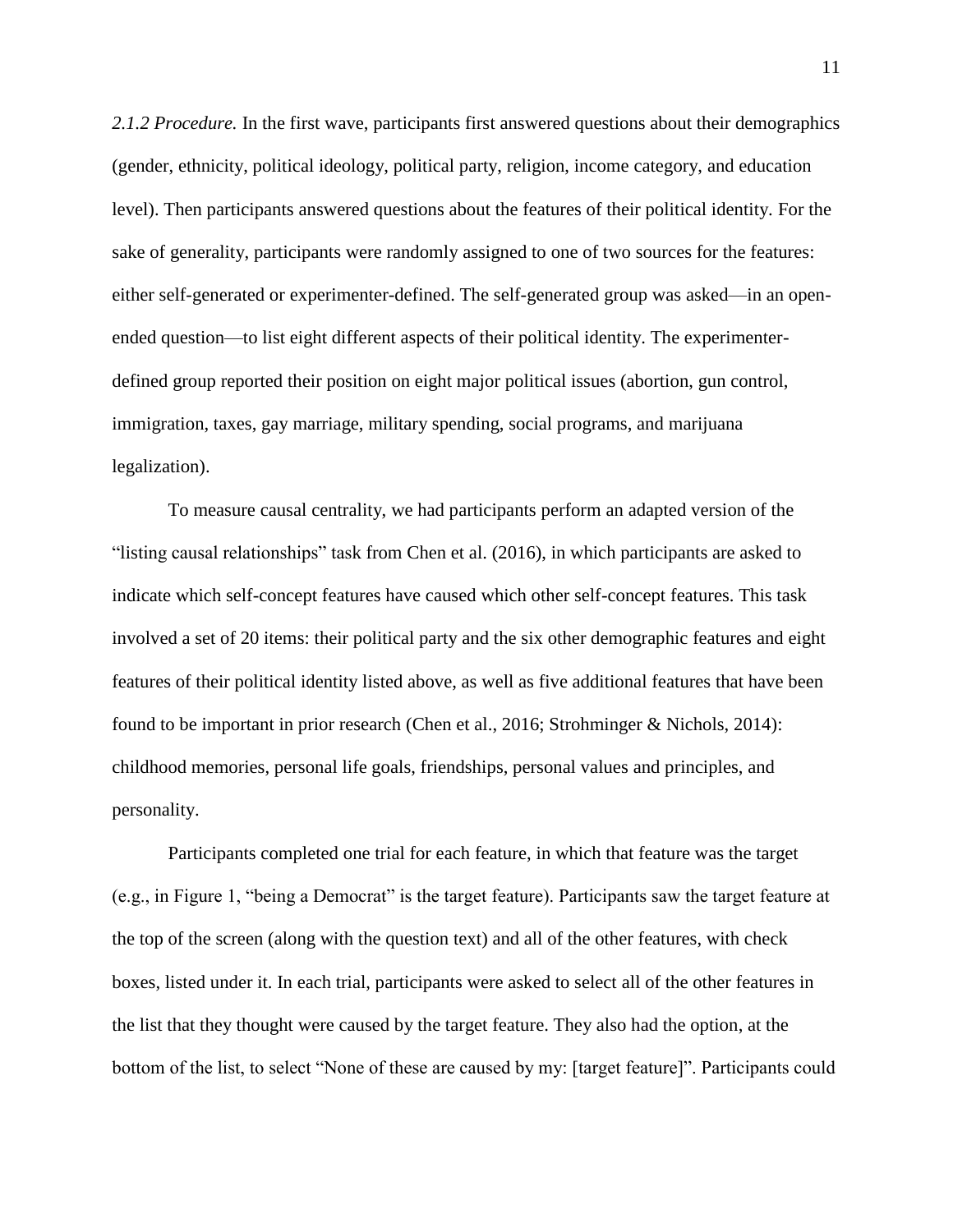check as many options as they wanted (unless they checked the None option). People were randomly assigned to one of three orders, such that they saw the demographic features, including political party, either at the beginning, middle, or end of the list (see Appendix A for details). Political party appeared as either as the  $4<sup>th</sup>$ ,  $9<sup>th</sup>$ , or  $12<sup>th</sup>$  feature in the list.



Fig 1. Example trial of "listing causal relationships" task.

From this series of questions, we calculated the causal centrality of each feature—the total number of causal relationships that feature is involved in, as either a cause or as an effect. More specifically, on the trial in which the feature was a target feature, the number of selected features on that trial measures the number of causal relationship in which the target feature is the cause. The number of causal links that the feature participated in as an effect is calculated based on the number of times it was selected from the list of features in all the other trials, in which other features were the target. The sum of the number of links in which that feature was a cause and the number of links for which the feature was an effect provides us the total number of causal links a feature participated in.

After completing the "listing causal relationships" task, participants reported which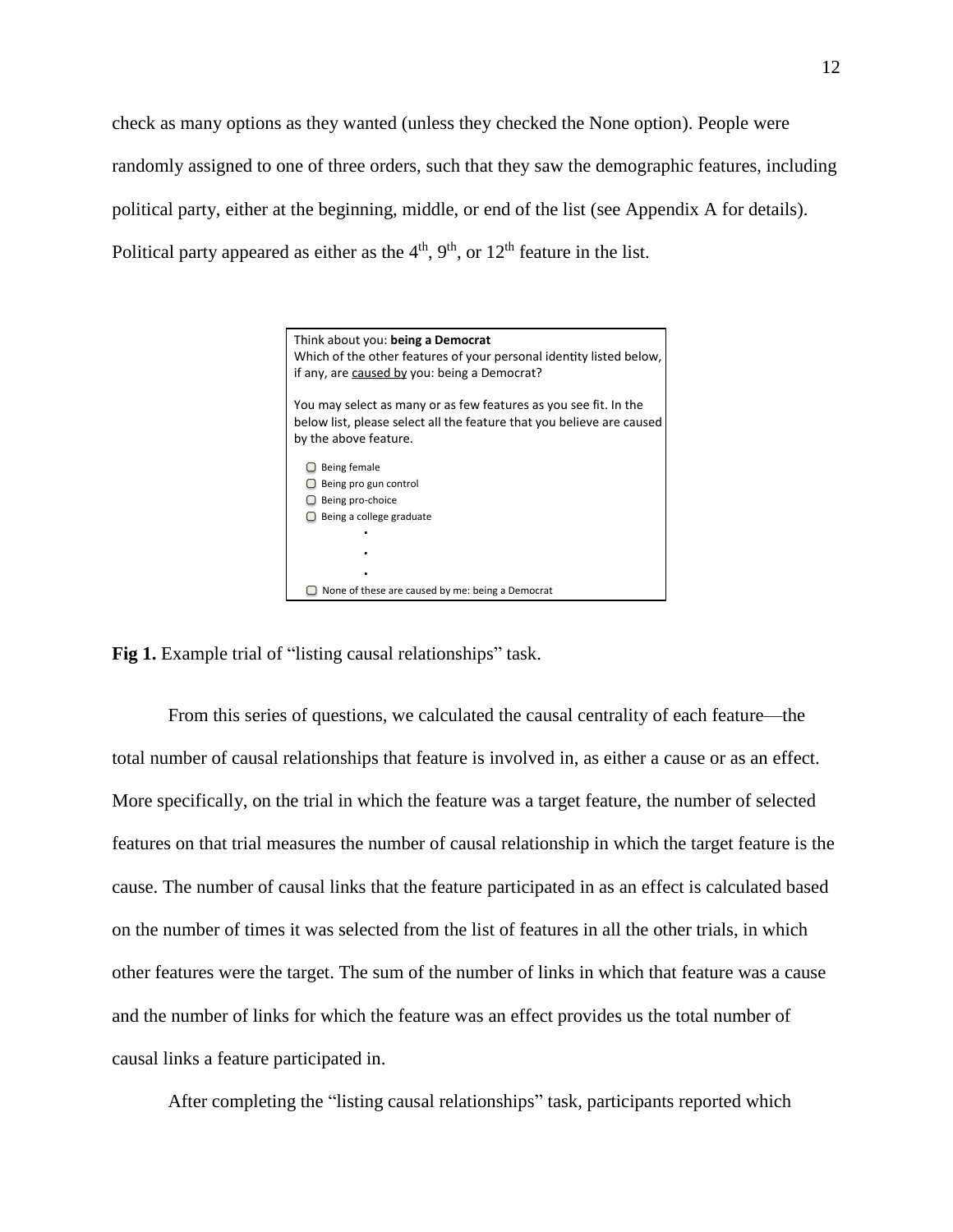candidate they supported and both their economic and social ideology ( $1 = \text{very liberal}$ ,  $7 = \text{very}$ ) conservative). We computed an ideology index by averaging the separate ratings of economic and social ideology.

The day after the general election, participants reported whether they had voted in the election, which candidate they voted for, how satisfied they were that their party had nominated Clinton or Trump, how they felt about the outcome of the election (happy vs. unhappy, and afraid vs. hopeful), and how involved they thought they would be in future politics. Our dependent measure was whether or not participants voted with their party. We predicted that participants for whom being a Republican or Democrat was relatively more causally central would be more likely to vote for their party's candidate than those for whom the political party identity was more causally peripheral.

### *2.2 Results*

*2.2.1 Preliminary Analysis.* There was no difference in the number of links reported for political party depending on its position on the list of features in the causal relationships task  $(M_{4th} = 8.67, M_{9th} = 8.26, M_{12th} = 8.91, t s < 0.6, p s > .50$ ). The position of political party (whether political party was presented  $4<sup>th</sup>$ ,  $9<sup>th</sup>$ , or  $12<sup>th</sup>$  on the feature list) also was not a significant predictor of voting behavior, so we collapse across order in our analyses (see Appendix A for a regression that controls for position of political party).

Participants reported significantly more links to political party when they self-generated the features of their political identity ( $M = 9.92$ ) than among the group who evaluated experimenter-defined features ( $M = 7.53$ ),  $t(241) = 2.71$ ,  $p < .001$ , 95% CI = [0.65, 4.12]. This does not seem to be specific to political identity, as we observe similar differences in the total number of links between those evaluating self-generated features ( $M = 156.04$ ) vs. experimenter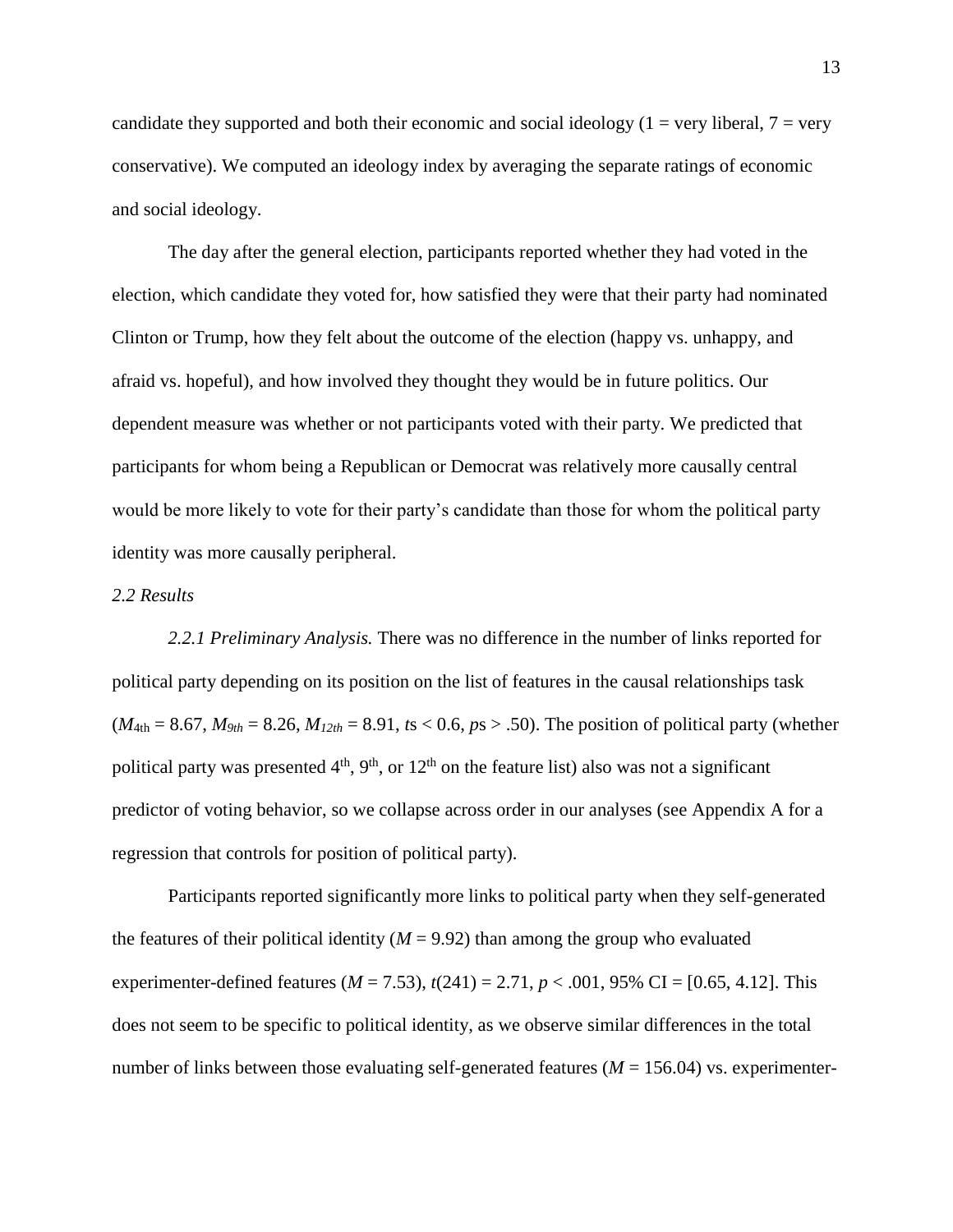defined features (*M* = 111.97), *t*(241) = 3.67, *p* < .001, 95% CI = [20.44, 67.70]. Because of these differences we controlled for the survey version (experimenter-defined vs. participantgenerated features) in the regression analyses reported below that use causal centrality to predict voting behavior. No other effects of survey version were found.

*2.2.2 Voting Behavior.* Our sample consisted of 77 Republicans and 166 Democrats. The majority of these participants (who all had reported one of the two party affiliations) reported that they had voted in the election (Democrats: 92%; Republicans: 95%) and that they had voted for the candidate that their party nominated (Democrats: 89%; Republicans: 71%).

We fit a logistic regression predicting whether participants voted with their party based on causal centrality of political party (the number of causal links political party had to other features), controlling for total number of links reported (among all features), survey version (experimenter defined vs. self-generated features), and party (Democrat vs. Republican). As predicted, participants who perceived their political party as more causally central prior to the election were more likely to report having voted for their party's candidate after the election ( $B =$ .15, Wald  $\chi^2(1) = 8.95$ ,  $p < .01$ ) than those who had previously perceived their party to be more causally peripheral. We also found a main effect of party such that Democrats were significantly more likely to vote with their party. There was no significant relationship between voting and either survey version or total number of links reported (see Table 1 for detailed regression results). Because this regression controls for the total number of links, the effect is specific to political identity, as opposed to other factors such as having a more integrated identity in general, or a more conscientious survey response style.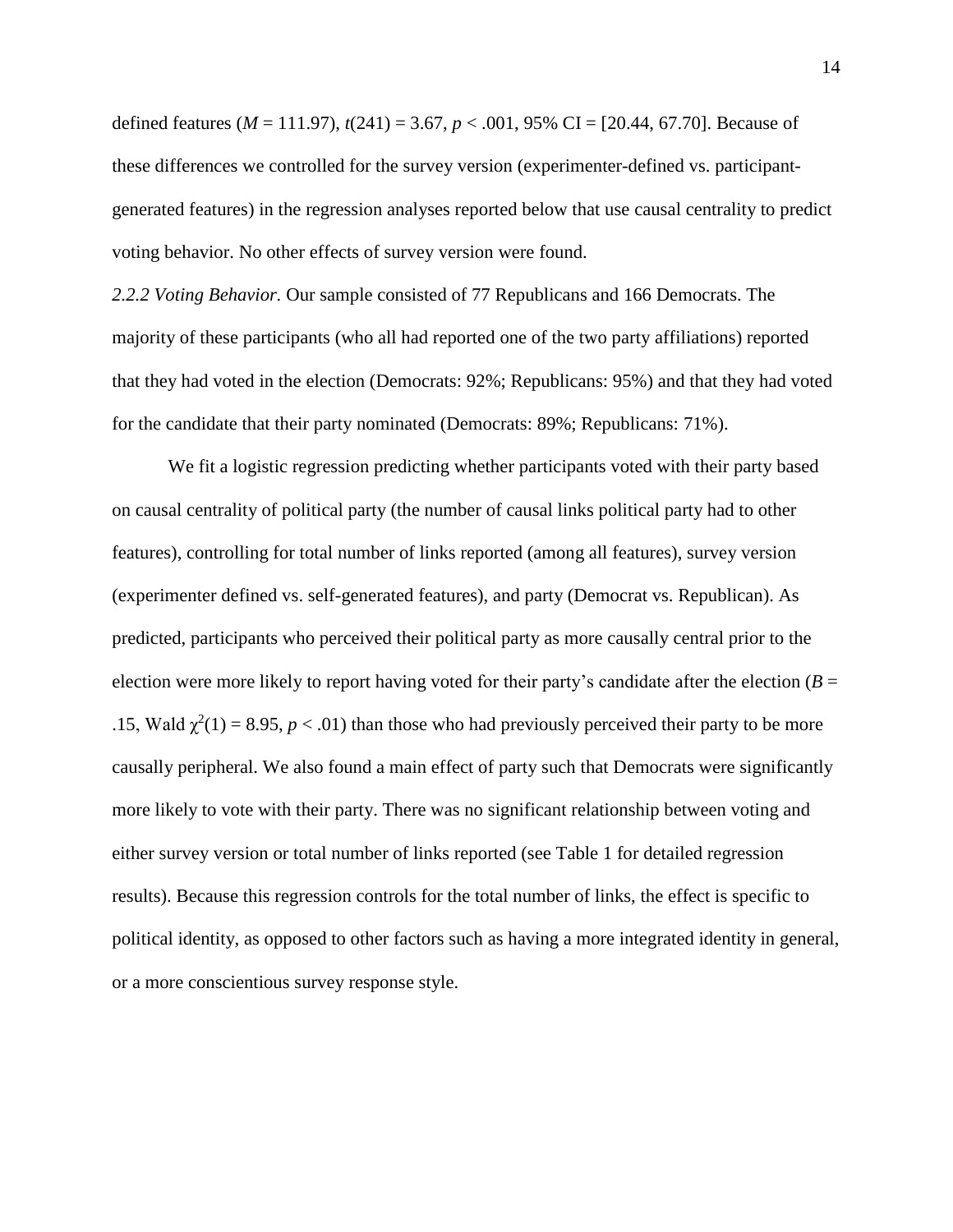### **Table 1.**

| Factor                            | <b>B</b> eta | SЕ   | Wald  | р        |
|-----------------------------------|--------------|------|-------|----------|
| Constant                          | 2.56         | .64  | 16.02 | ${<}001$ |
| Political party causal centrality | .15          | .05  | 8.95  | .003     |
| Total number of links             | $-.01$       | .00. | 3.56  | .059     |
| <b>Political Party</b>            | $-1.03$      | .37  | 7.94  | .005     |
| Survey version                    | .52          | .39  | 1.78  | .182     |

Study 1 logistic regression predicting voting for candidate of one's political party

\*Coding of variables is as follows

Voting:  $1 =$  did not vote with party,  $2 =$  voted with party Political party:  $1 =$  Democrat,  $2 =$  Republican

Survey version:  $0 =$  experimenter-defined,  $1 =$  self-generated

According to our account, people for whom being a Democrat or a Republican is more causally central are more likely vote with their party because they perceive acting in identityconsistent ways as more congruent with who they are, compared to people for whom political affiliation is more causally peripheral. However, it also possible that the causal centrality measure is merely capturing differences in the strength of people's preferences for the candidates or in people's ideological positions.

To examine this, we tested whether the effect of causal centrality was explained by differences in the participants' satisfaction with the candidate nominated by their party and their political ideology. We added the ideology index and candidate satisfaction as additional predictors in the regression reported above. Not surprisingly, participants who reported greater satisfaction with their party's candidate were more likely to vote with their party. More importantly, participants for whom being a Democrat or Republican was more causally central were more likely to vote with their party ( $B = .15$ , Wald  $\chi^2(1) = 6.99$ ,  $p = .008$ ), even controlling for satisfaction with the party's candidate and ideology (see Table 2 for detailed regression results). This result suggests that even among people who disapproved of their party's candidate,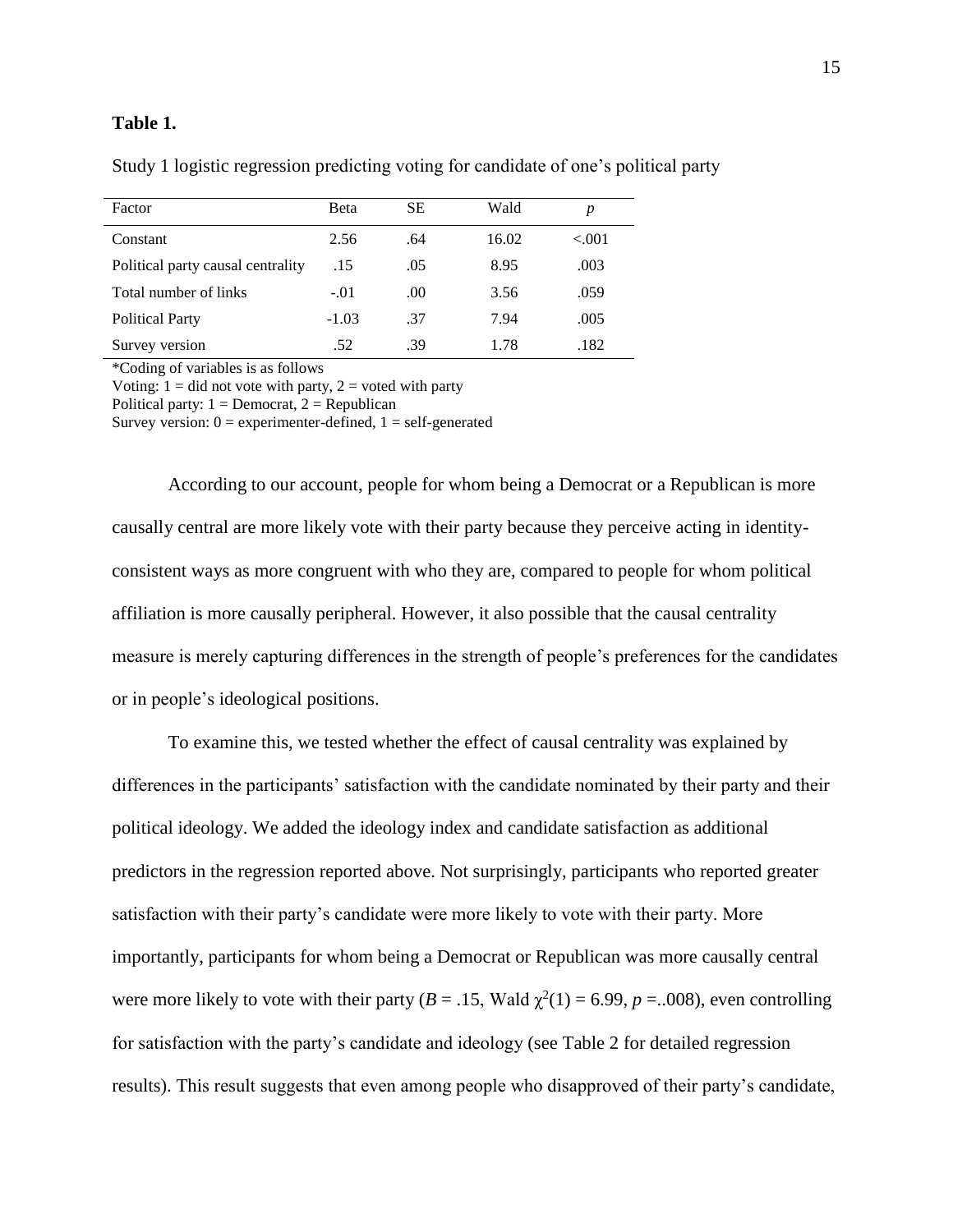those for whom political party was more causally central were more likely to nevertheless vote

with their party than were people for whom political party was more causally peripheral.

### **Table 2.**

Study 1 logistic regression predicting voting with political party (controlling for ideology and candidate satisfaction)

| Factor                            | Beta    | <b>SE</b> | Wald  | p      |
|-----------------------------------|---------|-----------|-------|--------|
| Constant                          | $-6.85$ | 1.17      | 34.04 | < 0.01 |
| Political party causal centrality | .15     | .06       | 6.99  | .008   |
| Total number of links             | $-.01$  | .00.      | 3.96  | .047   |
| <b>Political Party</b>            | $-1.15$ | .67       | 2.94  | .086   |
| Survey version                    | .54     | .45       | 1.43  | .232   |
| Satisfaction with candidate       | $-.88$  | .18       | 24.88 | < 0.01 |
| Ideology                          | $-.17$  | .18       | .89   | .346   |

\*Coding of variables is as follows

Voting:  $1 =$  did not vote with party,  $2 =$  voted with party

Political party:  $1 =$  Democrat,  $2 =$  Republican

Survey version:  $0 =$  experimenter-defined,  $1 =$  self-generated

Satisfaction:  $1 = \text{very glad party nominated candidate}, 5 = \text{wish party had nominated a different candidate}$ Ideology:  $1 =$  extremely liberal,  $7 =$  extremely conservative

### *2.3 Discussion*

In Study 1, we found that people who believed that their political identity was causally connected to more aspects of their self-concept were more likely to vote with their party than those who believed that their political identity was causally connected to fewer aspects. We find that causal centrality relates not only to how people structure their self-concepts, as shown in prior literature (Chen et al., 2016), but informs their political behavior. These findings demonstrate that differences in causal centrality predict differences in voting behavior among members of a political party that are not explained by ideology or candidate satisfaction.

Further, as this study was executed at a time when political identity was extremely salient, differences in voting behavior are unlikely to be explained by differences in how salient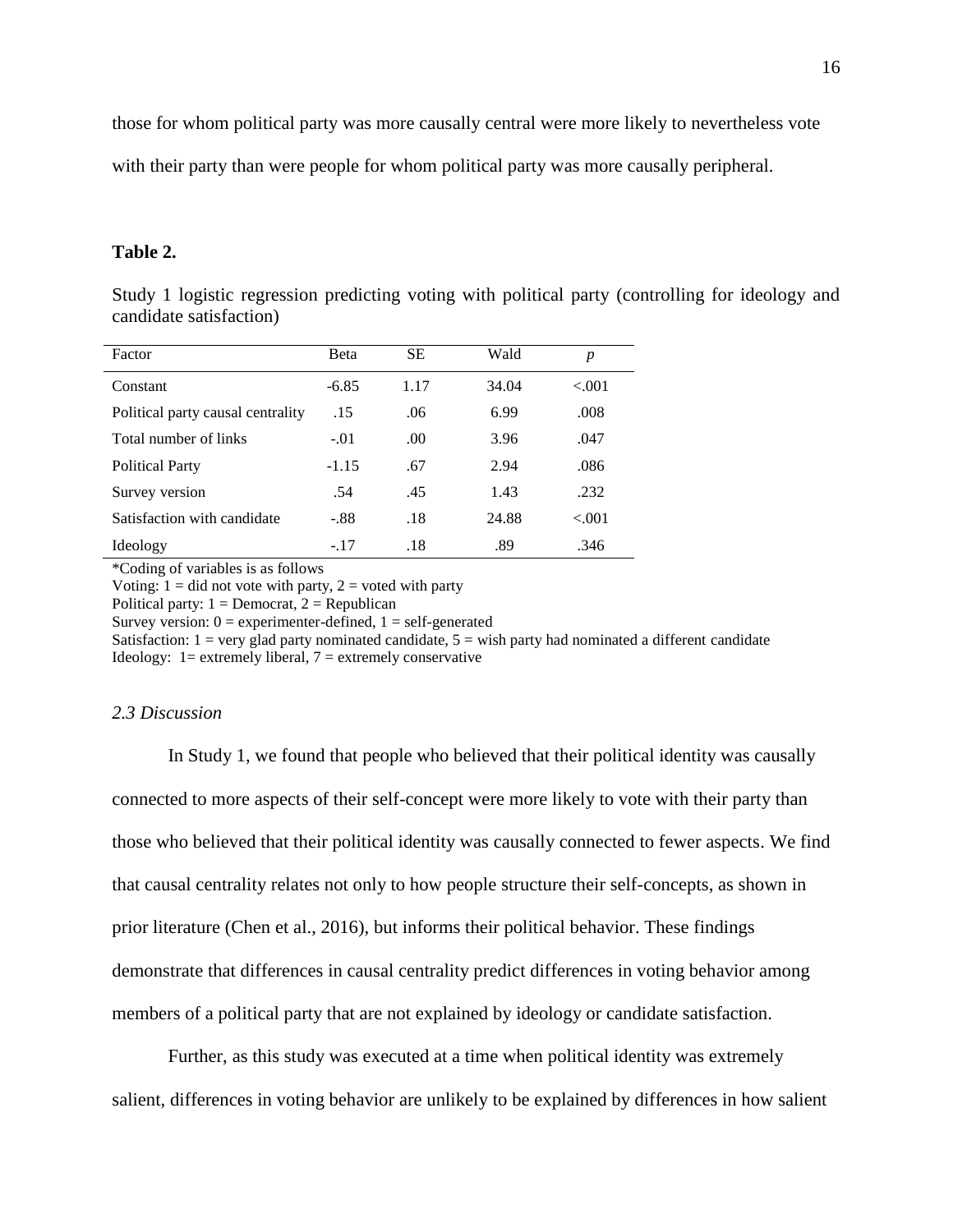the Democratic and Republican identities were. In contrast with past explorations of identitybased behaviors that have focused on factors that make an identity more salient via priming, identity threat, or social distinctiveness (e.g., LeBoeuf et al., 2010; Oyserman, 2007; Oyserman, Fryberg, & Yoder, 2007, Reed II, 2004), we focus on internal representations of the self and examine identity-based choice from a new perspective. Further, this approach allows us to predict which people will act in identity-consistent ways even when they are in the same situation—a prediction that approaches to identity-based behaviors that focus on environmental factors cannot make.

### **3. Study 2a**

The primary goal of Studies 2a and 2b was to test whether of the relationship between causal centrality and political behavior extends to politically relevant aspects of the self-concept beyond political party. Our framework suggests that any causally central aspect of the selfconcept can predict political behavior if that identity is associated with political positions or actions via widely-shared norms. While much of the study of identity in political psychology and political science is focused on partisanship, scholars in this area of research have also noted that membership in other social categories can guide political thought, particularly if these social categories tend to be aligned with political parties (Mason, 2018).

One example of a non-partisan aspect of identity that is often associated with political beliefs is that of national identity, with nationalistic appeals being used to motivate voters and promote policies around the world. In the United Kingdom, British and English national identities have long been associated with Eurosceptic attitudes (i.e., opposition to U.K. membership in the European Union; Hooghe & Marks, 2004). More recently, British/English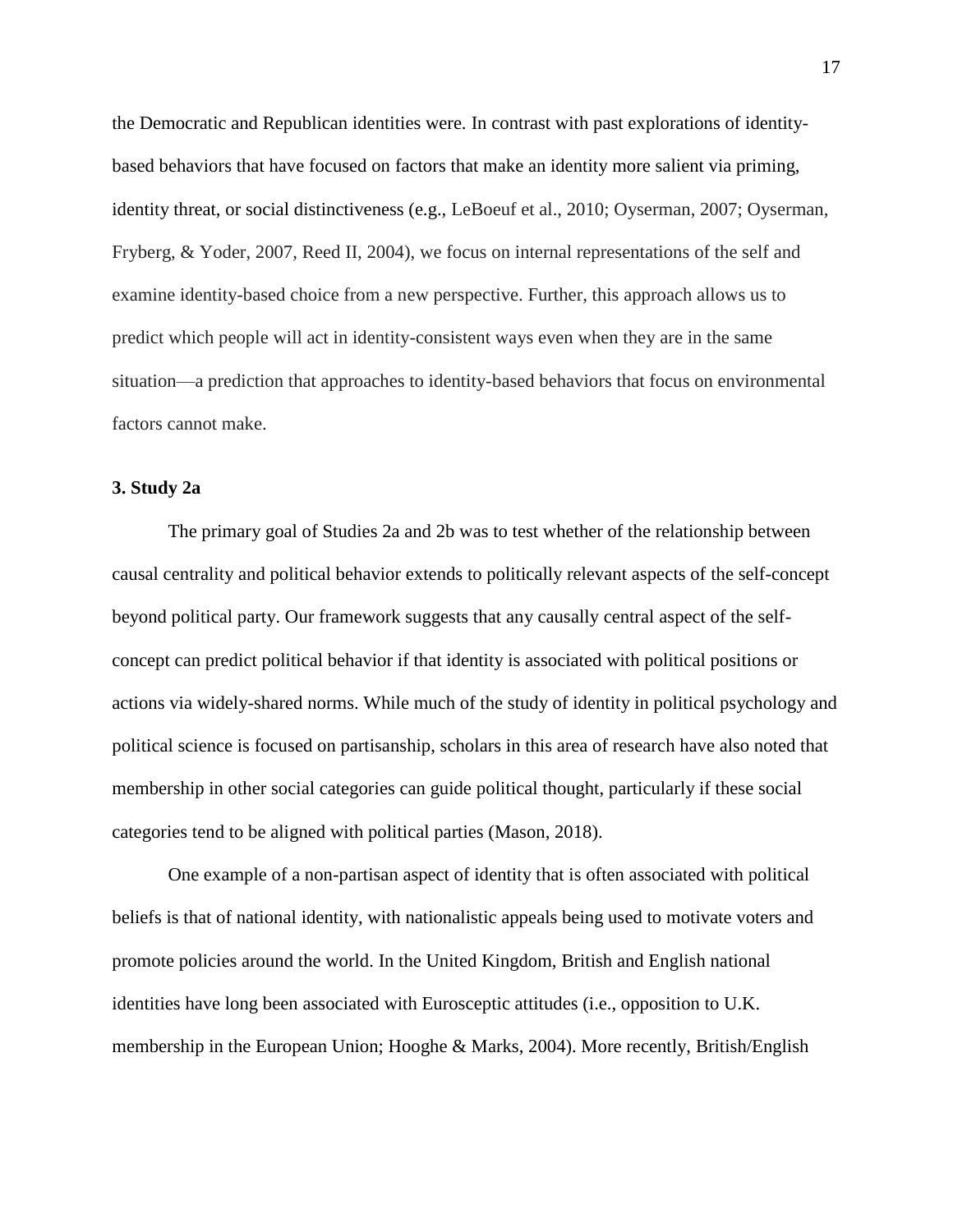identity has been associated with support for the United Kingdom leaving the European Union (Brexit) (Hobolt, 2016).

In the next study, we explore whether the causal centrality of national identity, among U.K. residents who consider themselves British or English, predicts support for and voting in favor of Brexit. As in Study 1, participants performed the "listing causal relationships" task and report political behavior (how they voted on the Brexit referendum and their current support for Brexit). As previous research has found that priming an identity influences attitudes and behaviors associated with those identities (LeBeouf et al., 2010; Reed II, 2004), in Study 2, we counterbalance the order of these two tasks to examine whether reminding people of their past behavior influences the causal centrality of the identity consistent with that behavior. The study methods were pre-registered (AsPredicted #10244) and full stimuli are provided on OSF.

### *3.1 Method*

*3.1.1 Participants.* Two hundred fifty-three residents of the United Kingdom who considered themselves English or British in prior demographic surveys were recruited via Prolific in April of 2018. Ten of these participants reported that they identified with a different national identity and were excluded from analysis, leaving a total sample of 243 participants (128 identifying as British and 115 identifying as English).

*3.1.2 Procedure.* Participants completed two tasks in counterbalanced order: 1) a survey about their attitudes towards Brexit and, 2) a variant of the "listing causal relationships" task used in Study 1. In the survey, participants rated their support for Brexit on a scale of 1 (*strongly support*) to 5 (*strongly oppose*). They also reported whether or not they had voted in the United Kingdom European Union membership referendum in 2016 (the "Brexit referendum") and which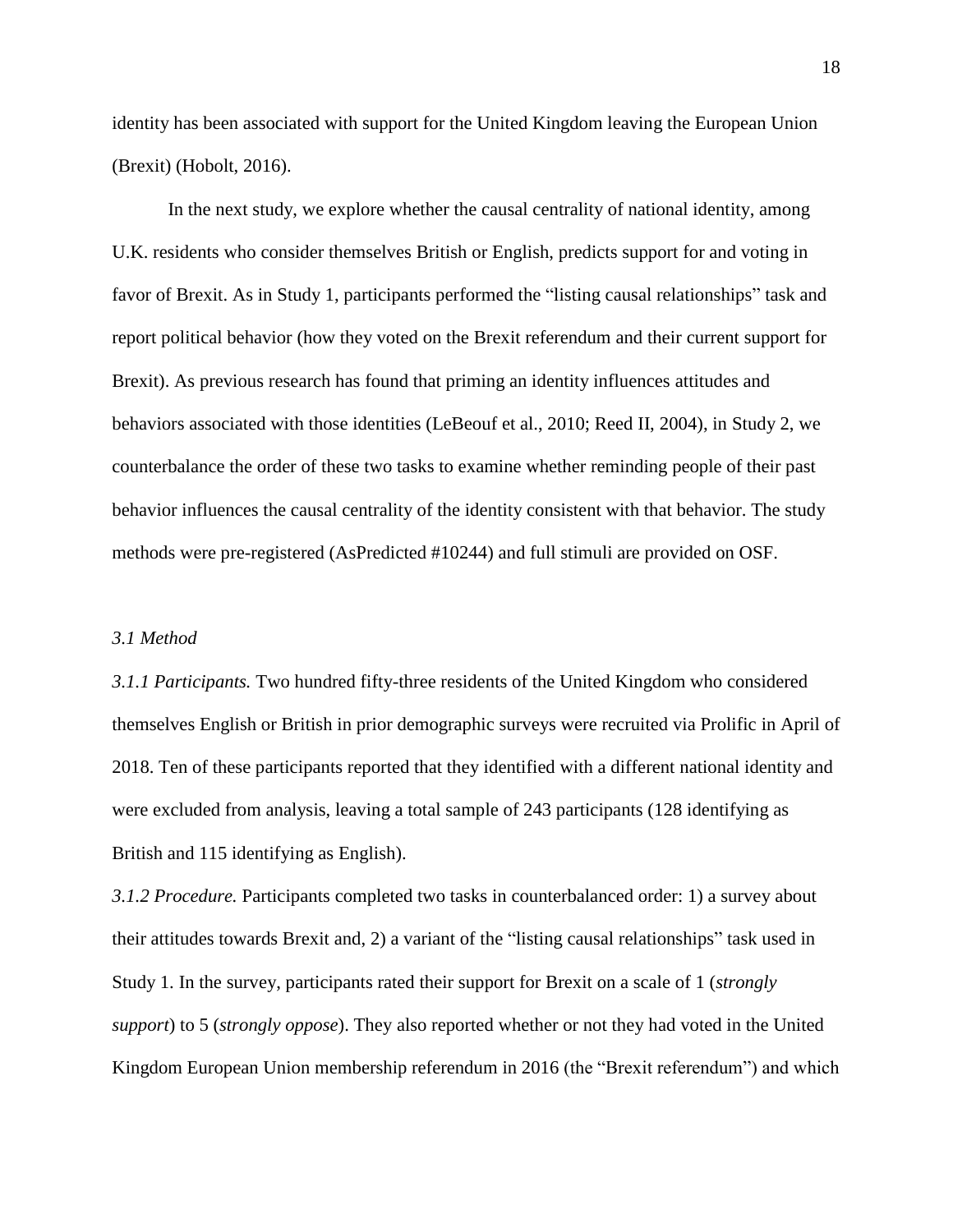policy they had voted for. Finally, they reported how they currently felt about the outcome of the referendum on a scale of 1 (*totally unoptimistic*) to 5 (*totally optimistic*).

The listing causal relationships task was the same as that used in Study 1 except that the features were modified to match how demographics are collected in the United Kingdom (e.g., the educational degrees were modified to match those used in the UK) and national identity was added to the set of features. As in Study 1, participants first answered questions about their demographics (gender, ethnicity, political party, religion, income category, and education level). Then, as in the self-generated version of the task from Study 1, participants listed eight aspects of their political identity in an open-ended manner. Participants then reported the causal relationships that existed between the features of the self-concepts in the "listing causal relationships" task as they did in Study 1. The order of features was randomized across participants (the order of features for any given participant remained consistent across trials).

Finally, we measured the norms associated with national identity. Participants reported how likely they thought residents of the United Kingdom who primarily identified with each of the major geographic identities (English, British, European, Irish, Welsh, and Scottish) would be to support Brexit (1=*very likely to support* to 5=*very likely to oppose*). Participants then reported how much a change to their national identity would disrupt their identity on a scale of 0 (*exactly the same person*) to 100 (*completely different person*).

#### *3.2 Results*

*3.2.1 Perceptions of support for Brexit (all UK geographic identities).* The results of the perceptions questions confirm that the English and British identities are seen as more strongly associated with support for Brexit than the European identity. Participants expected that people who primarily identified as British or English would be significantly more likely to support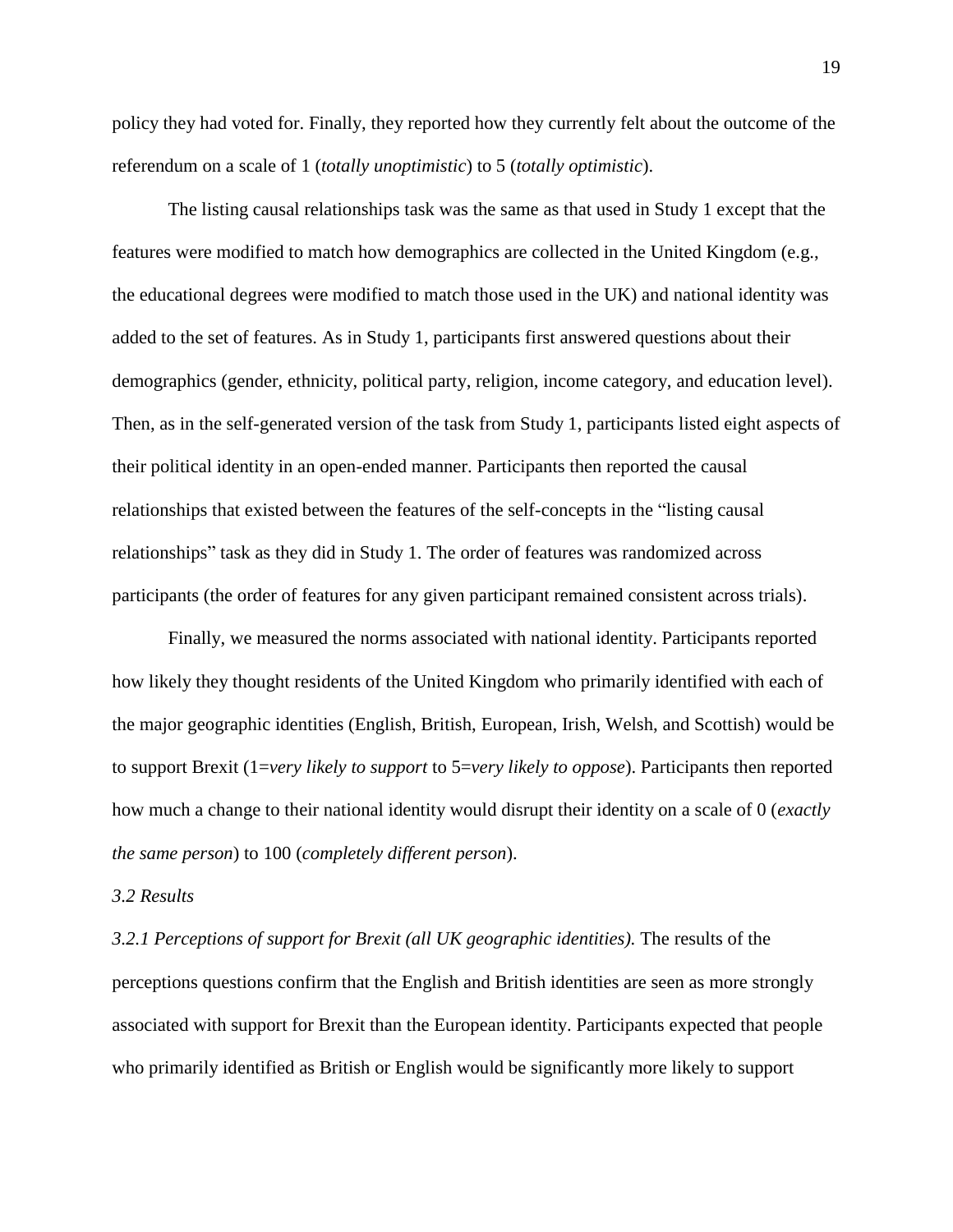Brexit than people who primarily identified as European (support for Brexit is indicated by smaller numbers,  $M_{British} = 2.8$ ,  $M_{English} = 2.5$ ,  $M_{European} = 4.2$ ,  $t(252)s > 16.39$ ,  $ps < .001$ ). We did not have an a priori hypothesis for the other national identities (Irish, Welsh, and Scottish) but in exploratory analyses, for each participant, we averaged predicted support for Brexit ratings for British and English people and averaged predicted support for Brexit ratings for Irish, Welsh, and Scottish people. This analysis revealed that, on average, participants believed that British and English people were more likely to support Brexit than people from the other three identities  $(M_{AvgBritishEnglish} = 2.64, M_{AvgAllOther} = 3.45, t(252) = 16.39, p < .001).$ 

*3.2.2 Causal centrality of national identity and task order.* On average, participants reported that their national identity had 4.12 links to other features of their self-concept (4.12 links among participants who voted in the Brexit referendum). If reminding people of a behavior associated with their national identity (how they voted) influenced reports of the causal centrality of national identity (perhaps via cognitive dissonance), when the Brexit survey was *before* the causal relationships task—relative to those who did the Brexit survey *after* the causal relationships task—we would expect those who voted for Brexit to report greater centrality and those who voted against Brexit to report lower centrality. That is, we would expect an order  $\times$ vote interaction. However, an ANOVA revealed no task order  $\times$  vote interaction ( $F(1, 204) =$ 0.19,  $p = .663$ ) suggesting that task order did not influence perceived causal centrality of national identity. We therefore collapse across task order in out subsequent analyses.

*3.2.3 Support for Brexit.* We conducted a multiple regression predicting support for Brexit based on causal centrality of national identity, controlling for national identity category (English vs. British) and total number of links. The causal centrality of national identity was a significant predictor of support for Brexit ( $B = -10$ ,  $p < .001$ ) such that people who viewed British or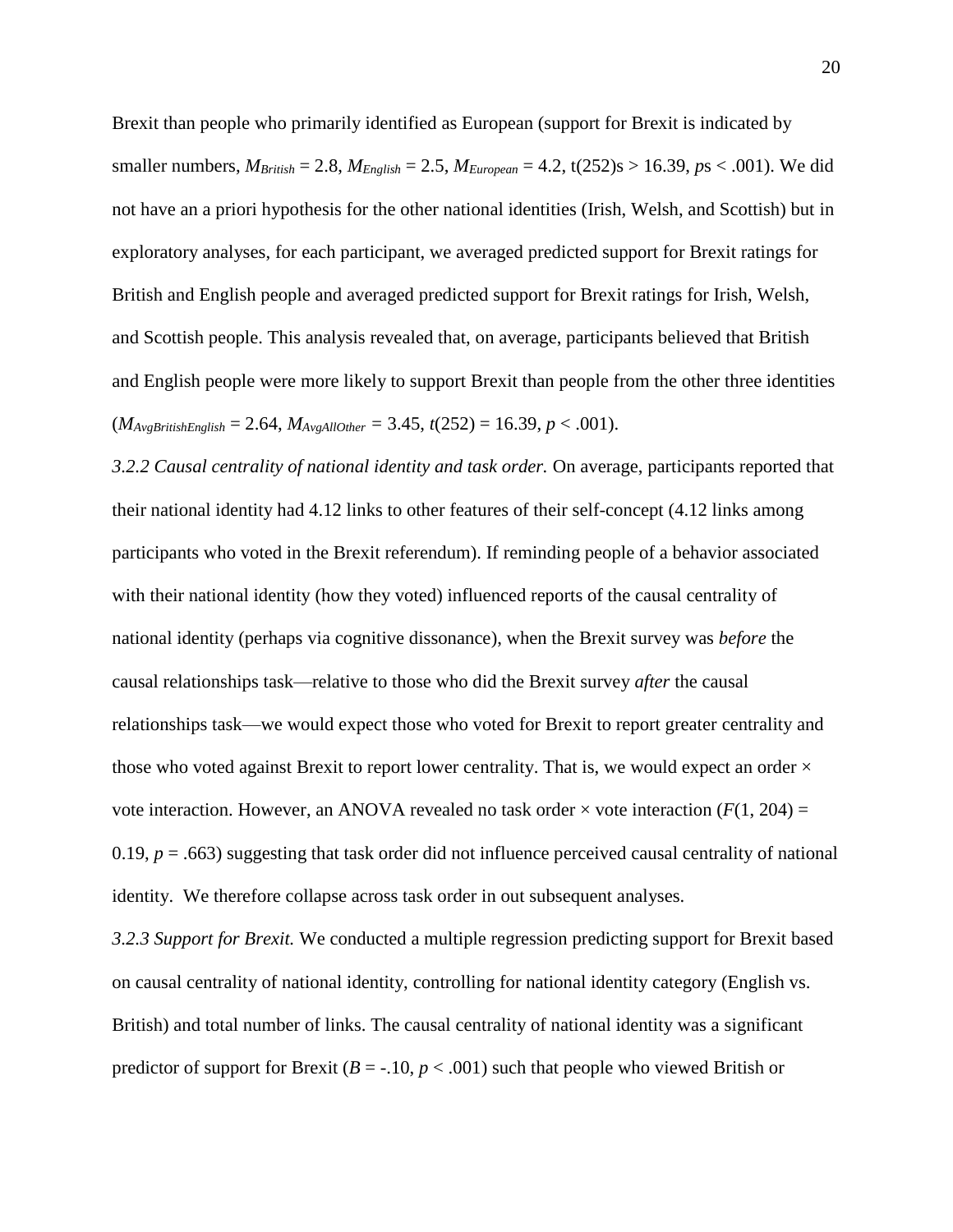English identity as more causally central were more likely to support Brexit. The total number of links reported was also significant predictor of support for Brexit such that people who reported more links were *less* likely to support Brexit. National identity category was not a significant predictor of support for Brexit (see Table 3 for detailed regression results).

### **Table 3.**

Study 2a multiple regression predicting support for Brexit

| Factor                                 | Beta   | SЕ  |         | D      | VIF  |
|----------------------------------------|--------|-----|---------|--------|------|
| Constant                               | 3.02   | .17 | 17.49   | < 0.01 |      |
| National identity causal<br>centrality | $-.10$ | .03 | $-3.83$ | < 0.01 | 1.50 |
| Total number of links                  | .01    | .00 | 4.35    | < 0.01 | 1.52 |
| National Identity                      | .28    | .18 | 1.59    | .113   | 1.00 |

\*Coding of variables is as follows

Support for Brexit:  $1 =$  strongly support,  $5 =$  strongly oppose National Identity:  $0 =$  English,  $1 =$  British

Further, when task order (causal relationships task first vs. reporting attitudes and voting first) and the interaction between task order and causal centrality of national identity were added to the above model, no significant effects of order were found ( $B_{order} = .08$ ,  $p = .732$ ,  $B_{interaction} =$ .002,  $p = 0.957$ ). This suggests that that the relationship between causal centrality and support for Brexit was robust to task-order.

*3.2.4 Voting Behavior.* The majority of both British and English participants reported that they had voted in the Brexit referendum (British: 87%; English: 84%, 208 participants voted). A minority of participants in our sample reported voting in favor of Brexit (British: 49%; English: 37%).

We ran a logistic regression predicting whether participants had voted in favor of Brexit based on the causal centrality of national identity, controlling for national identity (British vs. English) and the total number of links reported. As predicted, people who believed that their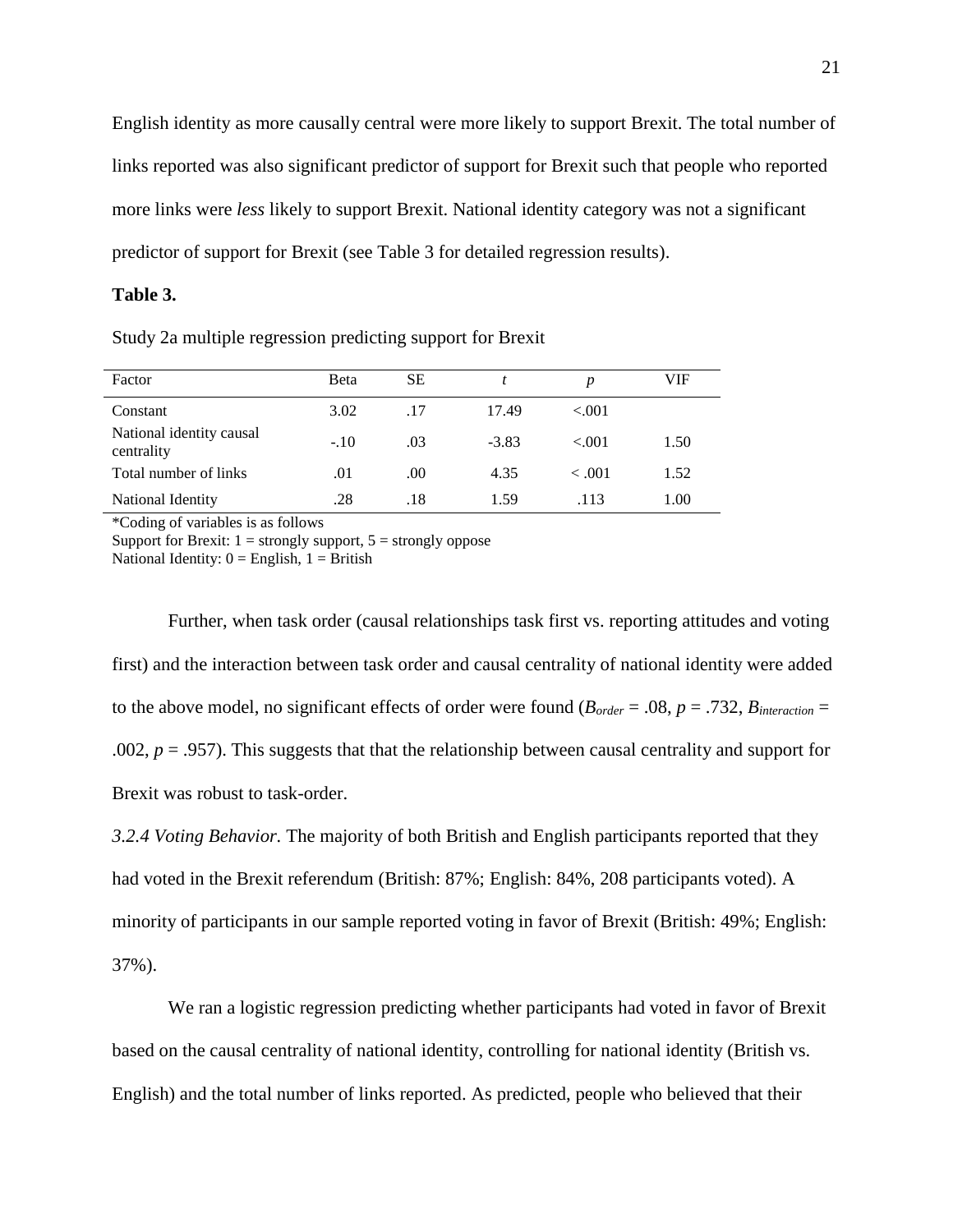national identity was more causally central were more likely to report having voted in favor of Brexit, compared with those who saw their British or English national identity as more causally peripheral ( $B = -11$ , Wald  $\chi^2(1) = 6.55$ ,  $p = .011$ ). This regression also revealed no significant relationship between national identity and voting, and a significant relationship between total number of links reported and voting such that people who reported more links were *less* likely to vote in favor of Brexit (see Table 4 for detailed regression results). As in the regression for Brexit support, when task order and the interaction between task order and causal centrality of national identity were added to the above model, no significant differences in the findings by order were found (*Border* = -.369, *p* = .369, *Binteraction* = -.01, *p* = .920).

### **Table 4.**

Study 2a logistic regression predicting voting for Brexit

| Factor                                 | Beta    | SЕ  | Wald  | p      |
|----------------------------------------|---------|-----|-------|--------|
| Constant                               | $-5.34$ | .31 | 3.03  | .082   |
| National identity causal<br>centrality | $-.11$  | .05 | 6.55  | .011   |
| Total number of links                  | .02     | .00 | 12.45 | < 0.01 |
| National Identity                      | .40     | .29 | 1.83  | .176   |

\*Coding of variables is as follows

Vote:  $1 =$  in favor of Brexit,  $2 =$  in opposition of Brexit

National Identity:  $0 =$  English,  $1 =$  British

#### *3.3 Discussion*

The results of Study 2a replicate the results of Study 1 with a non-partisan identity, national identity. People who believed that their British or English identity was more causally central were more likely to support and vote for Brexit than those who identified with the same groups but believed that the national identity was more causally peripheral. Consistent with ideas from political science (e.g., Mason, 2018), our results suggest that a potentially wide range of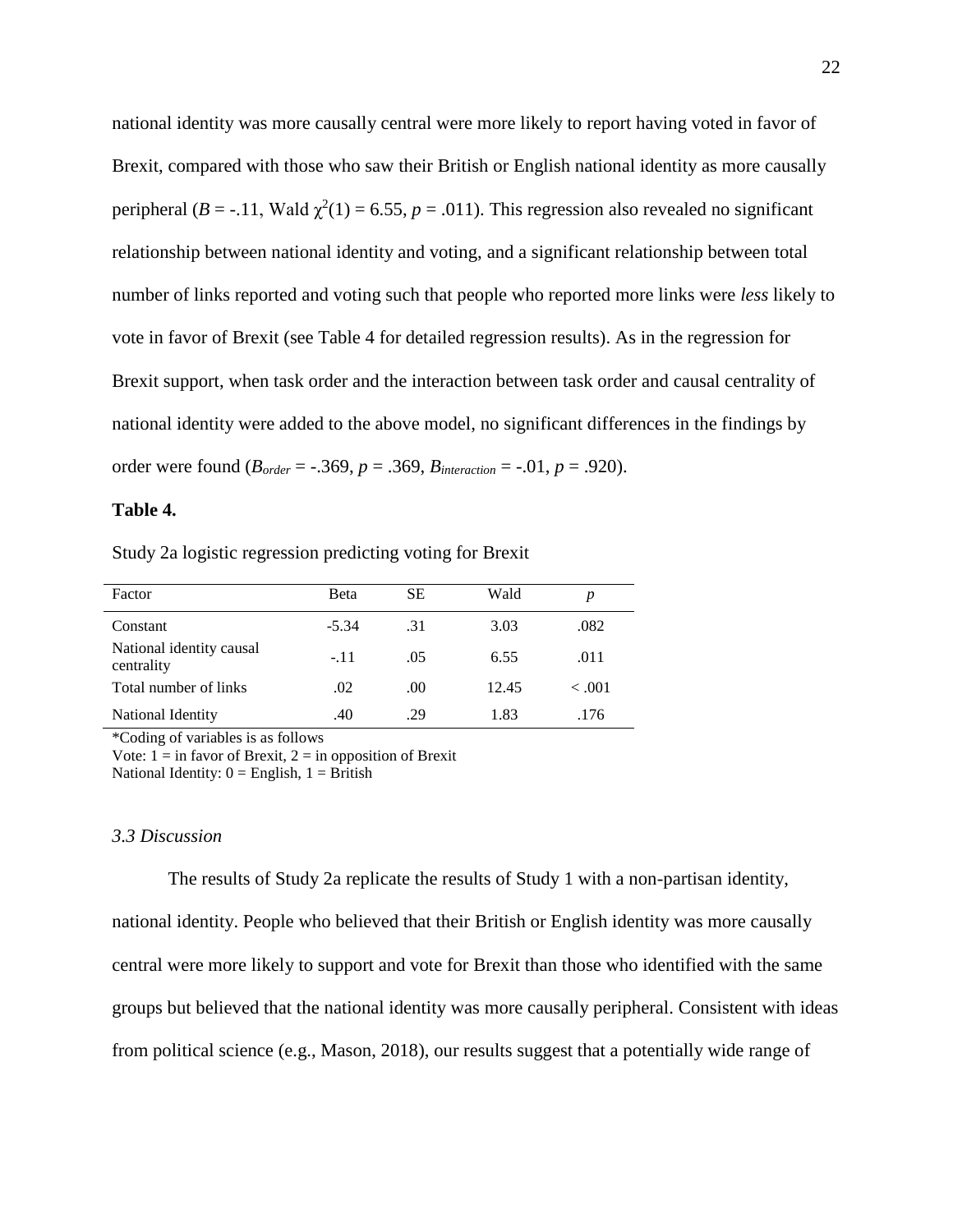non-partisan social categories may be related to political decision making if political attitudes and behaviors become strongly associated with them.

#### **4. Study 2b**

In Study 2b, we again explore the relationship between the centrality of national identity and voting and support for Brexit. Study 2b provides both a direct replication of Study 2a and a more detailed exploration of the operationalization of causal centrality. Thus far, we have operationalized causal centrality based on the relational centrality hypothesis (Rehder & Hastie, 2001), which suggests that a feature's centrality is based on the number of direct causal relationships that it has regardless of whether the feature is a cause or effect. In contrast, the causal status hypothesis (Ahn et al., 2000) and its computational implementation, the dependency model (Sloman et al., 1998), suggest that a feature is central to the extent that it is the cause of many other features (either directly, or indirectly by causing a feature that causes many other features) and being an effect feature does not influence a feature's causal centrality. Thus, the deeper a cause is in the causal chain, the more defining it will be of a concept (see Equation 1).

As noted in the introduction, we have focused on the rational centrality hypothesis because previous research found that this model of causal centrality more consistently predicted identity judgments (Chen et al., 2016). However, the relative validity of the two models are still being explored (e.g., Hayes & Rehder, 2012; Rehder & Kim, 2010) in the categorization literature. Further, most of the work on causal centrality has been in the domain of categorization (or identity) judgments, while the current exploration focuses on behaviors and attitudes. So, in Study 2b, we examine whether causal centrality as calculated by the dependency model also predicts political behavior.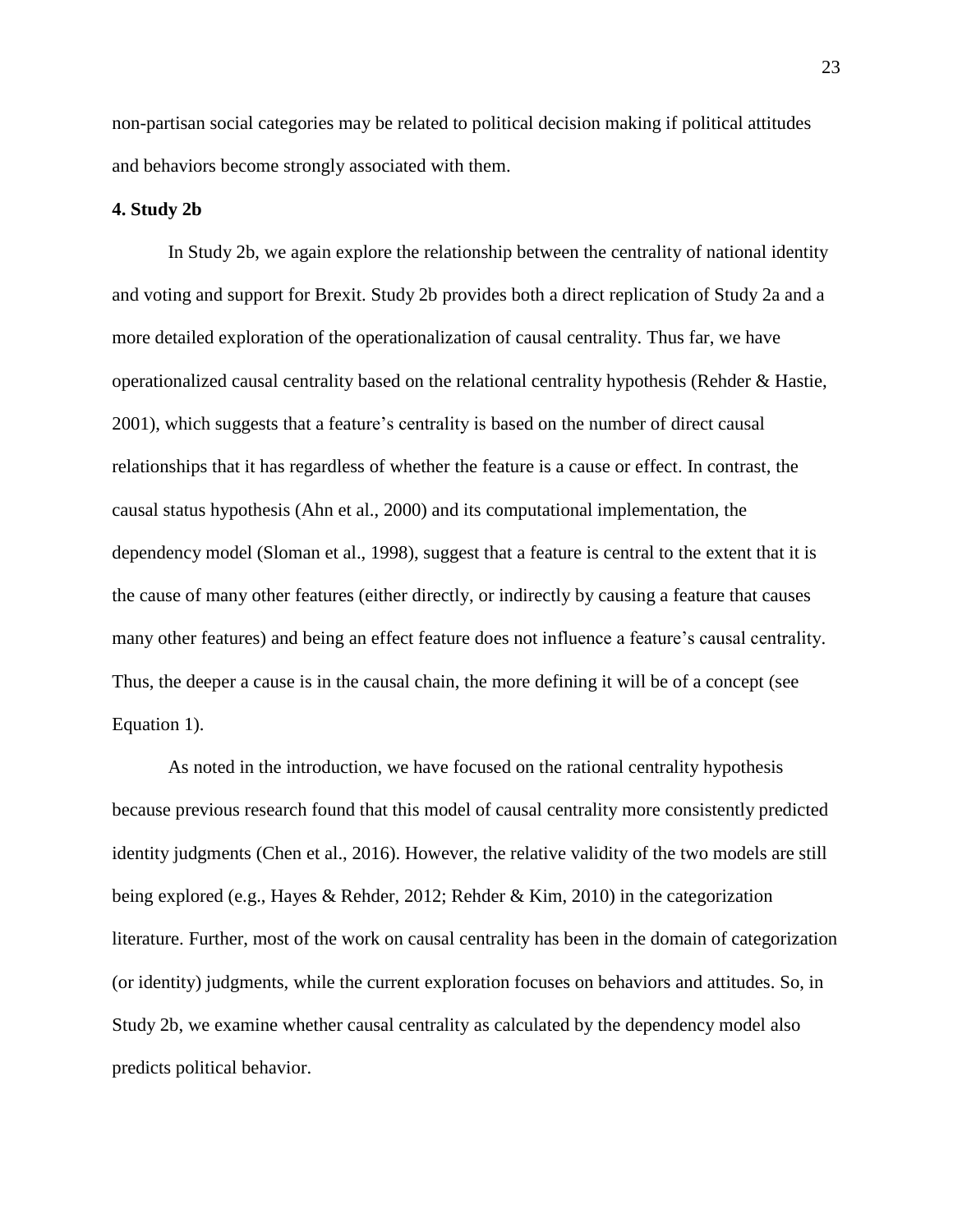The dependency model is an iterative model in which, *ci,* the centrality of feature *i*, is determined (at each time step) by summing across the centrality of the concept's other features (at time, *t*),  $c_{i,t}$ , multiplied by how dependent each feature, *j*, is on feature *i*,  $d_{ij}$ :

$$
c_{i,t+1} = \sum_j d_{ij} c_{j,t}.\tag{1}
$$

The implementation of the model is a repeated matrix multiplication that converges on a stable ranking within a small number of iterations (Sloman et al., 1998; Kim & Park, 2009). Here we follow the conventions of the ConceptBuilder software (Kim & Park, 2009) which was developed to allow researchers to easily calculate causal centrality via the dependency model. The software performs 15 iterations and sets the initial centrality of all features (at time 0) to 0.5. In order to explore this model in the political identity context, in Study 2b, we added a measure (adapted from the ConceptBuilder software and used in Chen et al., 2016) that captures participant beliefs about the strength of the causal relationships that they report  $(d_{ij}$  from Equation 1).

Thus, the present study enables us to calculate causal centrality according to both the relational centrality hypothesis (as we have done in the prior studies, by summing the total number of causal relationships a feature participates in) and according to the dependency model. To avoid confusion between the two forms of causal centrality, we will continue to refer to the total number of links measure as *causal centrality* and the alternative dependency model measure as *causal depth*.

Further, in Study 2b, we examine how defining of the self-concept national identity is to participants relative to other important features of the self-concept. As noted in the introduction, research on personal identity has debated the extent to which the features that are perceived as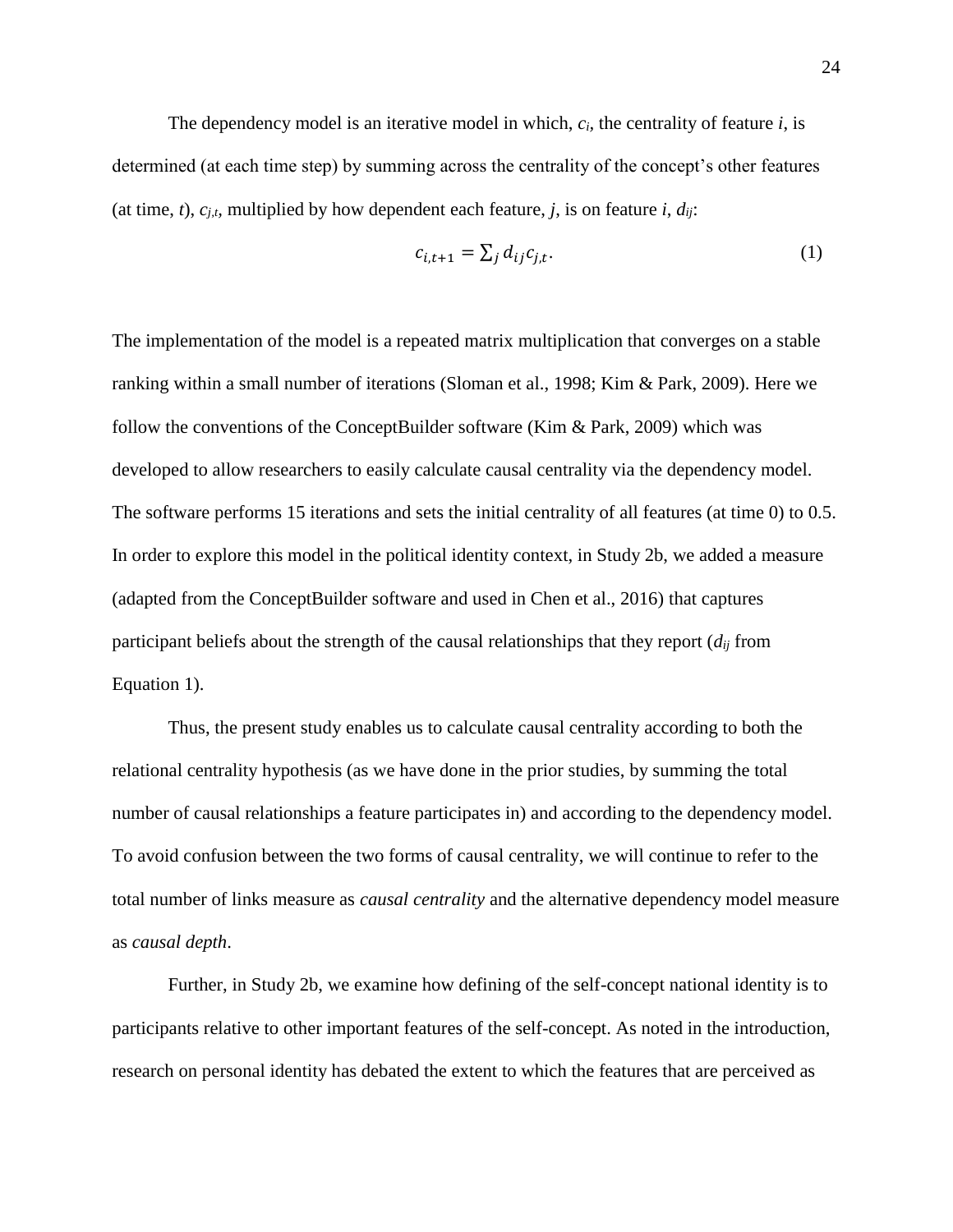defining the self-concept are consistent across individuals or are idiosyncratic. While most of this research has focused on individual-levels traits (like memories and moral qualities) being proposed as being defining of the self-concept, here we will examine how uniform perceptions of national identity are. In order to do so, for all features used in Study 2b, we adding a common measure of how defining a feature is for the self-concept—how much a change to the feature leads to the perception that an individual would be a different person after the change (Blok, Newman, & Rips, 2005; Chen et al., 2016; Strohminger & Nichols, 2014). The addition of this measure also allows us to re-test the finding that more causally central features are seen as more defining of the self-concept (Chen et al., 2016). The study methods were pre-registered (AsPredicted #17556) and full stimuli are provided on OSF.

### *4.1 Method*

*4.1.1 Participants.* Two hundred fifty one residents of the United Kingdom who considered themselves English or British in prior demographic surveys were recruited via Prolific in December of 2018. Study 2a participants were not eligible to complete Study 2b. Six participants had to be dropped because JavaScript failed to launch and they were unable to see the features of their self-concept throughout the study. Fifteen participants reported that they identified with a different national identity than British or English and thirteen failed at least one attention check and were also excluded from analysis. After excluding these 34 participants, there were a total of 217 participants (131 British, 86 English). Results were similar when we included participants who failed the attention check (see Appendix A).

*4.1.2 Procedure.* As in Study 2a, participants completed two tasks (order counterbalanced): 1) a survey about their attitudes towards Brexit and, 2) the "listing causal relationships" task. The Brexit survey was identical to that used in Study 2a except that we did not include the question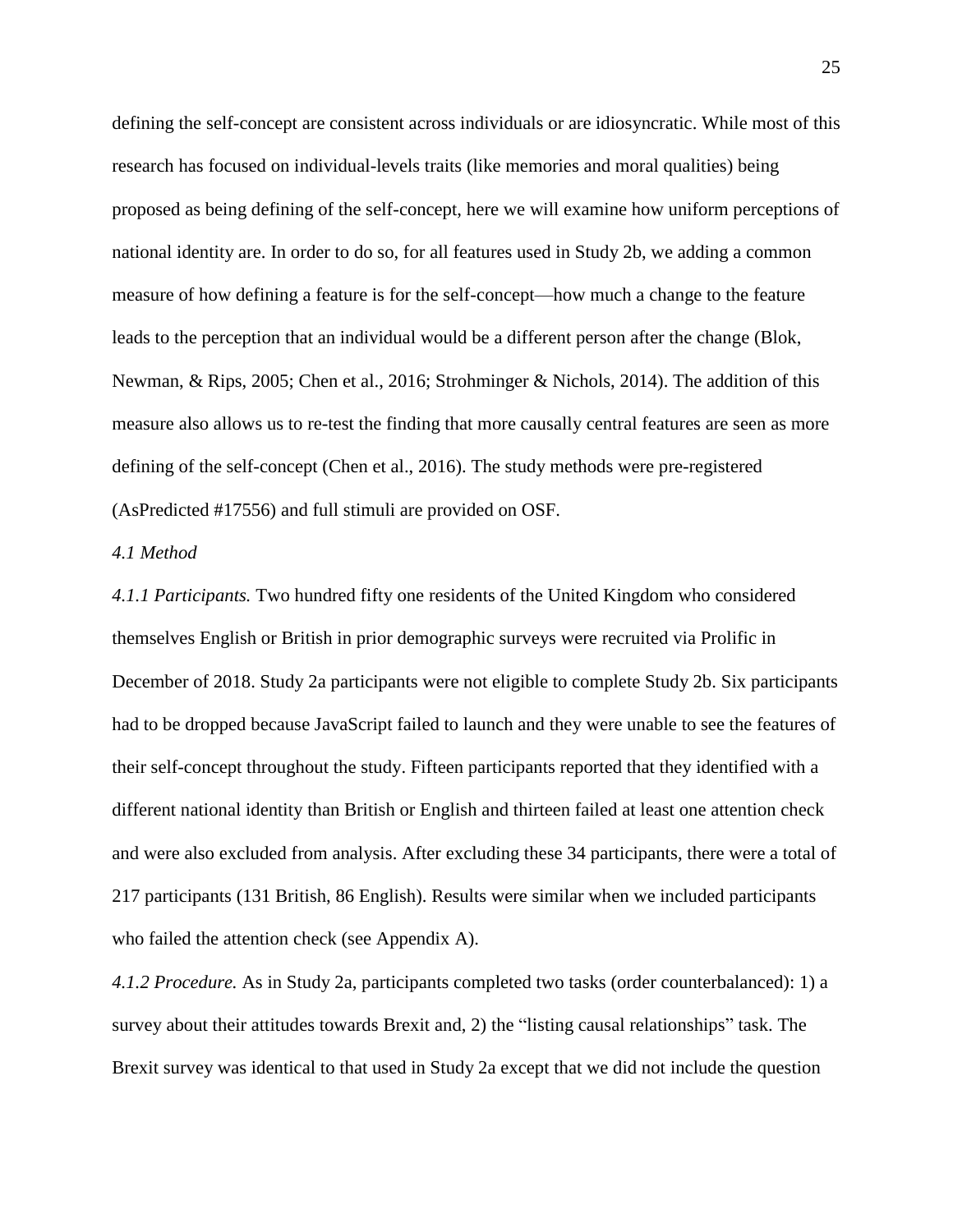about how hopeful they were about Brexit. The "listing causal relationships" task was the same as that used in Study 2a, except that the features were slightly modified (and the number of features was reduced from 20 to 16). First, we reduced the number of features of political identity that participants had to generate from eight to four as some participants commented that it was challenging to think of eight distinct features. Second, to further ensure that our results were not a result of the features we chose, we replaced the pre-selected features (*childhood memories, personal life goals, friendships, personal values and principles, and personality*) with self-reported features from categories of features found to be important to the self-concept in previous research (Chen et al., 2016; Strohminger & Nichols, 2014). Following the procedure of Chen et al. (2016, Study 2), in an open-ended manner, participants were asked to report the feature that was most important to who they are as individuals in each of the following categories: memories, goals and desires, personality traits, preferences, and moral qualities.

In order to obtain the data needed to calculate causal depth with the dependency model, participants were asked a follow-up question after each trial of the "listing causal relationships" task, in which they had to specify how strong they believed each causal relationship they had reported was on a scale of 1 to 3 ( $1 = weak$ ,  $2 = moderate$ ,  $3 = strong$ )<sup>1</sup>. As the addition of the strength ratings makes this task more complicated and tedious than the "listing causal relationships" task used in Studies 1 and 2a, following Chen et al. (2016), we added two attention check trials within the task and added a practice task in which, prior to performing the "listing causal relationships" task, participants practiced doing the task with an unrelated concept.

l

<sup>&</sup>lt;sup>1</sup> Due to a coding error, for one causal relationship (the  $2<sup>nd</sup>$  feature causing the 9<sup>th</sup> feature), the follow-up strength question failed to appear. For participants reporting that the 2<sup>nd</sup> feature caused the 9th, the strength of this relationship was assigned the most common strength rating (3).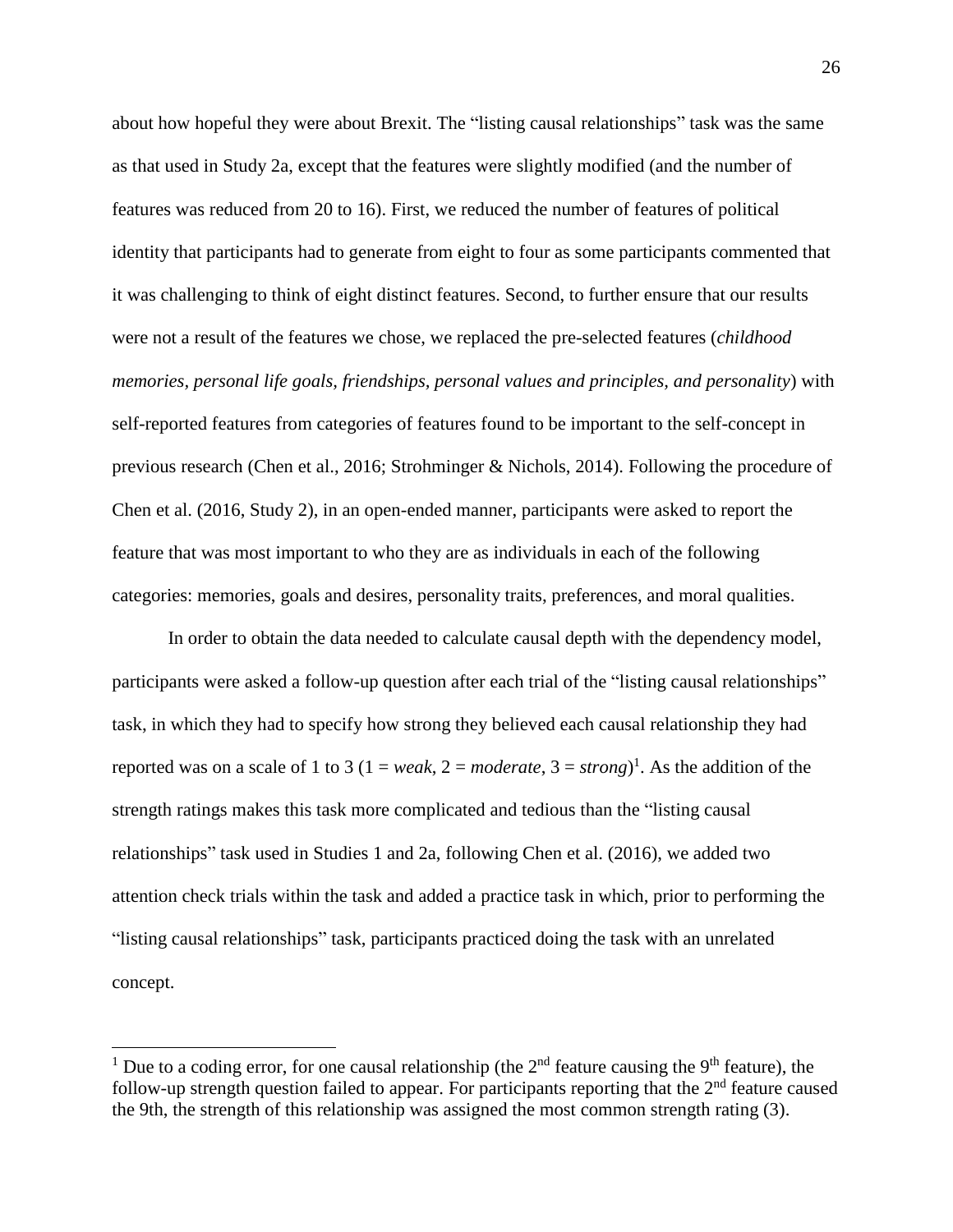After completing the Brexit survey and the "listing causal relationships" task, participants thought about being completely different on each feature used in the study, one at a time. They then reported how much they thought that each change would disrupt their self-concept on a scale of 0 (*exactly the same person after the change)* to 100 (*completely different person after the change*). Finally, we measured the norms associated with national identity using the same procedure used in Study 2a.

### *4.2 Results*

*4.2.1 Perceptions of support for Brexit (all UK geographic identities).* As in Study 2a, the results of the perceptions data confirm that participants viewed the English and British identities as more strongly associated with support for Brexit than the European identity (greater support for Brexit is indicated by smaller numbers,  $M_{British} = 3.0$ ,  $M_{English} = 2.6$ ,  $M_{European} = 4.3$ ,  $ts(216)$ 14.69, *p*s < .001). Likewise, support for Brexit among British and English people was expected to be higher than among Irish, Welsh, and Scottish people, as in Study 2a (*MAvgBritishEnglish* = 2.8,  $M_{AvgAllOther} = 3.6$ ,  $t(216) = 11.53$ ,  $p < .001$ ).

*4.2.2 Causal centrality of national identity and task order.* On average, participants reported that their national identity had 2.52 links to other features of their self-concept (2.57 links among participants who voted in the Brexit referendum). As in Study 2a, we found no significant task order  $\times$  vote interaction ( $F(1,174) = 1.68$ ,  $p = .196$ ) suggesting that task order did not influence perceived causal centrality of national identity, and we collapse across task orders in our analyses.

*4.2.3 Support for Brexit.* We conducted a multiple regression predicting support for Brexit based on causal centrality of national identity, controlling for national identity category (English vs. British) and total number of links. The causal centrality of national identity was a significant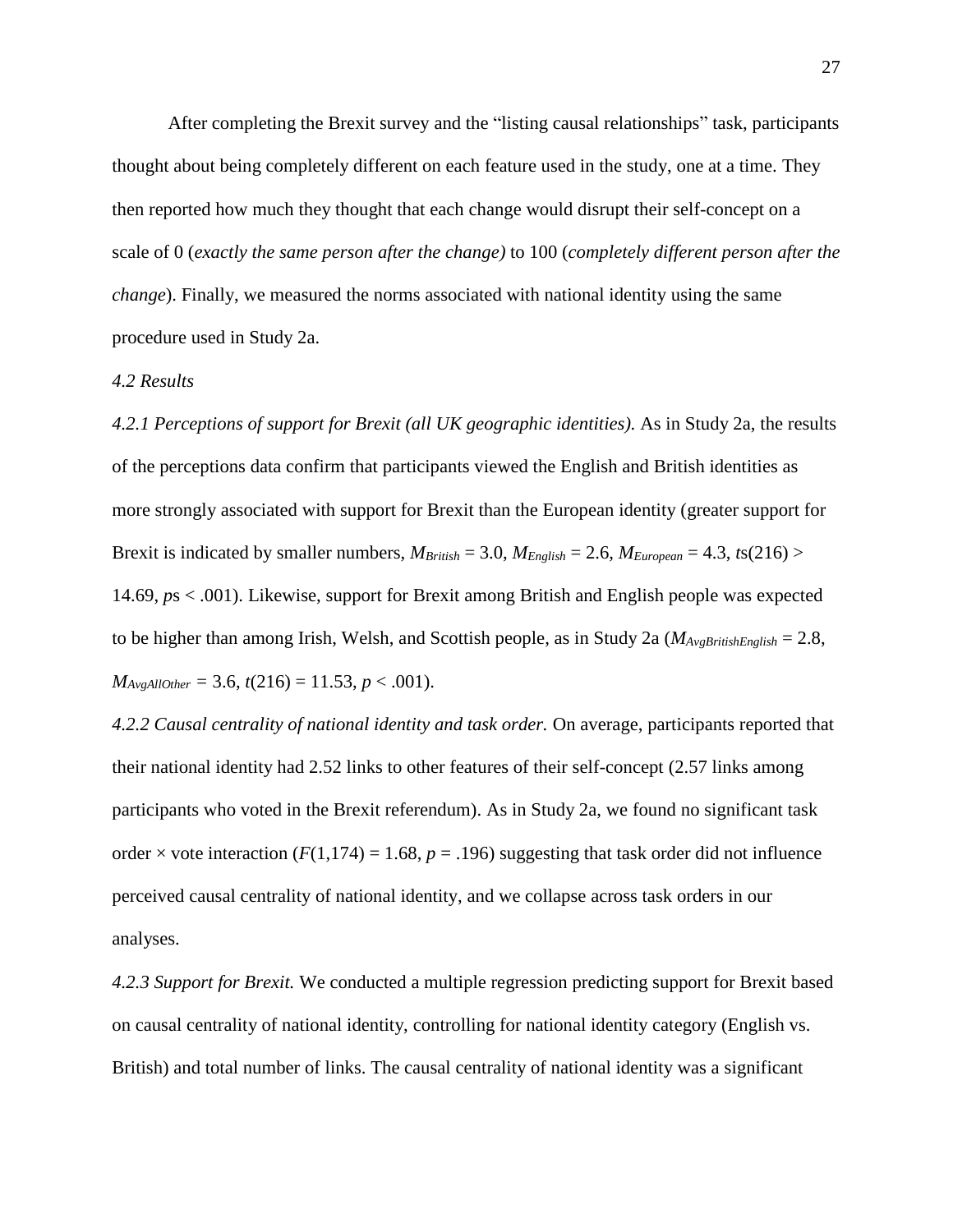predictor of support for Brexit ( $B = -11$ ,  $p = .010$ ) such that people who viewed their British or English identity as more central were more likely to support Brexit. National identity category was also a significant predictor of support for Brexit. Participants who primarily identified as English were significantly more likely to support Brexit than those who primarily identified as British. Total number of links was not a significant predictor of support for Brexit (see Table 5 for detailed regression results).

### **Table 5.**

| Factor                                 | Beta   | SЕ  |         | p      | VIF  |
|----------------------------------------|--------|-----|---------|--------|------|
| Constant                               | 2.98   | .20 | 15.05   | < 0.01 |      |
| National identity causal<br>centrality | $-.11$ | .04 | $-2.59$ | .010   | 1.75 |
| Total number of links                  | .01    | .01 | 1.57    | .118   | 1.76 |
| National Identity                      | .83    | .20 | 4.14    | < 0.01 | 1.01 |

Study 2b multiple regression predicting support for Brexit

\*Coding of variables is as follows

Support for Brexit:  $1 =$  strongly support,  $5 =$  strongly oppose

National Identity:  $0 =$  English,  $1 =$  British

Further, when task order ("listing causal relationships" task first vs. Brexit survey first) and the interaction between task order and causal centrality of national identity were added to the above model, no significant effects of order were found  $(B_{order} = .31, p = .234, B_{interaction} = .08, p$ = .238). This suggests that that the relationship between causal centrality and support for Brexit was similar for participants across task-order conditions.

We performed the same regression replacing causal centrality with causal depth

(calculated with the dependency model and z-scored due to the large range). We found that there was no significant relationship between causal depth and support for Brexit ( $B = .11$ ,  $p = .322$ ), again controlling for national identity (a significant predictor of support for Brexit;  $B = .83$ ,  $p <$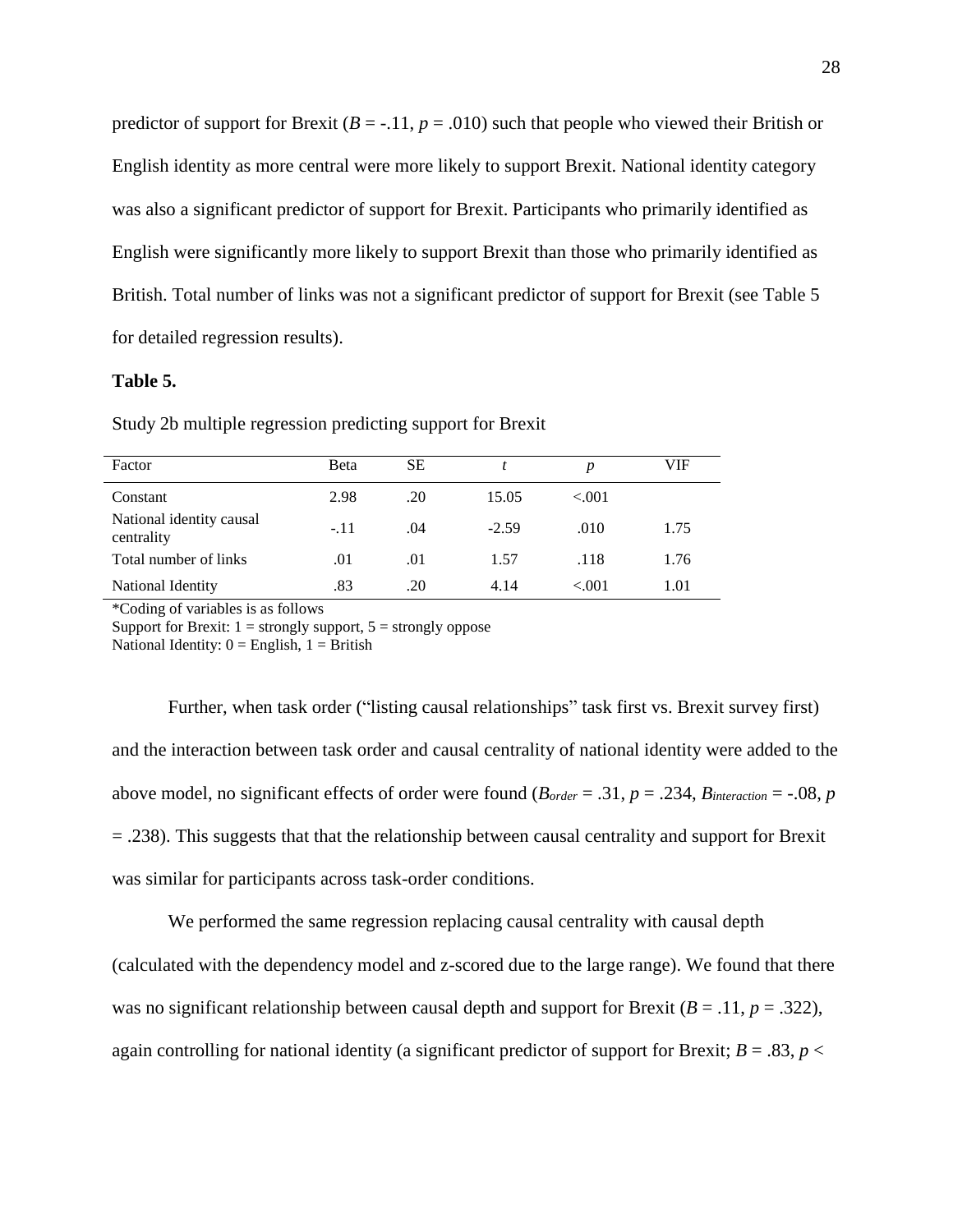.001) and the total number of links (not a significant predictor of support for Brexit;  $B = -.00$ ,  $p =$ .567).

*4.2.4 Voting Behavior.* The majority of both British and English participants reported that they had voted in the Brexit referendum (British: 78%; English: 85%, 178 participants voted). A minority of participants in our sample reported voting in favor of Brexit (British: 29%; English: 48%). We ran a logistic regression predicting whether participants had voted in favor of Brexit based on the causal centrality of national identity, controlling for national identity (British vs. English) and the total number of links reported. As in Study 2a, people who believed that their national identity was more causally central were more likely to report having voted in favor of Brexit, compared with those who saw their British or English national identity as more causally peripheral ( $B = -16$ , Wald  $\chi^2(1) = 4.61$ ,  $p = .032$ ). As in the regression predicting support for Brexit, there was also a significant relationship between national identity and voting (such that participants who primarily identified as English were more likely to have voted in favor of Brexit than those who primarily identified as British) and no significant relationship between total number of links reported and voting (see Table 6 for detailed regression results). When task order and the interaction between task order and causal centrality of national identity were added to the above model, no significant differences in the findings by order were found (*Border* = .542,  $p = .229$ , *B*<sub>interaction</sub> =  $-.126$ ,  $p = .265$ ).

#### **Table 6.**

Study 2b logistic regression predicting voting for Brexit

| Factor                                 | Beta   | SЕ  | Wald  | p     |
|----------------------------------------|--------|-----|-------|-------|
| Constant                               | $-.08$ | .32 | .07   | .798  |
| National identity causal<br>centrality | $-.16$ | .08 | 4.61  | .032  |
| Total number of links                  | .01    | .01 | .83   | .362  |
| National Identity                      | 1.28   | .34 | 14.53 | < 001 |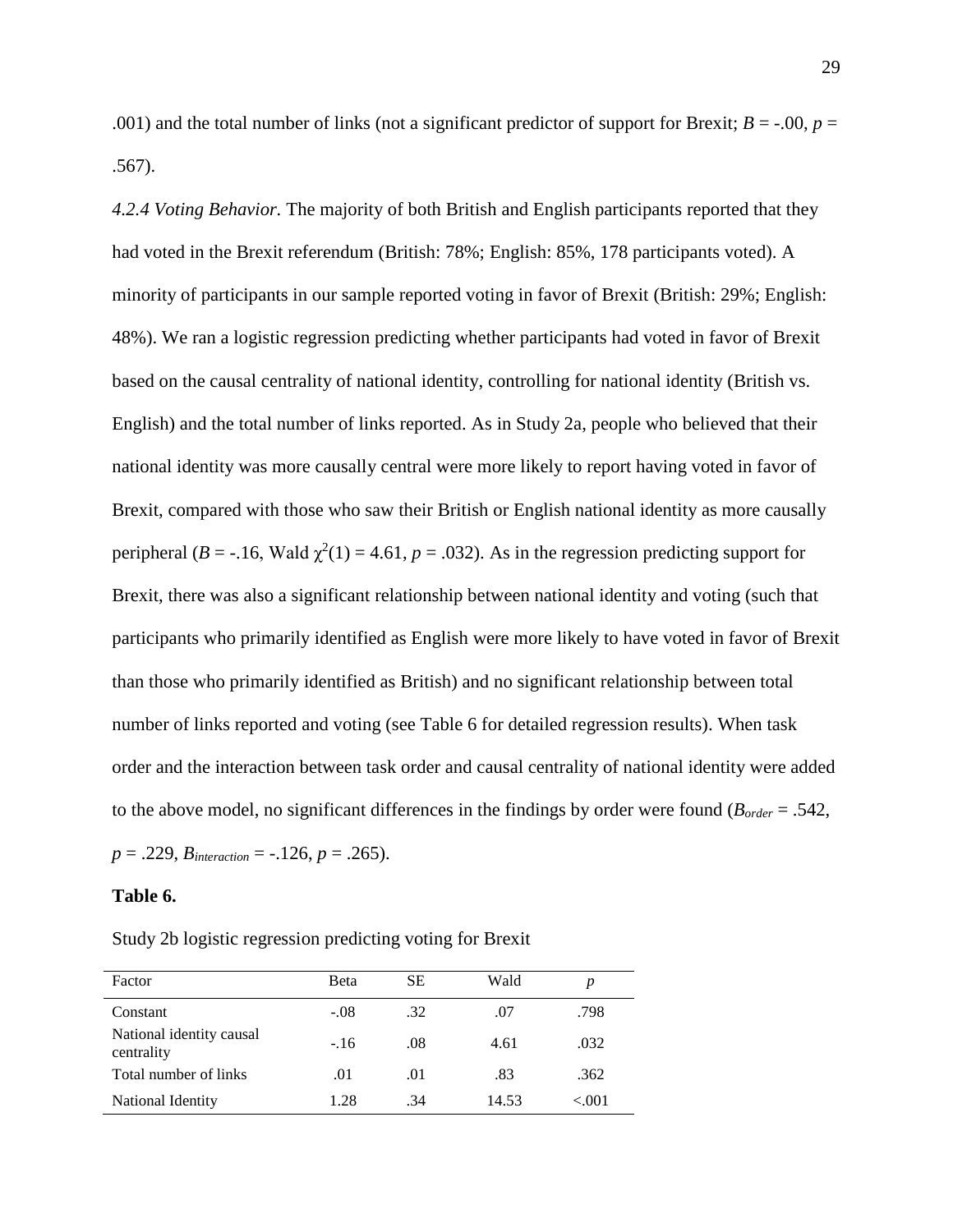\*Coding of variables is as follows Vote:  $1 = \text{in favor of Brexit}, 2 = \text{in opposition of Brexit}$ National Identity:  $0 =$  English,  $1 =$  British

The results of the dependency model analysis revealed that causal depth (z-scored) was not a significant predictor of voting behavior ( $B = .50$ ,  $p = .811$ ), controlling for national identity  $(B = 1.28, p < .001)$  and the total number of links  $(B = .01, p = .191)$ .

### *4.2.5 Disruption to Self-Concept Analysis*

On average, a change to national identity was seen as moderately disruptive to the selfconcept ( $M = 46.97$  on a 100-point scale with larger numbers indicating more disruption). By way of comparison, change to participant-generated personality traits were the most disruptive  $(M = 61.17)$ , while change to education level was least disruptive  $(M = 42.85)$ . As can be seen in Figure 2, people varied widely in their ranking of how disruptive a change to national identity was relative to the other features examined in Study 2b.



**Fig 1.** Histogram of national identity rank on disruption to self-concept rating (1 = change to national identity is seen as the least disruptive of all features,  $16$  = change to national identity is seen as the most disruptive, average rank is assigned to tied features).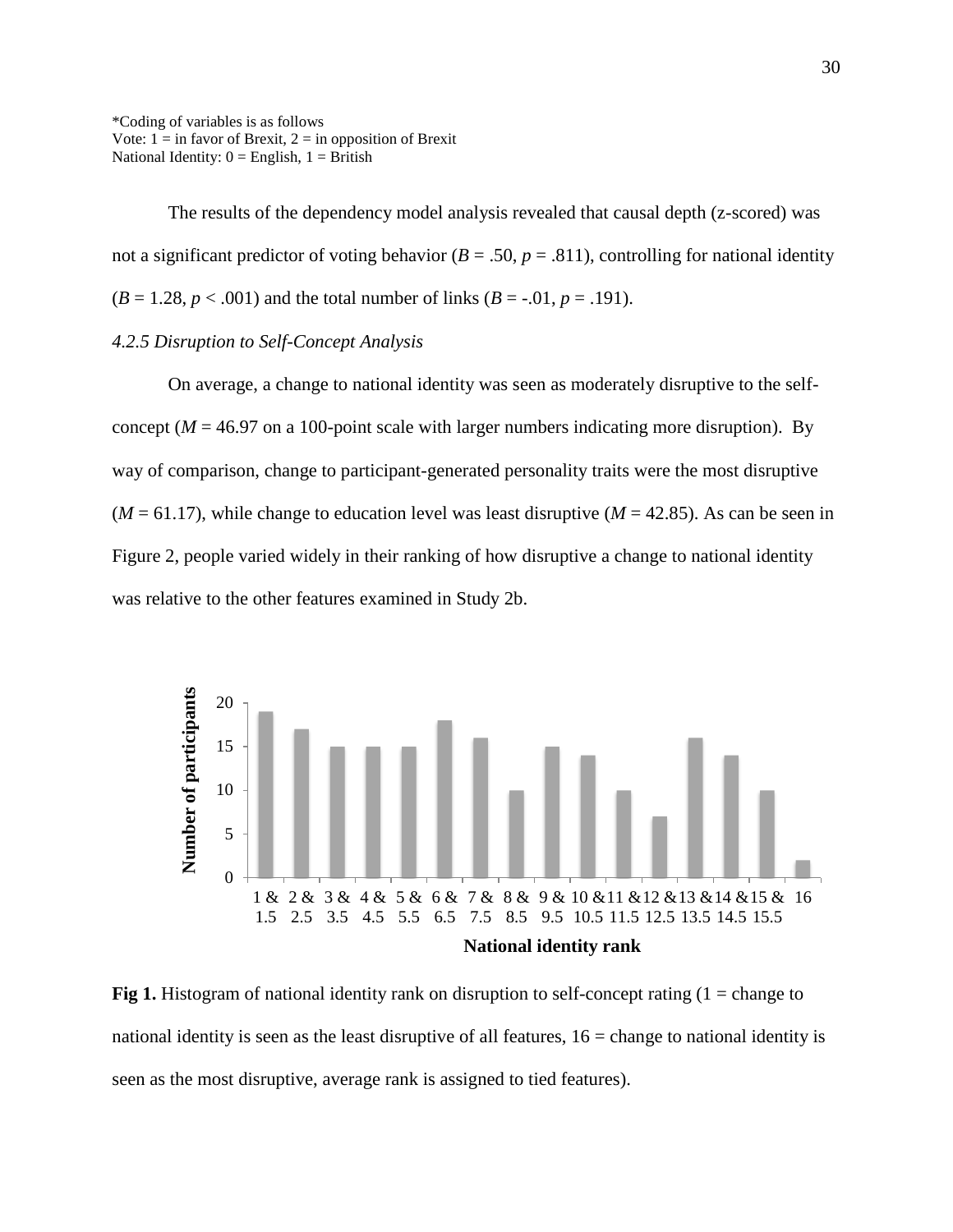To examine the relationship between causal centrality of features and the amount of perceived disruption to the self-concept that a change to each feature would cause, for each participant we calculated the Spearman correlation between causal centrality and disruption to self-concept scores for the 16 features used in this experiment. A one-sample t-test revealed that the average Spearman correlation coefficient was significantly greater than 0, implying that changes to more causally central features were seen as more disruptive to the self-concept (mean *r*<sup>s</sup> = .14, *t*(212) = 4.86, *p* < .001, 95% CI [.082 .194].

We performed the same analysis calculating causal centrality with the dependency model. Changes to more causally deep features were seen as more disruptive to identity (mean  $r_s = .12$ ,  $t(212) = 4.41$ ,  $p < .001$ , 95% CI [.067.175]. A paired t-test revealed that the average Spearman correlation coefficient did not differ between the two forms of causal centrality,  $(t(212) = 1.20, p$  $= .231, 95\% \text{ CI of the difference } [-0.046, 0.011]$ .

To examine the relative impact of the two forms of causal centrality on disruption to identity scores, we regressed identity disruption ratings on both z-scored measures of causal centrality, separately for each subject, The results revealed that the mean regression coefficient for causal centrality was significantly positive  $(M = 3.27, t(212) = 3.71, p < .001, 95\% \text{ CI} = 1.54$ 5.01]); however the mean regression coefficient for causal depth was not significant (*M* = .59,  $t(212) = .72$ ,  $p = .471$ , 95% CI = [-1.02 2.19]). Thus, the causal depth measure does not appear to add predictive power to a simpler model of causal centrality that only includes the number of causal links.

#### *4.3 Discussion*

The results of Study 2b replicate the results of Study 2a, the causal centrality of national identity predicted voting behavior and support for Brexit among UK residents. An alternative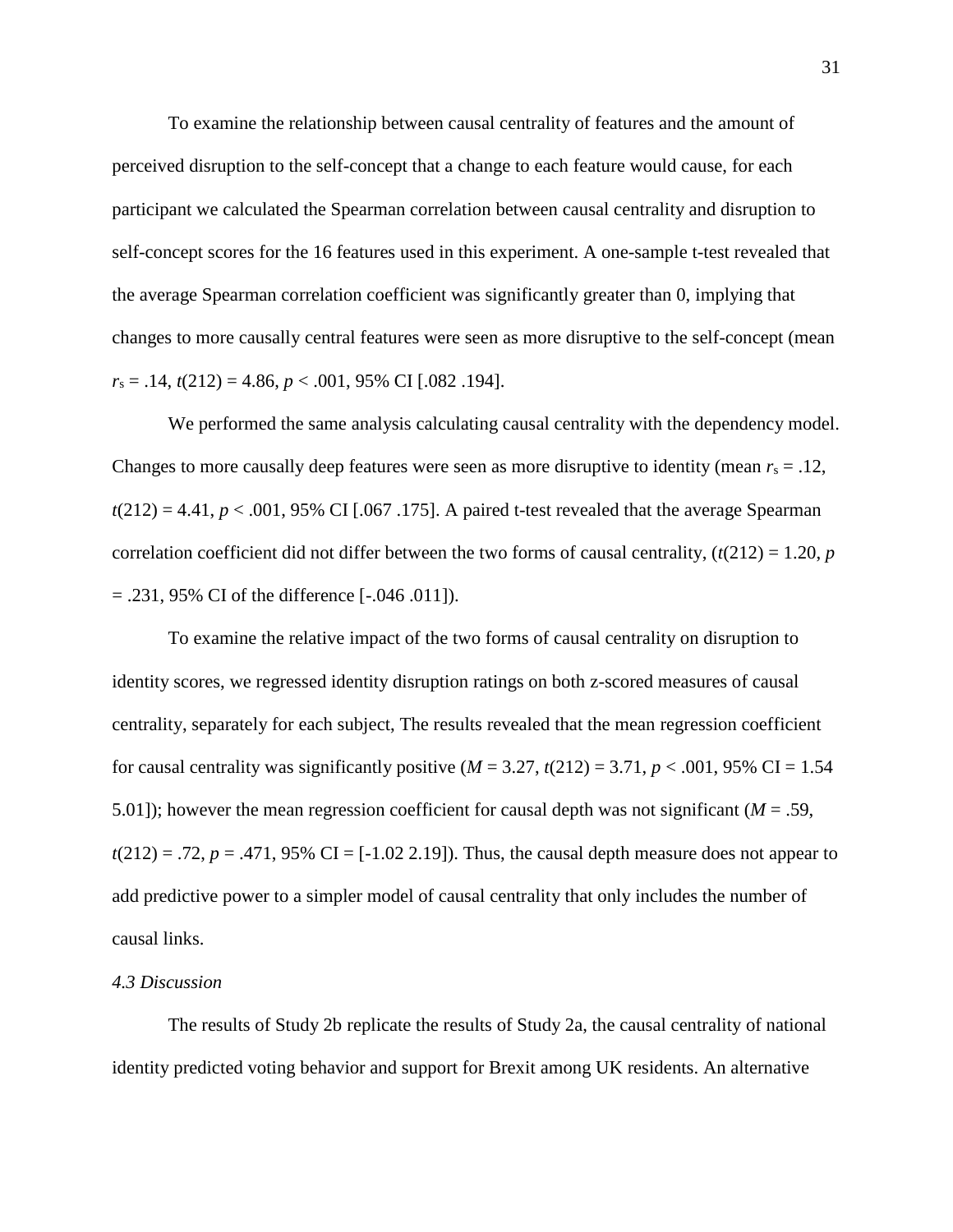form of causal centrality, causal depth as calculated by the dependency model (Sloman et al., 1998), in which features are more central to the extent that they are deeper in the causal chain (e.g., they cause many features that also cause many other features), was not predictive of voting behavior and support for Brexit. We also revisited the results of Studies 1 and 2a and tested a modified version of the dependency model (Sloman et al., 1998). As we do not have the data on relationship strength that is required by the dependency model, to calculate causal centrality with the dependency model we assigned all causal relationships the same strength. Consistent with the results Study 2b, we did not find that this version of causal centrality was a significant predictor of voting (Studies 1 and 2a) or attitudes towards Brexit (Study 2a) (see Appendix B for details).

It is worth noting that since our measure of causal centrality counts being a cause of other features and being an effect of other feature as equal, one may wonder whether associative relationships would yield the same outcome. Causal centrality is based on the theory-based view of concepts (Murphy & Medin, 1985) which suggests that our concepts exist within our world knowledge; we not only know that features occur together in a concept (e.g., polar bears are white and live near snow) but also have lay theories about *why* feature go together (e.g., polar bears are white so they can blend in with the snow). Since (non-causal) associations do not provide any explanation for why features co-occur as causal relationships do, theoretically, associations would not hold the same privileged status in conceptual representation. Further, there is evidence that causal relationships are particularly important in our conceptual representations. People are more likely to recall that features are correlated when they can describe a causal relationship between them (e.g., summer shirts tend to have short sleeves because short sleeves allow one to stay cool in the summer) than when they cannot readily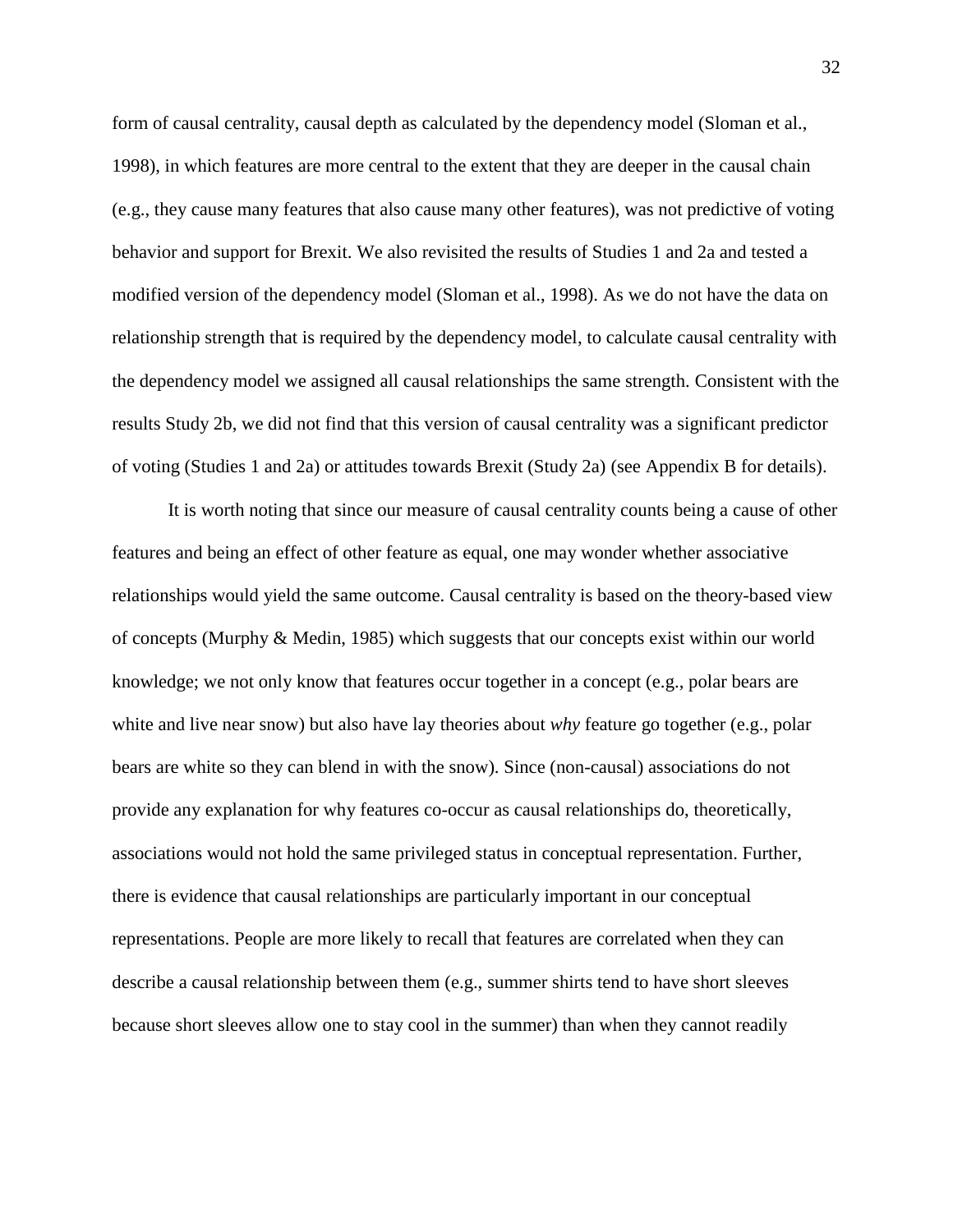explain why they would be correlated (e.g., shirts with buttons tend to have long sleeves, Ahn et al., 2002; Malt & Smith, 1984).

In our own data, we find evidence for an asymmetry in how predictive the number of effects and causes an identity has is of political behavior. For each study, we simultaneously regressed our dependent measures on the number of causes and the number of effects that political or national identity had. We found that the number of causes political and national identity have (i.e., the number of things that the identity is an effect of) was more predictive of political thought and behavior than the number of effects an identity has (i.e., the number of other features that the identity is a cause of). (See Appendix D for details of these regressions.)

In contrast to our exploration of voting and support for Brexit, we found that both the causal centrality and causal depth of a feature predict ratings of disruption to the self-concept resulting from a change to that feature. However, when both measures were used in a multiple regression predicting disruption to identity scores, causal depth did not add any predictive power beyond that of causal centrality (replicating findings in Chen et al. (2016). As one of the main differences between causal centrality and causal depth is that causal depth takes into account indirect, downstream effects of a feature while causal centrality does not, it is instructive that taking into account these downstream effects does not seem to add predictive power. Another main difference between the two models is that causal depth does not take into account the number of relationships in which the feature is an effect (i.e., the number of other features that caused it). We test whether the relationship between causal centrality and disruption to the selfconcept is driven by the direct effects of a feature, but we do not find evidence for this interpretation. When disruption to the self-concept scores were simultaneously regressed on the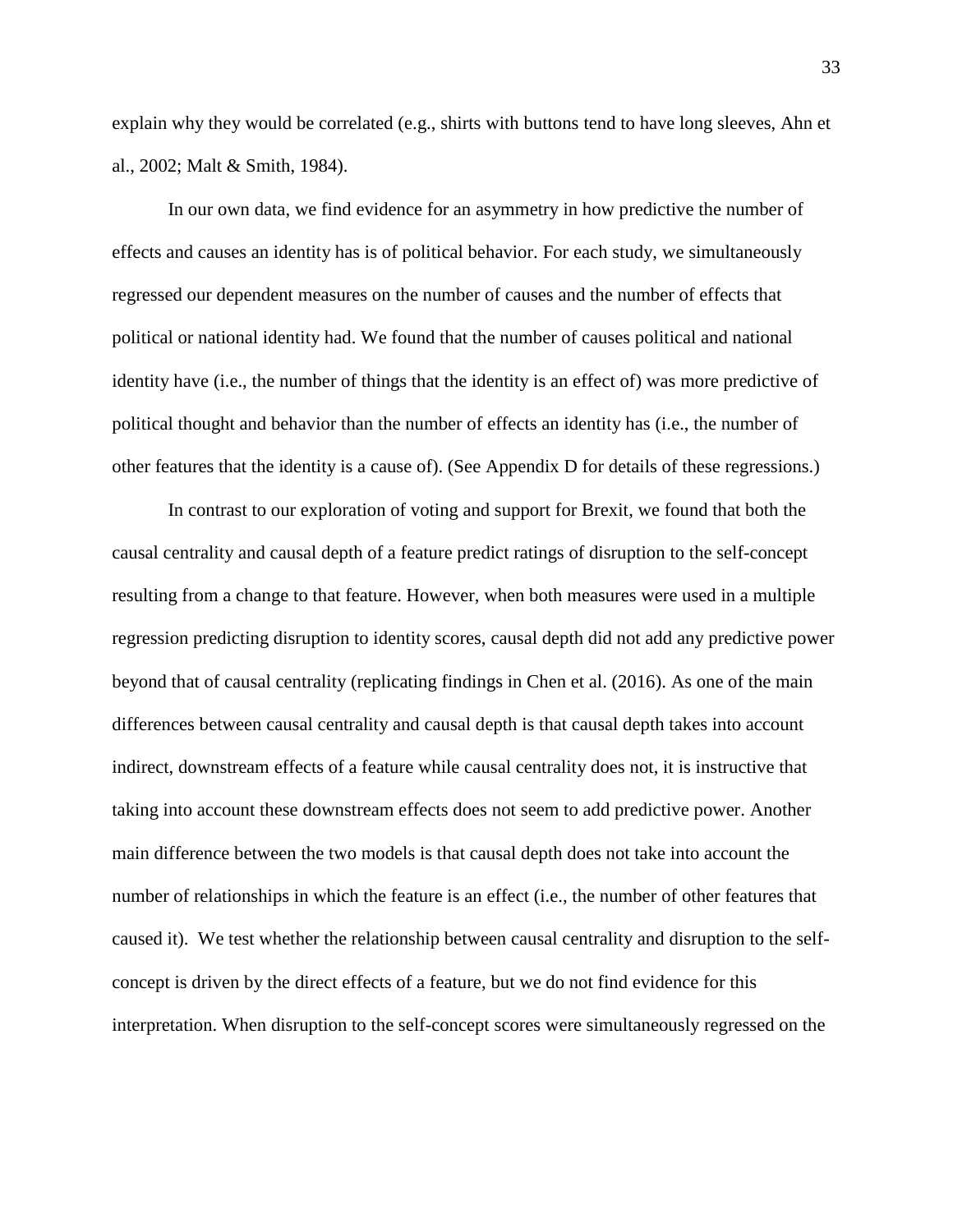number of effects and the number of causes a feature had, both were significant predictors of disruption scores (see Appendix D Table D.6 for details).

Further, the results of the disruption to the self-concept analysis also revealed that there is great variance among people's perceptions of how defining of the self-concept national identity is relative to other features of the self-concept (see Figure 2). This suggests that the importance of national identity to the self-concept is highly idiosyncratic and underscores the importance of understanding not only which type of features tend to be important but also the underlying idiosyncratic causal beliefs that make different features important to different people.

In Studies 2a and 2b, we found that people who perceive their British or English national identity as more causally central are more like to have voted for and to support Brexit. As these results are correlational, it is, of course, possible that voting could influence the casual centrality of the identity studied in Studies 2a and 2b. However, the lack of task order effects in both studies suggests that this is not a key driver of our results. Specifically, if voting influences causal centrality (e.g., through some form of cognitive dissonance, Beasley  $&$  Joslyn 2001), one would expect that the order would matter. Specifically, making the past vote salient by asking participants to report their vote prior to reporting the causal centrality of national identity would strengthen the relationship between causal centrality and voting (compared to having participants report their vote *after* reporting causal centrality of national identity). We found no such interaction between causal centrality and task order. Further, we also found no evidence of task order effects on the number of links reported for national identity. That is, there was no evidence that having participants report how they voted in the Brexit referendum influenced the causal relationships they reported for their national identity suggesting that these types of subtle primes may not have a strong influence on perceptions of causal centrality.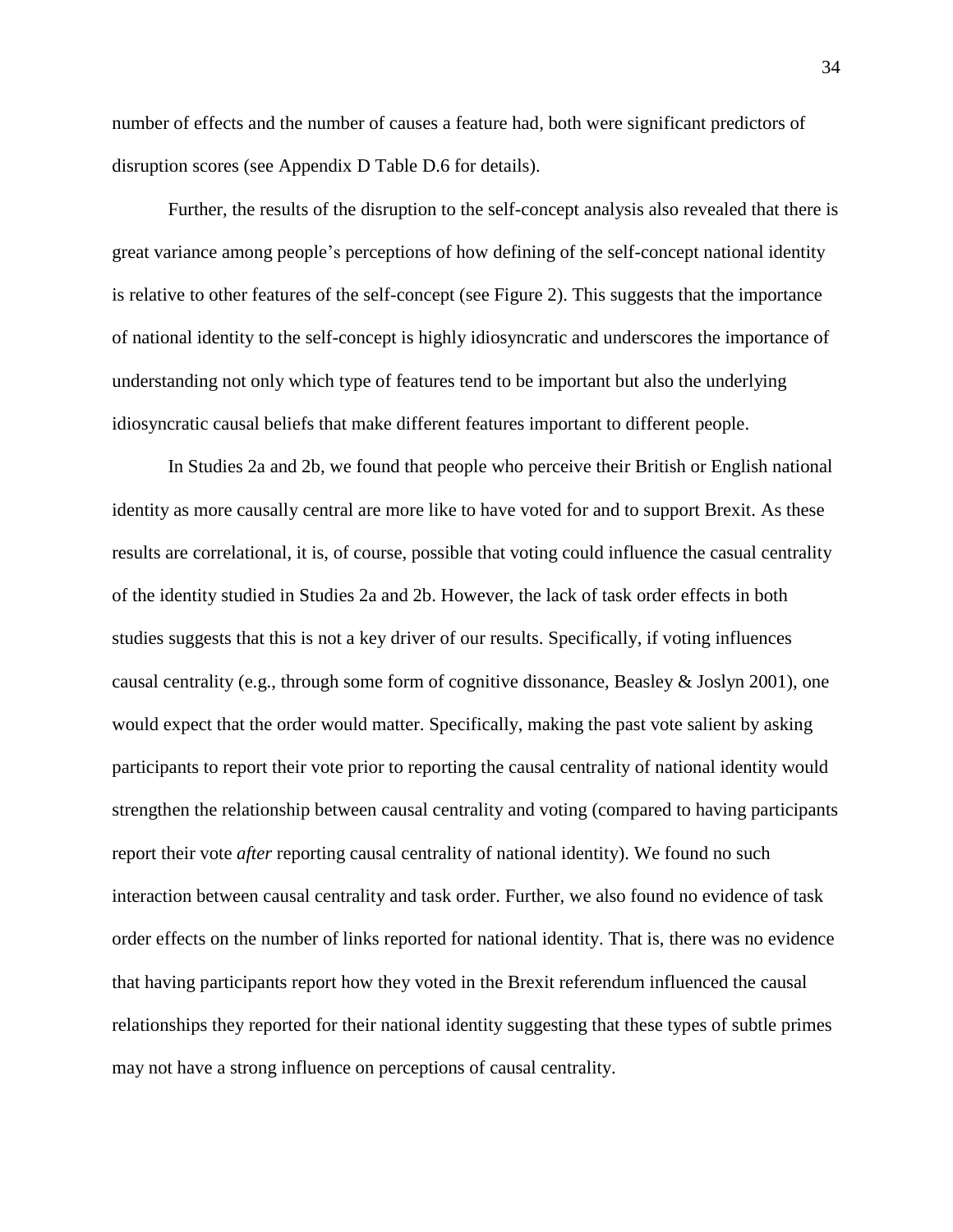Of course, this is not to say that identity-based behaviors cannot influence causal centrality. Theoretically, doing more activities associated with an identity should eventually make that identity more causally central—for example, if a person starts participating in a lot of Democratic Party activities, doing these activities would likely shape his or her interests, beliefs, and values, as well as relationships with other people, making the Democratic identity more causally central over time. How quickly perceptions of causal centrality change in response to such changes in behavior is an interesting question for future research.

#### **5.0 General Discussion**

 $\overline{\phantom{a}}$ 

We have proposed that some of the differences in people's political attitudes and behaviors may be predicted by differences in their beliefs about how identities with associated norms for political behavior are related to other aspects of the self-concept. In three studies, we found that people who perceived their political party (Study 1) or national identity (Studies 2a and 2b) as more causally central were indeed more likely to vote in ways associated with the norms of the group than were other people who also identified with the same group but who saw the identity as relatively more casually peripheral.

Further, we found that when causal centrality (causal depth) was calculated in accordance with another major theoretical model—the causal status hypothesis implemented with the dependency model (Sloman et al., 1998)—it did not predict differences in political attitudes and behavior. In our data, this measure yielded a small number of outliers. We conducted exploratory analysis and found that when controlling for outliers<sup>2</sup>, causal depth inconsistently predicted voting and support for Brexit in Studies 2a and 2b (but was not predictive of voting in Study 1;

<sup>&</sup>lt;sup>2</sup> We controlled for outliers two ways. First, we assigned all participants above the  $95<sup>th</sup>$  percentile the causal depth score at the 95<sup>th</sup> percentile. Second, we ranked participants by their causal depth scores for political and national identity and used the rankings to predict political attitudes and behaviors.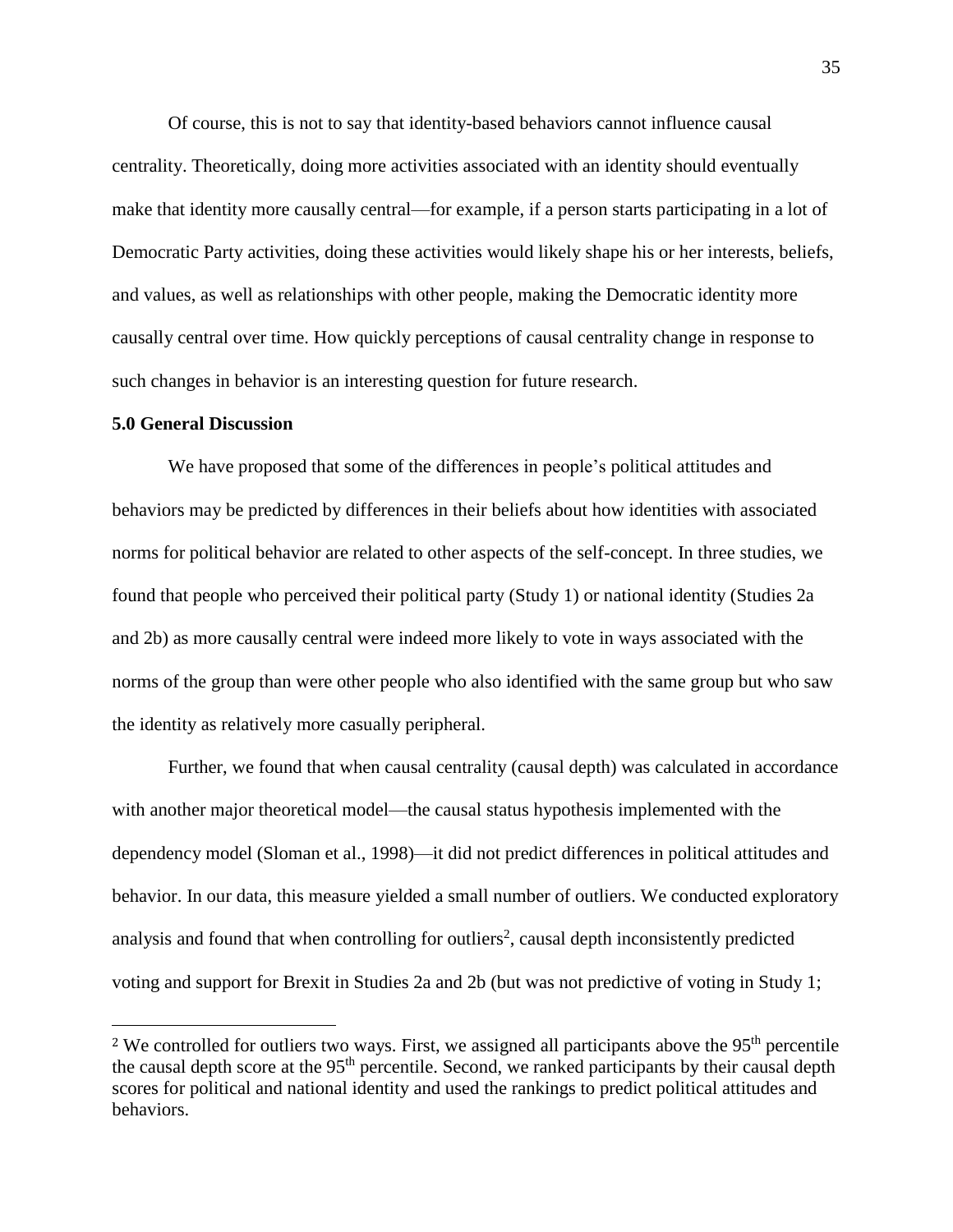see Appendix B for details). Thus, although the dependency model is the main implementation of the causal status hypothesis, it is only one possible implementation and additional research may be needed to identify the best way to operationalize the causal status hypothesis in the context of the self-concept and identity-based behaviors. However, even causal depth measures controlling for outliers did not predict political behavior and attitudes as consistently as causal centrality (the total number of causal links a feature has). Further, as noted in the discussion of Studies 2a and 2b, we found evidence that political identity being an effect of other features is predictive of political attitudes and behavior. This is contrary to an assumption of the causal status hypothesis and the dependency model—that only being the cause of features, and not being the effect of features, influences causal depth.

### *5.1 Possible mechanisms*

While this exploration of causal centrality and identity-consistent behaviors is meant to be strictly descriptive, considering rational perspectives on identity-consistent behaviors may provide a useful framework in which to think about the mechanisms that may underlie our effects. Some economic models have incorporated identity into the utility function, suggesting that acting in identity-consistent ways leads to a gain in utility, while acting in identityinconsistent ways leads to disutility (e.g., in the form of anxiety or discomfort, Ackerlof & Kranton, 2000; 2010). It may be that when an identity is causally central, acting in identityconsistent ways provides greater utility or that acting in identity-inconsistent ways provides greater disutility than when that identity is causally peripheral, thus, making our results consistent with this rational account of identity-based behaviors.

The exact mechanisms underlying the relationship between identity-based behaviors and (dis)utility remain a topic for future research. However, previous research suggests some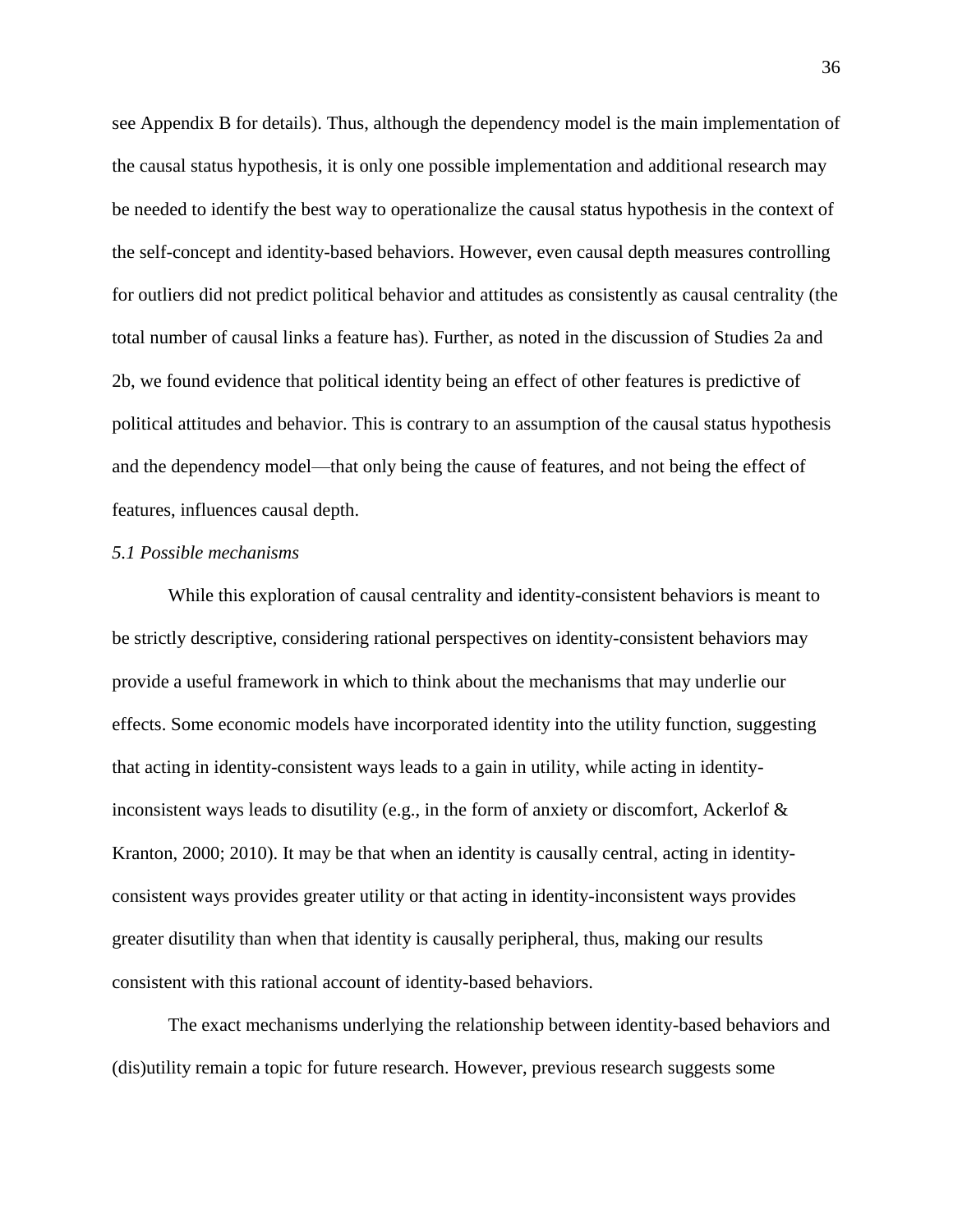possibilities. As some approaches to identity-based behaviors suggest that acting in identityconsistent ways is a goal that can be activated by environments that make an identity salient, one such way that acting in identity-consistent ways may provide utility is via goal attainment (Oyserman 2007, 2009). The causal centrality of these identities may provide a measure of how much utility is yielded by attaining the goals associated with them. As Chen et al. (2016) found that changes to causally central features led to more anticipated disruption to the self-concept than changes to more peripheral ones, acting in identity-*inconsistent* ways may provide disutility via a feeling of disruption to one's self-concept (i.e., feeling like one is not acting like him- or herself). However, mediation analyses using anticipated disruption to identity ratings for political and national identities yielded inconsistent results (see Appendix C for details). Further research into these possibilities could provide a better understanding of the mechanisms that underlie identity-consistent behaviors and of how our causal centrality approach to identity-consistent behavior may inform rational models of identity-consistent behavior.

### *5.3 Feature weighting in concepts of categories vs. concepts of individuals*

The current exploration of causal centrality focuses on its relationship with behaviors. However, as discussed in the introduction, our approach to identity-consistent behaviors is rooted in the fact that causal centrality is critical to conceptual representation and to determining feature weights or importance in categorization decisions (Ahn et al., 2000; Rehder & Hastie, 2001). As with much work on concepts in cognitive psychology, the explorations of feature weights and causal centrality have focused on representations of categories (sets of items, e.g., the category of dogs, the category of people) rather than on representations of individuals (a single item or exemplar, e.g., my pet dog, Ralph, my self-concept; but see Blok et al., 2005). Our work (and previous work; Chen et al., 2016) has examined causal centrality in the context of a concept of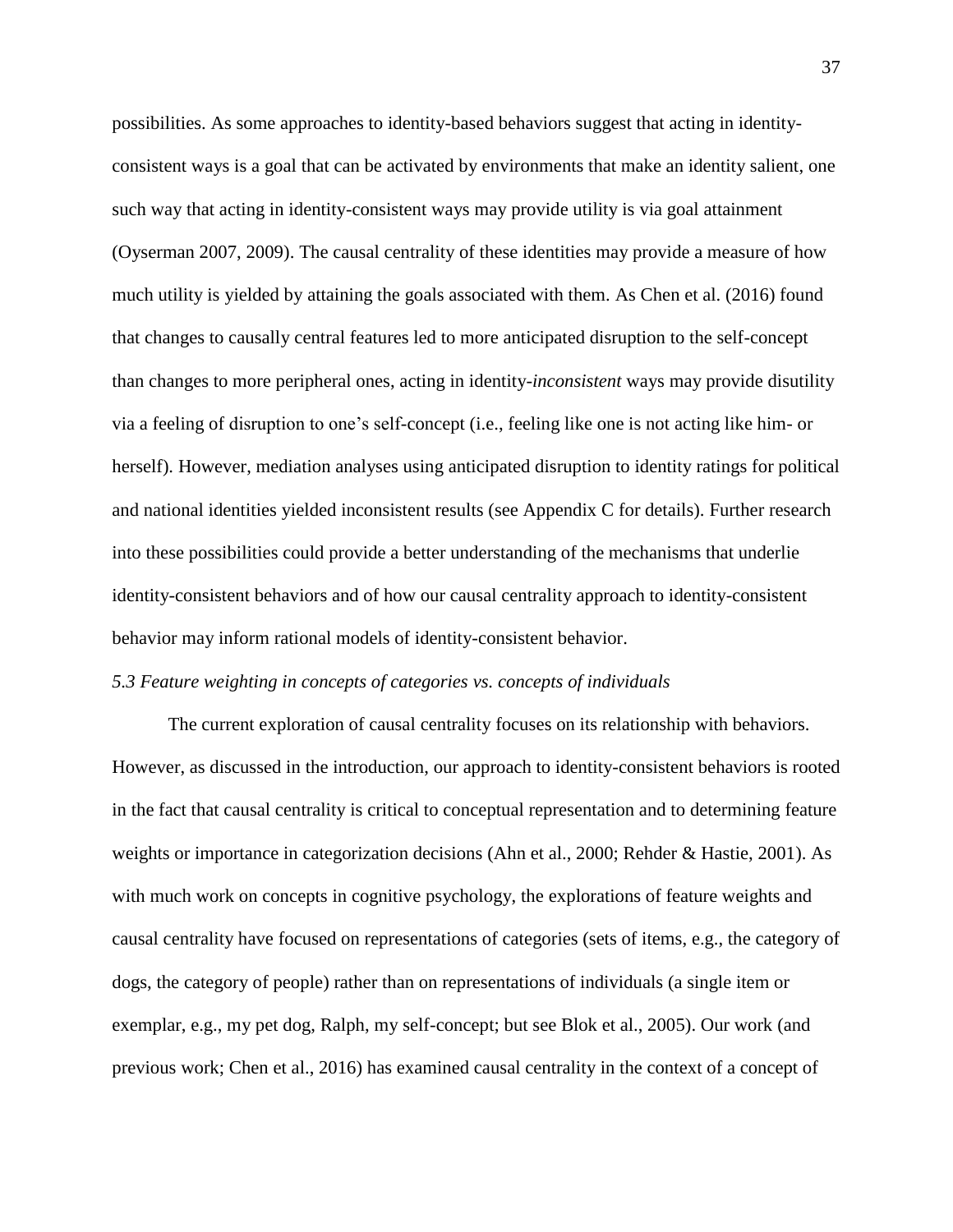an individual, the self-concept. Examining feature weights in the domain of the representation of an individual raises questions about whether approaches to feature weighting and causal centrality developed for concepts of categories generalize to concepts of individuals.

We have discussed two major theories of causal centrality from the conceptual representation literature: the relational centrality hypothesis (Rehder & Hastie, 2001), the causal status hypothesis (Ahn et al., 2000) and its computational implementation, the dependency model (Sloman, Ahn, & Love, 1998). There is a third approach to consider, the causal model theory (Rehder, 2003; Rehder & Kim, 2006). This model suggests that people represent the causal relationships between the features of a concept as probabilistic causal mechanisms. The items that are seen as most likely to be members of a category are those that possess the combination of features that are most likely to have been generated by the category's underlying causal mechanism (i.e., Rehder's, 2003, coherence effect). Applying causal model theory to the self-concept raises questions about whether the assumptions of this approach apply to the selfconcept and concepts of individuals, in general. This generative framework intuitively makes sense for categories where there are many exemplars for each category, each of which can have a different set of features (e.g., the bird category, in which your pet parakeet, the sparrow that comes to your birdfeeder, the ostrich you saw at the zoo, and the chicken in your refrigerator, are all exemplars). Applying the generative framework to a concept of an individual is less straightforward, since there is arguably only one exemplar. We have implicitly treated the relationships between features of the self-concept as deterministic—i.e., this set of relationships led to who I am. However, causal model theory assumes that these relationships are probabilistic. To what extent people see the relationships of their self-concept as deterministic or probabilistic is a question for future research.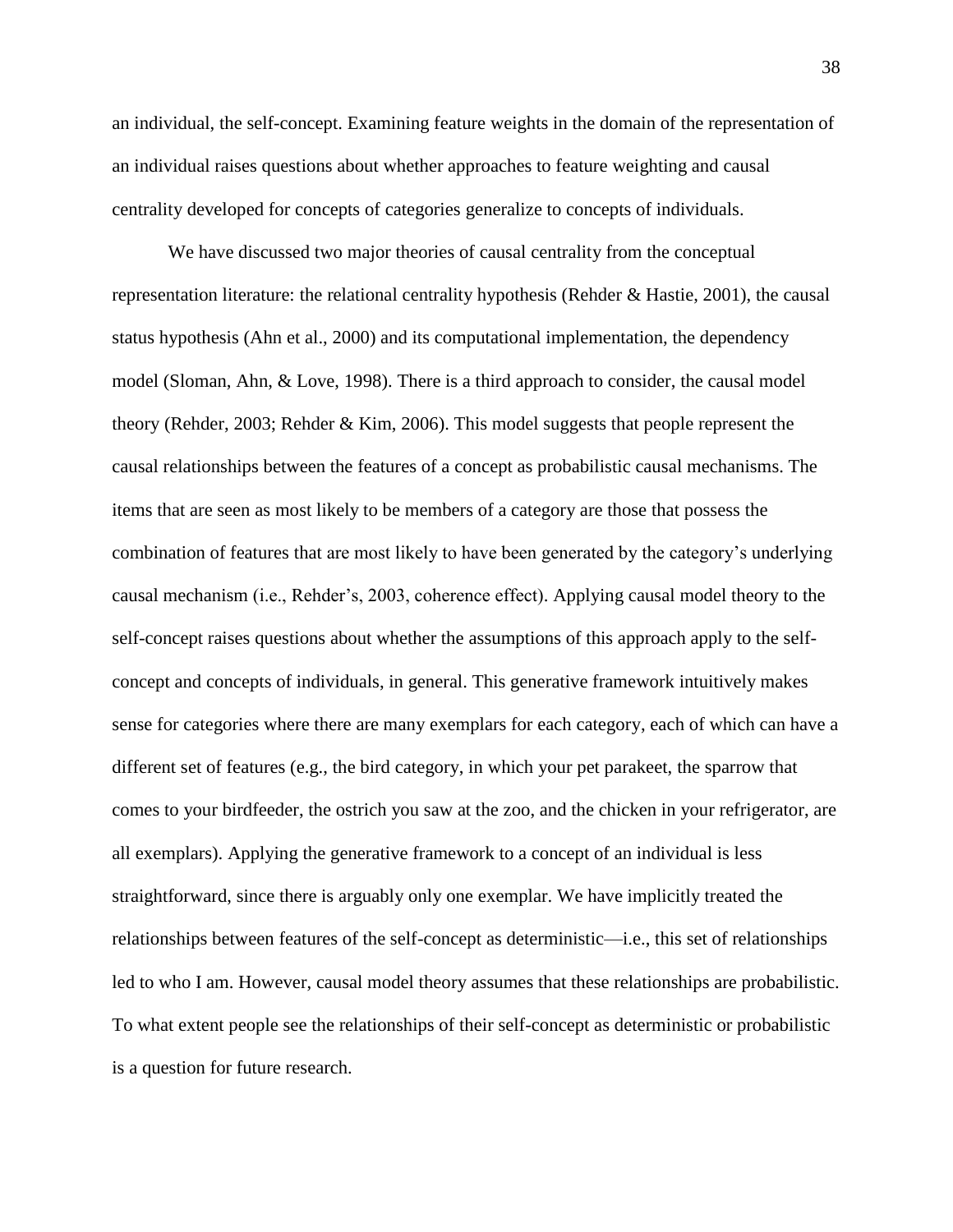Further, it may be that our concepts of individuals may be more similar to categories than is immediately obvious. This is particularly relevant in the case of the self-concept, as some psychological approaches in the personal identity literature conceptualize the self as being multifaceted, consistent of different "selves"—e.g., the possible selves, the ideal self (Markus  $\&$ Nurius, 1986; Markus & Wurf, 1987), the past selves, the future selves (Wilson & Ross, 2001), and selves that are defined by roles (e.g., son, neighbor, husband, McConnell, 2011). This conceptualization of the self as multiple selves (rather than as a single exemplar) could be more aligned with a view of causal centrality where a generative process creates category members that have different features but share a common underlying causal structure.

The self as multiple selves may also be compatible with previous approaches to feature weighting in categorization that are based on statistical information. As these approaches use category validity (the likelihood that an item in a category has the focal feature) and cue validity (the likelihood that an item is in a category, given that it has the focal feature) to determine feature weights (e.g., Kruschke, 1992, Rosch & Mervis, 1975), they assume a distribution of features across exemplars from which category and cue validity are calculated. For example, ALCOVE (Kruschke, 1992), a computational model of category learning, uses cue validity to allocate attention to features—i.e., to determine which features are important and should be attended to. Thus, the view that the self is comprised of multiple selves might provide a set of exemplars from which distributions of features could be calculated from.

### *5.4 Future directions*

In the present studies, we examined the relationship between the causal centrality of political party or national identity, and direct expressions of the norms of those groups (voting and support for policies). However, prior research has also suggested that political identity plays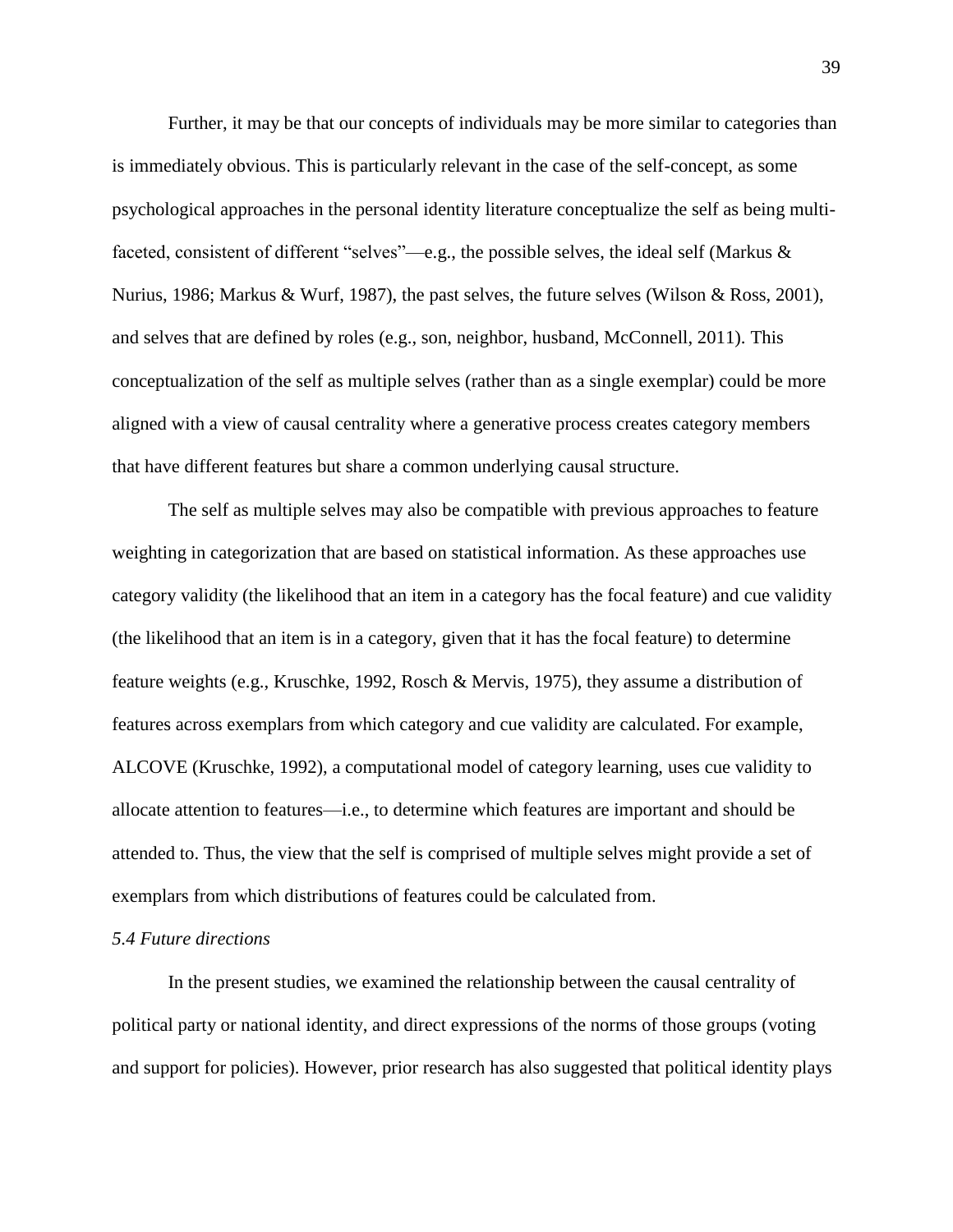a role in how people reason and process information. Political scientists and psychologists have demonstrated that political identity can distort beliefs and interpretations of novel information via motivated reasoning (Gaines et al., 2007; Taber & Lodge, 2006; Tappin, van der Leer, & McKay, 2017; Van Bavel & Pereria, 2018). Thus, a key question for future research is whether the present effects extend from direct behavior to information processing and belief formation, and whether causal centrality may also predict biases in such processes.

Based on research which suggests that the norms of social groups drive identityconsistent behaviors (e.g., Ackerlof & Kranton, 2000, 2010; LeBoeuf et al., 2010), whether causal centrality relates to belief formation may depend on whether the specific attitudes and beliefs are seen as norms of the group. Distortion of novel information seems more challenging to explain with a norms-based process, as it seems somewhat unlikely that there are strong identity-specific norms for biased information processing, as opposed to general norms for accuracy. Therefore, motivated reasoning and information processing may be less likely to be influenced by the causal centrality of a given identity. This remains an important question for future research.

Further, causal centrality may provide insights on a related question: which norms of a social group are most likely to be followed by group members? A recent framework proposes that biases towards social groups that are based on features seen as causally central (as determined by the dependency model) lead to more robust biases than those based on features that are merely associated with the group (Del Pinal & Spaulding, 2018). Therefore, it may be that beliefs about the causal structure of social categories also determine which group norms are seen as most central to the social category and most important to follow.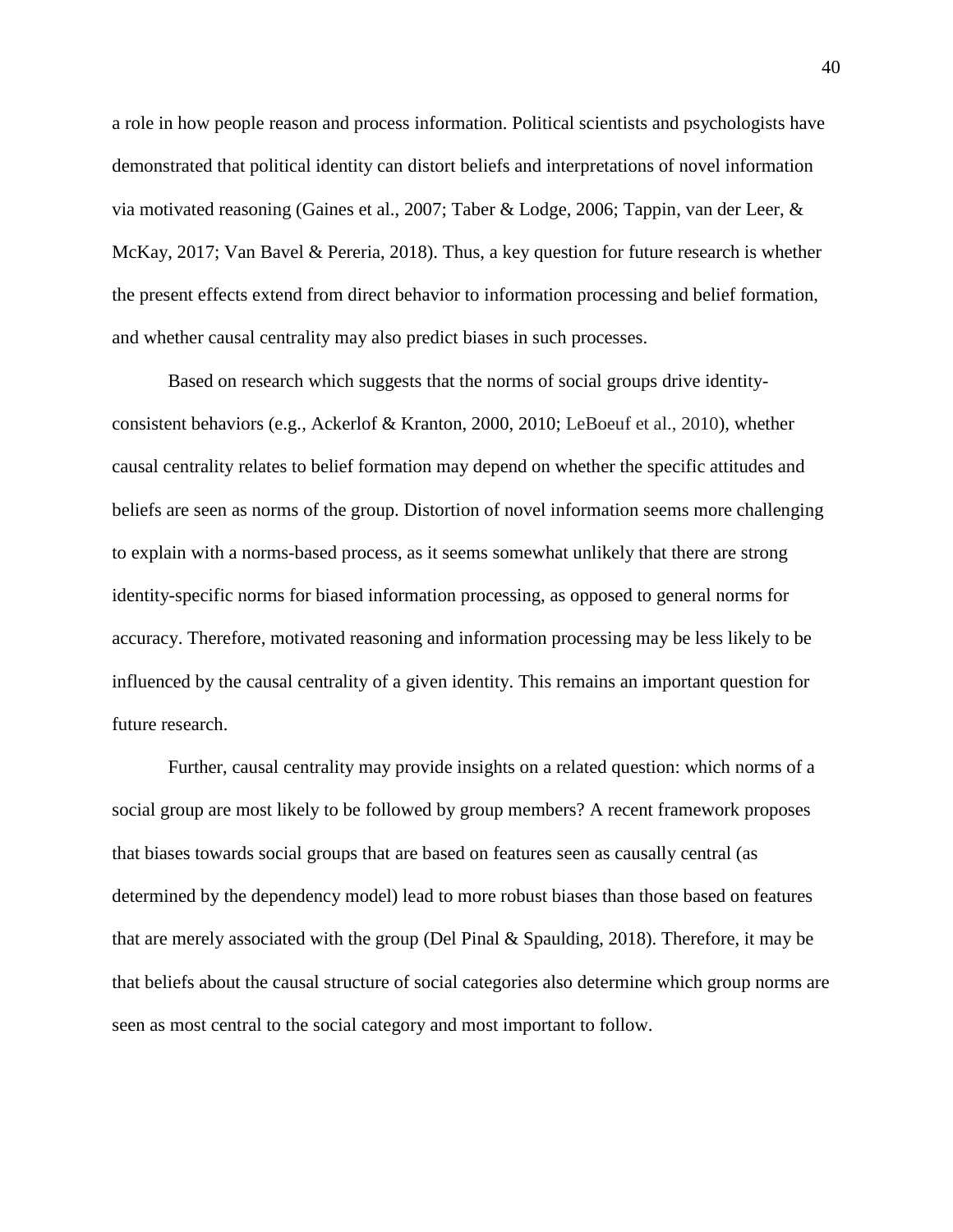Another key question for future research is how malleable the causal relationships between features of the self-concept are. Much of the work on causal centrality in conceptual representation has been done using artificial categories, in which these relationships can be manipulated. However, it unclear whether beliefs about relationships in familiar, knowledge-rich categories likewise represent a malleable constructed representation, or instead provide a stable basis for reasoning about the self-concept. Research on category-based reasoning has documented differences in causal beliefs and causal reasoning between novices and experts (e.g., Lopez et al., 1997; Medin et al., 1997; Proffitt et al., 2000) such that experts rely more on their extensive and fully developed causal knowledge.

In the domain of their own self-concept, compared to other domains, people seem likely to resemble experts, with richer, more entrenched causal beliefs, particularly relative to artificial concepts. On the other hand, people who are relative novices to the political world may have less extensive causal beliefs about how their political identity is causally related to the other features of their self-concept. If that is the case, the casual centrality of political identity may be more malleable among these novices than among those more "expert" on their political identity. As a result, the way political novices are introduced to political identities may shape the centrality of their political identities, and ultimately, relate to how these identities predict behavior. Further, the motivation to see one's self as a member of a social group may influence both whether people act in identity-consistent ways and how likely they are to update their causal beliefs as a result of these actions.

In the present studies, our main goal was to leverage the nature of the representation of the self-concept to better understand the relationship between political identity and political behavior. However, the relationship between political identity and political behavior is only one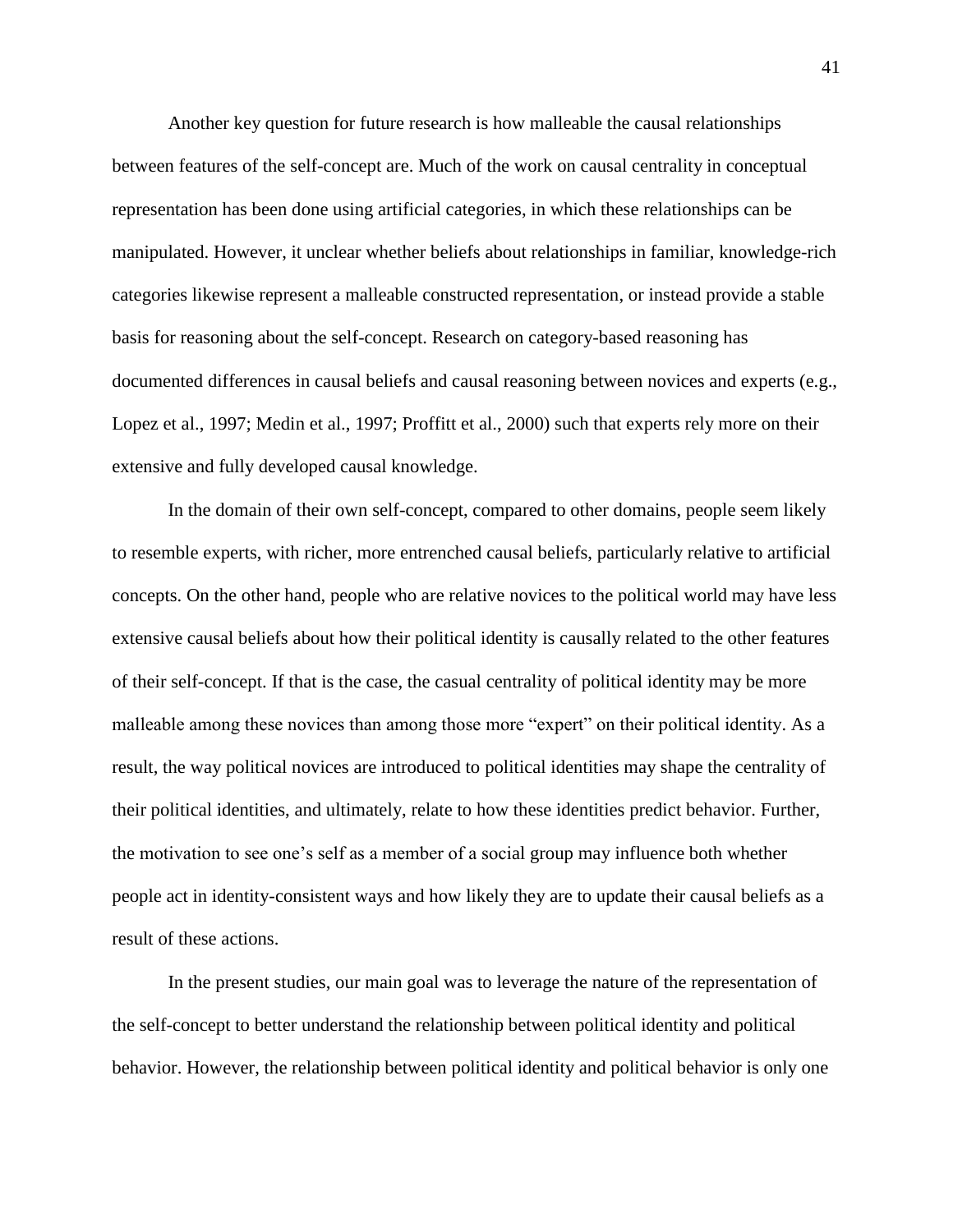example of how identity is linked to behavior. Social psychologists and economists have suggested that a wide range of social categories drive various behaviors (e.g., Ackerlof & Kranton, 2000, 2010; Markus & Wurf, 1987). Accordingly, our framework has the potential to predict differences in propensity to act in the ways prescribed by the relevant norms among group members from a wide variety of social categories. A critical component of our framework is that political identity is interrelated with a wide range of other aspects of the self-concept that also participate in causal relationships with one another (and, thus, have their own causal centralities). Further, as people simultaneously belong to multiple social categories with potentially conflicting norms (e.g., the norms of one's national identity could conflict with the norms of one's political identity), our framework may have implications for understanding which social categories are more likely to prevail when such conflicts arise, and which identities may therefore moderate the role of political identities.

### *5.5 Conclusion*

Our findings illustrate how theories about the nature of self-concept and conceptual representation can provide us with a deeper understanding of the relationship between political identity and political behavior. The causal centrality of political identity predicts which members of a political party are more or less likely to act in ways consistent with their political identity. Further, these results demonstrate an important expansion of the study of causal centrality, beyond behaviors directly involving categorization into downstream decision making and political behaviors motivated by category-associated norms.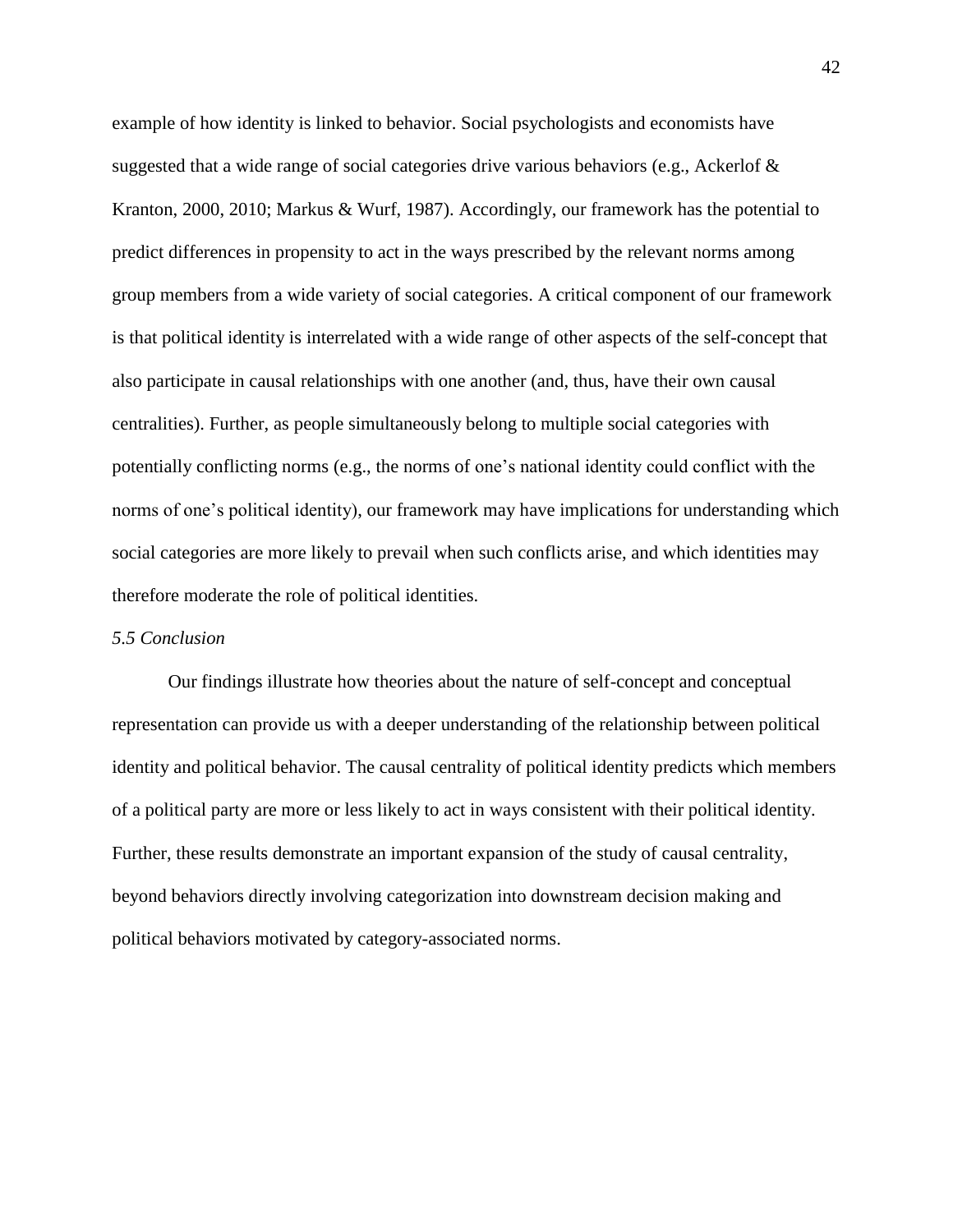We thank Nicholas Herzog for assistance with data collection and helpful comments.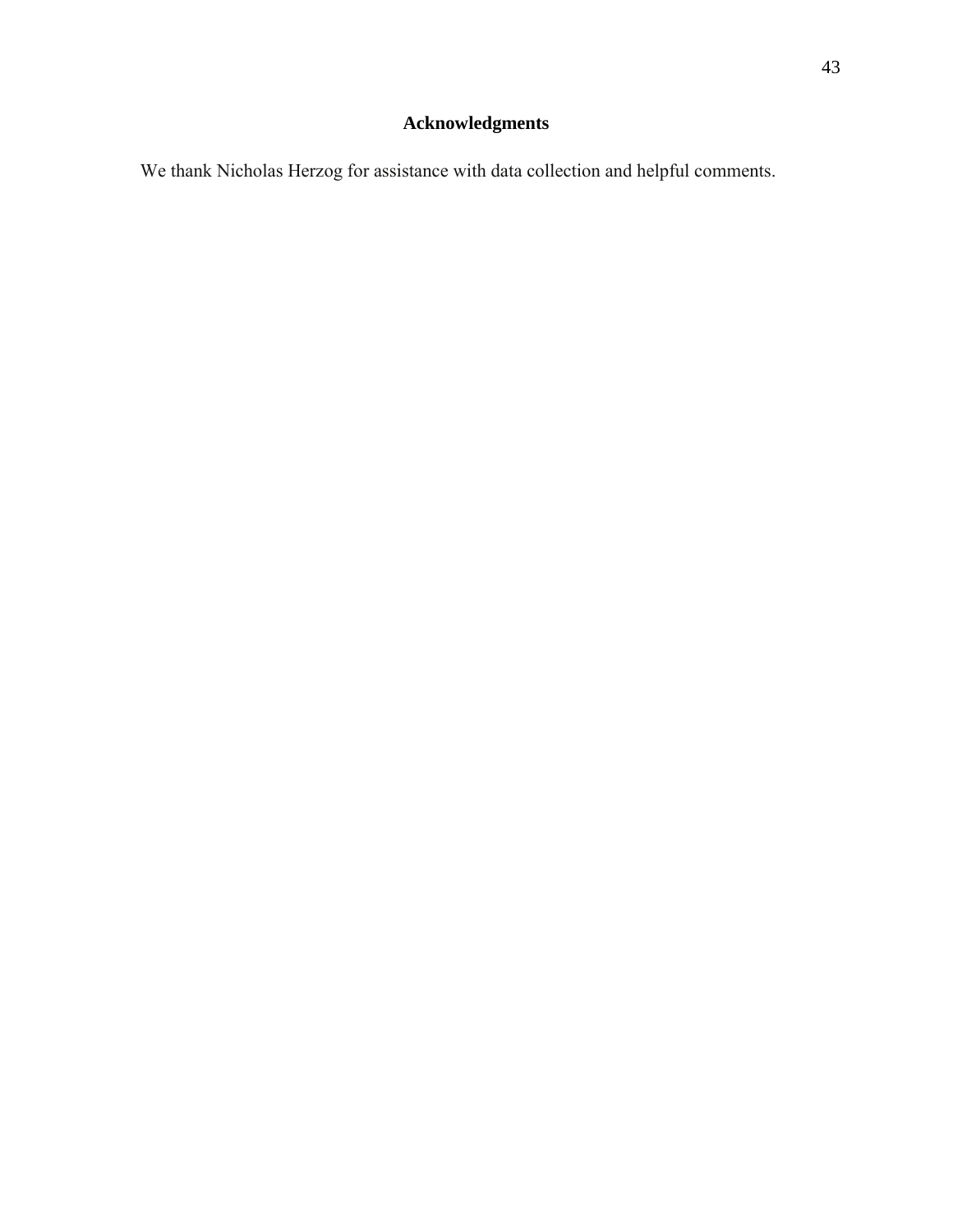#### **References**

- Ahn, W., Kim, N. S., Lassaline, M. E., & Dennis, M. J. (2000). Causal status as a determinant of feature centrality. *Cognitive Psychology, 41*, 361-416.
- Ahn, W., Marsh, J. K., Luhmann, C. C., & Lee, K. (2002). Effect of theory-based feature correlations on typicality judgments, *Memory & Cognition, 30*, 107-118.
- Akerlof, G. A., & Kranton, R. E. (2000). Economics and identity. *The Quarterly Journal of Economics*, 115, 715–753.
- Akerlof, G. A., & Kranton, R. E. (2010). Identity economics: How our identities shape our work, wages, and well-being. Princeton, NJ: Princeton University Press
- Bartels, D. M., & Johnson, E. J. (2015). Connecting cognition and consumer choice. *Cognition*, *135*, 47-51.
- Bartels, L. M. (2000). Partisanship and voting behavior, 1952-1996. *American Journal of Political Science*, *44*, 35-50.
- Beasley, R. K., & Joslyn, M. R. (2001). Cognitive dissonance and post-decision attitude change in six presidential elections. *Political Psychology*, *22*(3), 521-540.
- Blok, S., Newman, G., & Rips, L. (2005). Individuals and their concepts. In W. K. Ahn, R. L. Goldstone, B. C. Love, A. B. Markman, & P. Wolff (Eds.), *Categorization inside and outside the laboratory: Essays in honor of Douglas L. Medin* (pp. 127-179).
- Campbell, A. (1960). Surge and decline: A study of electoral change. *Public Opinion Quarterly*, *24*(3), 397-418.
- Carsey, T. M., & Layman, G. C. (2006). Changing sides or changing minds? Party identification and policy preferences in the American electorate. *American Journal of Political Science*, *50*(2), 464-477.
- Caruso, E. M., Mead, N. L., & Balcetis, E. (2009). Political partisanship influences perception of biracial candidates' skin tone. *Proceedings of the National Academy of Sciences*, *106*(48), 20168-20173.
- Castelli, L., & Carraro, L. (2011). Ideology is related to basic cognitive processes involved in attitude formation. *Journal of Experimental Social Psychology*, *47*(5), 1013-1016.
- Chen, S. Y., Ross, B. H., & Murphy, G. L. (2014a). Implicit and explicit processes in categorybased induction: Is induction best when we don't think? *Journal of Experimental Psychology: General*, *143*(1), 227.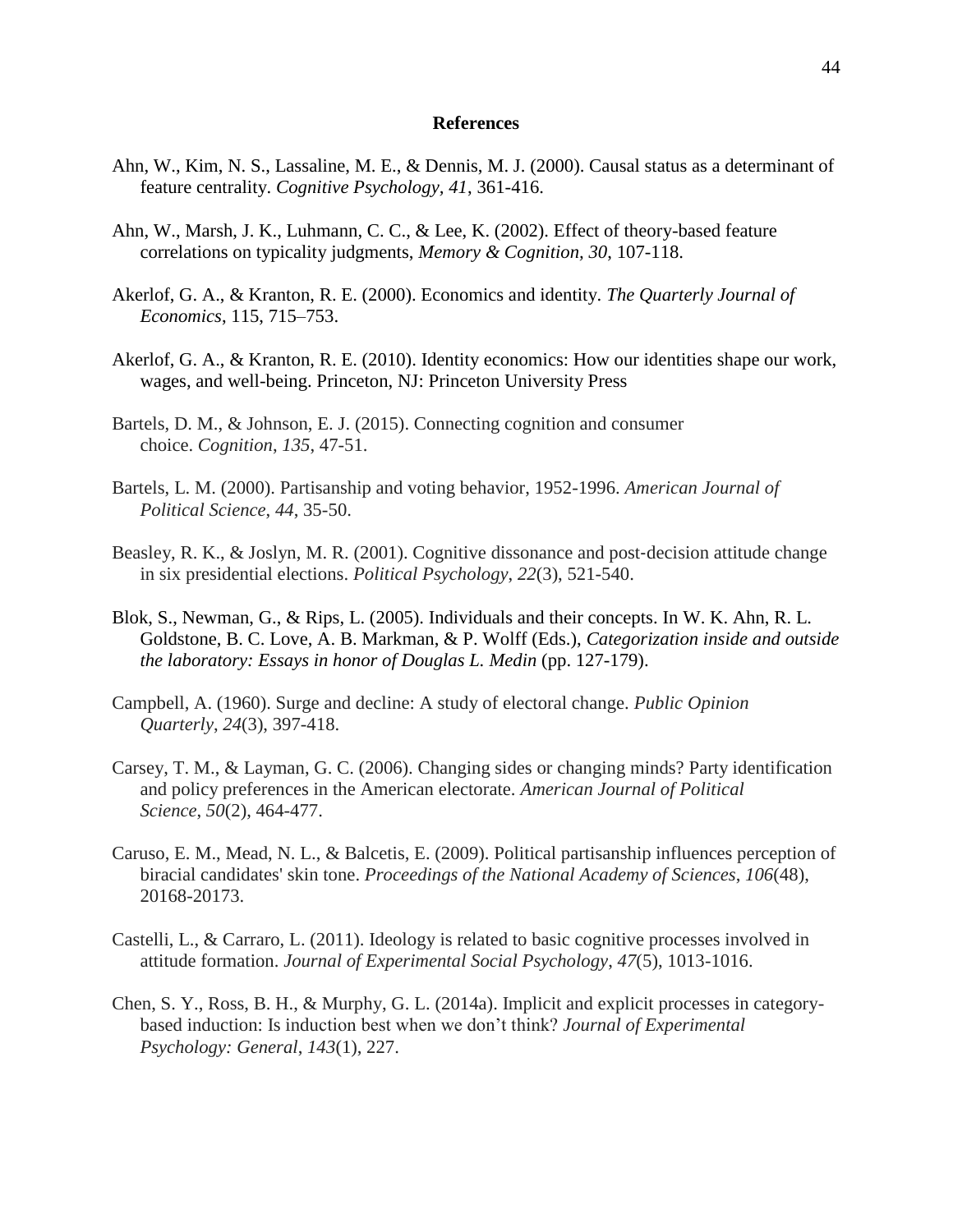- Chen S. Y., Ross B. H., & Murphy, G. L. (2014b). Decision making under uncertain categorization. *Frontiers in Psychology: Special Issues on Common Mechanisms in Memory, Reasoning and Categorization, 5,* article no. 991.
- Chen, S. Y., Urminsky, O., & Bartels, D. M. (2016). Beliefs about the causal structure of the self-concept determine which changes disrupt personal identity. *Psychological Science*, *27*, 1398-1406.
- Cohen, G. L. (2003). Party over policy: The dominating impact of group influence on political beliefs. *Journal of Personality and Social Psychology*, *85*(5), 808.
- Del Pinal, G., & Spaulding, S. (2018). Conceptual centrality and implicit bias. *Mind & Language*, *33*(1), 95-111.
- Downs, A. (1957). *An Economic Theory of Democracy.* New York: Harper-Row.
- Freeman, L.C. (1978). Centrality in social networks conceptual clarification. *Social Networks, 1,*  215-239.
- Gaines, B. J., Kuklinski, J. H., Quirk, P. J., Peyton, B., & Verkuilen, J. (2007). Same facts, different interpretations: Partisan motivation and opinion on Iraq. *The Journal of Politics*, *69*(4), 957-974.
- Gerber, A. S., Huber, G. A., & Washington, E. (2010). Party affiliation, partisanship, and political beliefs: A field experiment. *American Political Science Review*, *104*(4), 720-744.
- Granberg, D., & Brent E. (1983), When prophecy bends. *Journal of Personality and Social Psychology, 45*(3), 471–99.
- Greene, S. (2004). Social identity theory and party identification. *Social Science Quarterly*, *85*(1), 136-153.
- Hayes, B. K., & Rehder, B. (2012). The development of causal categorization. *Cognitive Science*, *36*, 1102-1128.
- Hobolt, S. B. (2016). The Brexit vote: A divided nation, a divided continent. *Journal of European Public Policy*, *23*(9), 1259-1277.
- Hooghe, L., & Marks, G. (2004). Does identity or economic rationality drive public opinion on European integration? *Political Science & Politics*, *37*(3), 415-420.
- Huddy, L., Mason, L., & Aarøe, L. (2015). Expressive partisanship: Campaign involvement, political emotion, and partisan identity. *American Political Science Review*, *109*(1), 1-17.
- Kim, N. S., & Park, E. Y. (2009). ConceptBuilder: An open-source software tool for measuring, depicting, and quantifying causal models. *Behavior Research Methods, 41,* 128-136.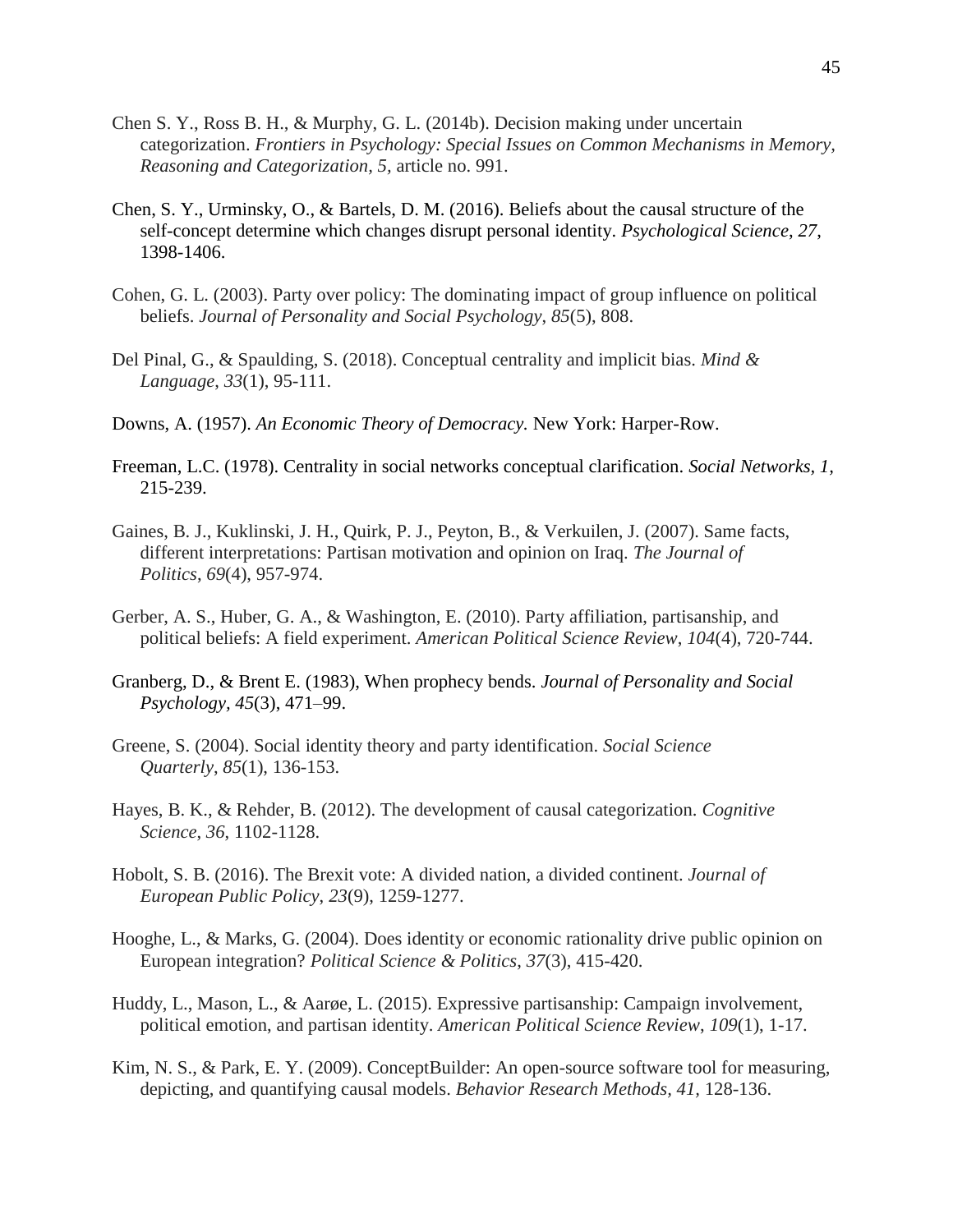- Kruschke, J. K. (1992). ALCOVE: An exemplar-based connectionist model of category learning, *Psychological Review, 99,* 22-44.
- Laver, M. (1981) *The politics of private desires: A guide to the politics of rational choice.* New York: Penguin
- LeBoeuf, R. A., Shafir, E. & Bayuk, J. B.(2010). The conflicting choices of alternating selves. *Organizational Behavior and Human Decision Processes, 111*, 48-61.
- López, A., Atran, S., Coley, J. D., Medin, D. L., & Smith, E. E. (1997). The tree of life: Universal and cultural features of folkbiological taxonomies and inductions. *Cognitive Psychology, 32*, 251-295.
- Malt, B. & Smith, E. E. (1984). Correlated properties in natural categories. *Journal of Natural Language and Verbal Behavior, 23,* 250-269.
- Markus, H., & Wurf, E. (1987). The dynamic self-concept: A social psychological perspective. *Annual Review of Psychology, 38,* 299–337.
- Markus, H. & Nurius, P. (1986). Possible selves. *American Psychologist, 41,* 954-969.
- Mason, L. (2018). *Uncivil agreement: How politics became our identity*. Chicago: University of Chicago Press.
- McConnell, A. R. (2011). The multiple self-aspects framework: Self-concept representation and its implications. *Personality and Social Psychology Review*, *15*, 3–27.
- Medin, D. L., Lynch, E. B., Coley, J. D., & Atran, S. (1997). Categorization and reasoning among tree experts: Do all roads lead to Rome? *Cognitive Psychology, 32*, 49-96.
- Murphy, G. L. (2002). *The big book of concepts*. Cambridge: MIT press.
- Murphy, G. L. (2003). Ecological validity and the study of concepts. In B. H. Ross (Ed.), *The psychology of learning and motivation*, (pp. 1-41). San Diego: Academic Press.
- Murphy, G. L. & Medin, D. L. (1985). The role of theories in conceptual coherence. *Psychological Review, 92,* 289-316.
- Nichols, S., & Bruno, M. (2010), Intuitions about personal identity: An empirical study. *Philosophical Psychology*, *23* (3), 293–312.
- Orhun, A. Y., & Urminsky, O. (2013). Conditional projection: How own evaluations influence beliefs about others whose choices are known. *Journal of Marketing Research*, *50*(1), 111- 124.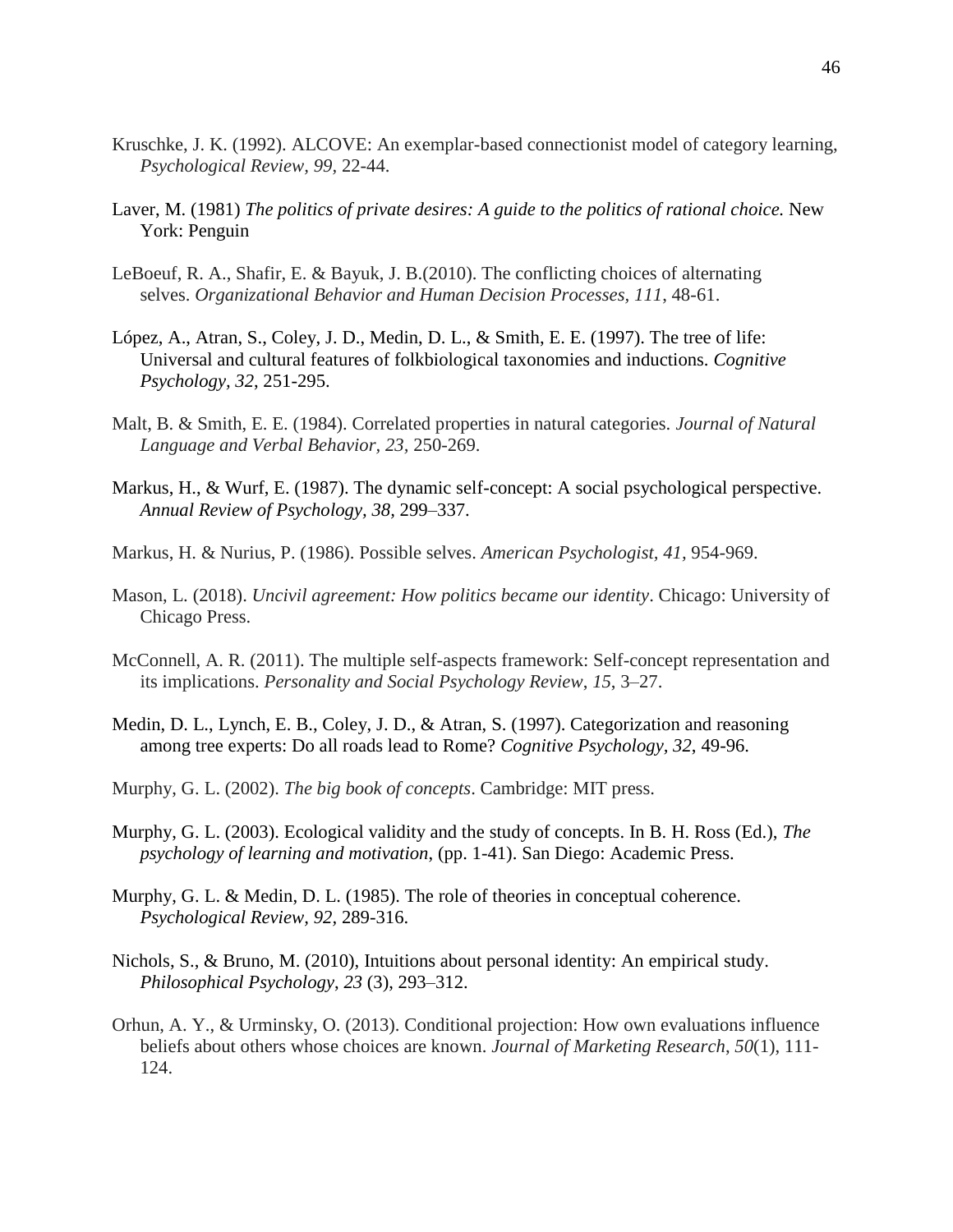- Oyserman, D. (2007). Social identity and self-regulation. In A. W. Kruglanski & E. T. Higgins (Eds.), Social psychology: Handbook of basic principles (2nd ed., pp. 432–453). New York: The Guilford Press.
- Oyserman, Daphna, Stephanie A. Fryberg, and Nicholas Yoder (2007), "Identity-Based Motivation and Health," *Journal of Personality and Social Psychology,* 93 (6), 1011−1027.
- Page, B. I. (1977). Elections and social choice: The state of the evidence. *American Journal of Political Science*, *21*, 639-668.
- Proffitt, J. B., Coley, J. D., & Medin, D. L. (2000). Expertise and category-based induction. *Journal of Experimental Psychology: Learning, Memory, and Cognition, 26*(4), 811-828.
- Rehder, B. (2003). A causal-model theory of conceptual representation and categorization. *Journal of Experimental Psychology: Learning, Memory, and Cognition, 29, 1141-1159.*
- Rehder, B. & Hastie, R. (2001). Causal knowledge and categories: The effects of causal beliefs on categorization, induction, and similarity. *Journal of Experimental Psychology: General, 130,* 323-360.
- Rehder, B. & Kim, S. (2010). How causal knowledge affects classification: A generative theory of categorization. *Journal of Experimental Psychology: Learning, Memory, and Cognition, 32,* 659-683.
- Rosch, E., & Mervis, C. B. (1975). Family resemblances: Studies in the internal structure of categories. *Cognitive Psychology, 7,* 573-605.
- Ross, B. R. (1997). The use of categories affects classification. *Journal of Memory and Language, 37,* 240-267.
- Sears, D. O., Lau, R. R., Tyler, T. R., & Allen, H. M. (1980). Self-interest vs. symbolic politics in policy attitudes and presidential voting. *American Political Science Review*, *74*, 670-684.
- Sears, D. O., & Funk, C. L. (1990). Self-interest in Americans' political opinions. In J. Mansbridge (Ed), *Beyond Self-Interest* (pp. 147-170). Chicago: University of Chicago Press.
- Sloman, S., Love, B., & Ahn, W. (1998). Feature centrality and conceptual coherence. *Cognitive Science, 22,* 189-228.
- Strohminger, N., & Nichols, S. (2014). The essential moral self. *Cognition, 131*, 159-171.
- Strohminger, N., & Nichols, S. (2015), Neurodegeneration and identity. *Psychological Science*, *26,* 1469-1479.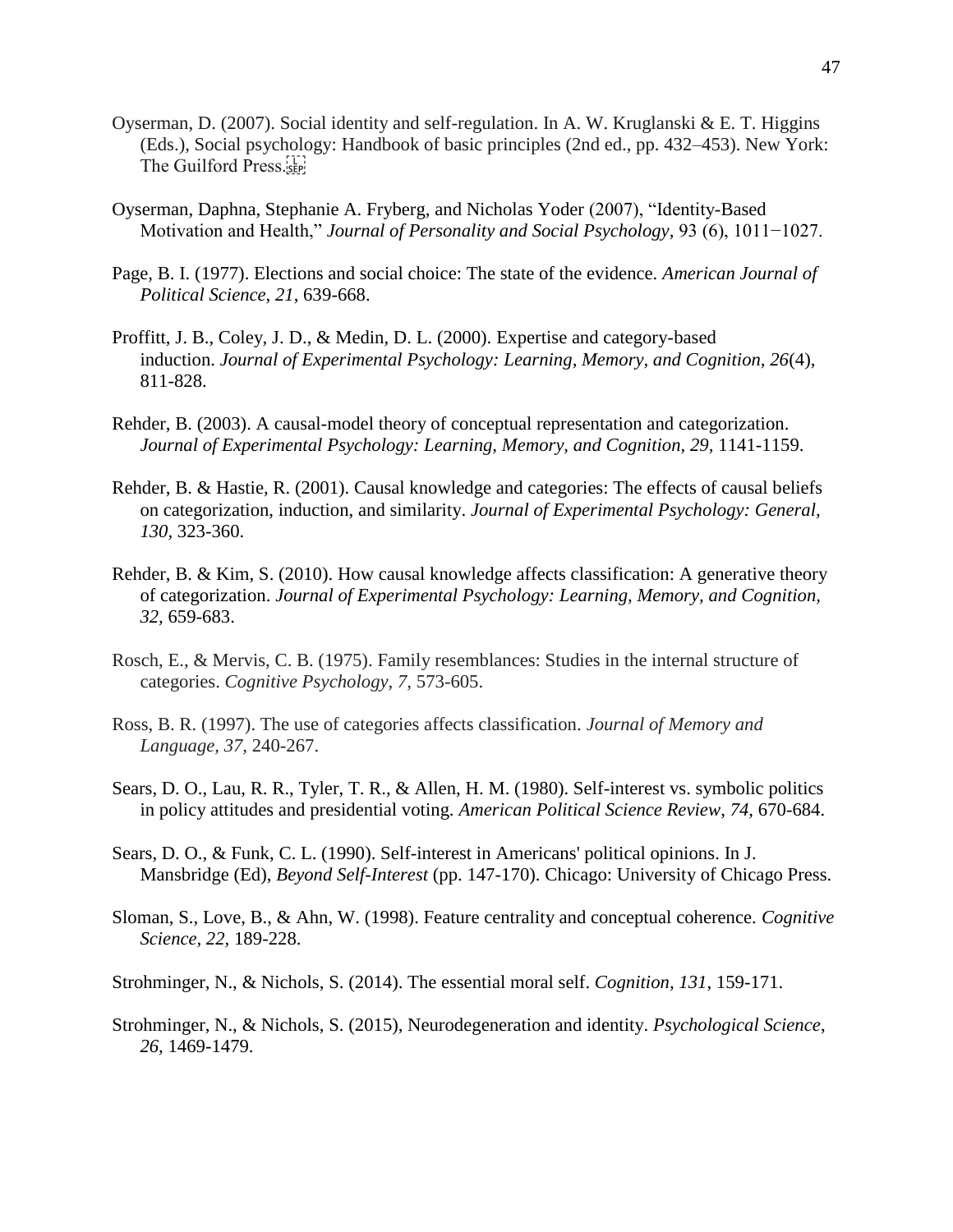- Taber, C. S., & Lodge, M. (2006). Motivated skepticism in the evaluation of political beliefs. *American Journal of Political Science*, *50*(3), 755-769
- Tappin, B. M., van der Leer, L., & McKay, R. T. (2017). The heart trumps the head: Desirability bias in political belief revision. *Journal of Experimental Psychology: General, 146,*1143- 1149.
- Van Bavel, J. J., & Pereira, A. (in press). The partisan brain: An identity-based model of political belief. *Trends in Cognitive Sciences.*
- Wilson, A. E., & Ross, M. (2001). From chump to champ: People's appraisals of their earlier and present selves. *Journal of Personality and Social Psychology, 80, 572-584.*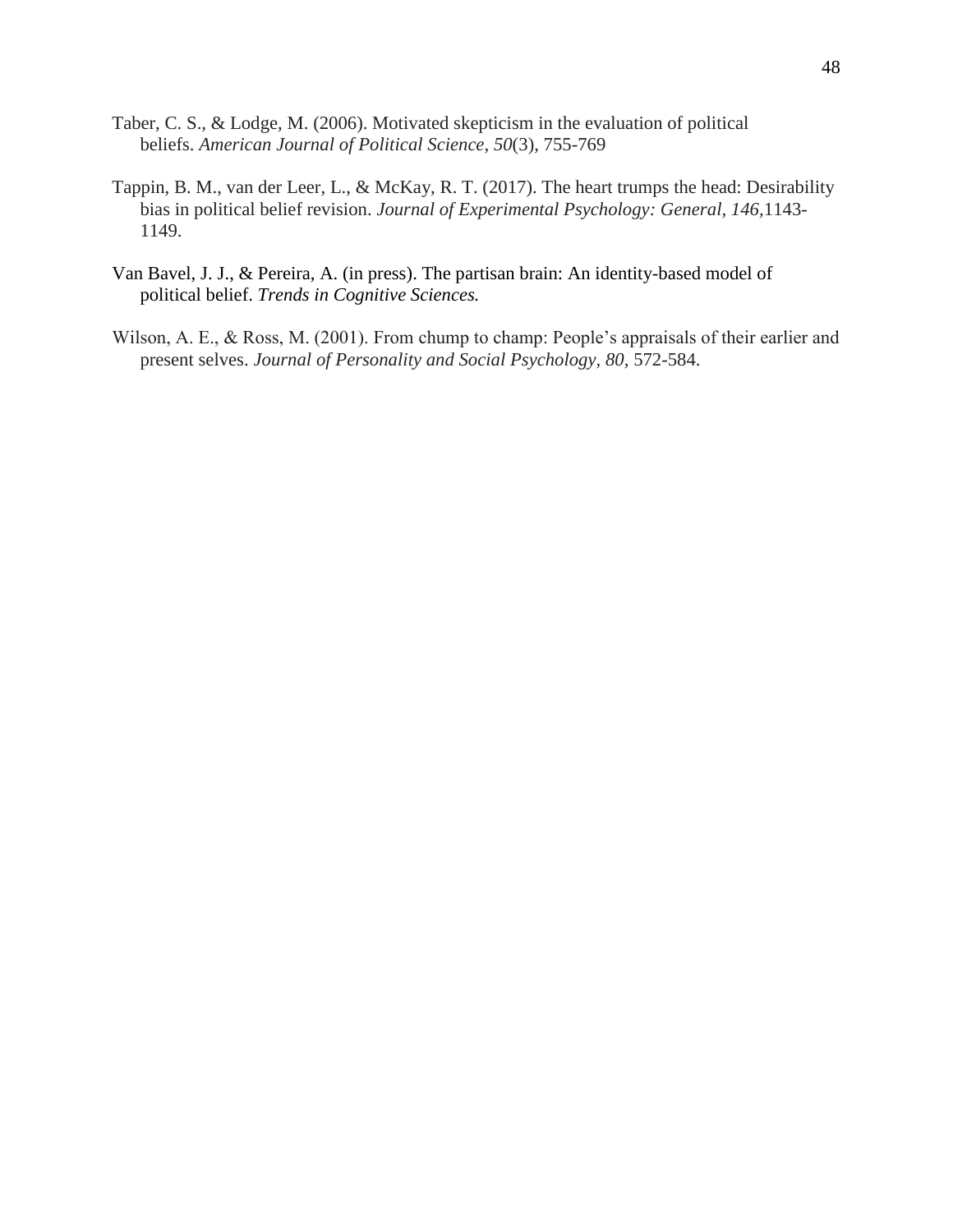# Appendix A

## Additional analyses

## **Table A.1.**

Study 1 order of feature presentation

| Factor                                                     | Position in<br>Order 1 | Position in<br>Order 2 | Position in<br>Order 3 |
|------------------------------------------------------------|------------------------|------------------------|------------------------|
| Position on abortion*                                      | $\mathbf{1}$           | 13                     | 8                      |
| Position on gun control*                                   | $\overline{c}$         | 14                     | 9                      |
| Position on immigration*                                   | 3                      | 15                     | 10                     |
| Position on<br>raising/cutting taxes*                      | 4                      | 16                     | 11                     |
| Position on gay<br>marriage*                               | 5                      | 17                     | 17                     |
| Position on<br>increasing/decreasing<br>military spending* | 6                      | 18                     | 18                     |
| Position on<br>increasing/decreasing<br>social programs*   | 7                      | 19                     | 19                     |
| Position on marijuana<br>legalization*                     | 8                      | 20                     | 20                     |
| Gender                                                     | 9                      | 6                      | $\mathbf{1}$           |
| Ethnicity                                                  | 10                     | 7                      | $\overline{2}$         |
| <b>Political Views</b>                                     | 11                     | 8                      | 3                      |
| <b>Political Party</b>                                     | 12                     | 9                      | 4                      |
| Religion                                                   | 13                     | 10                     | 5                      |
| Income category                                            | 14                     | 11                     | 6                      |
| <b>Education Level</b>                                     | 15                     | 12                     | 7                      |
| Childhood memories                                         | 16                     | $\mathbf{1}$           | 12                     |
| Personal life goals                                        | 17                     | $\overline{2}$         | 13                     |
| Friendships                                                | 18                     | 3                      | 14                     |
| Personal values and<br>principles                          | 19                     | 4                      | 15                     |
| Personality                                                | 20                     | 5                      | 16                     |

\*These features are for the experimenter-defined condition, in the self-generated condition these are the eight features that participants self-reported as being important to their political identity.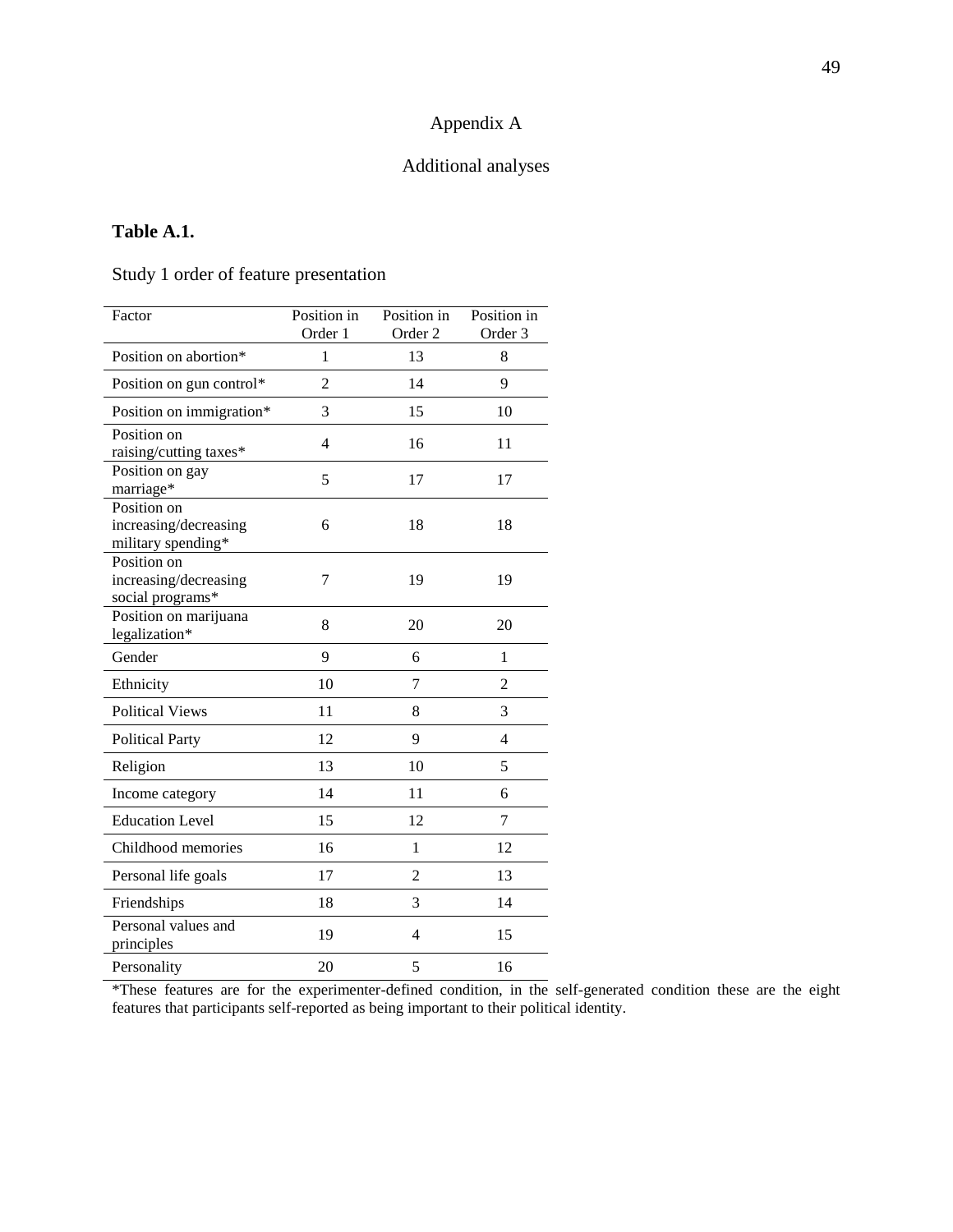## **Table A.2.**

| Factor                               | Beta    | <b>SE</b> | Wald | p    |
|--------------------------------------|---------|-----------|------|------|
| Constant                             | 1.38    | .56       | 6.06 | .014 |
| Political party causal<br>centrality | .15     | .05       | 9.06 | .003 |
| Total number of links                | $-.01$  | .00.      | 3.66 | .056 |
| <b>Political Party</b>               | $-1.04$ | .37       | 8.02 | .005 |
| Survey version                       | .51     | .39       | 1.67 | .196 |
| Position of political party          | .18     | .05       | .12  | .734 |

Study 1 logistic regression predicting voting for candidate of one's political party

\*Coding of variables is as follows

Voting:  $1 =$  did not vote with party,  $2 =$  voted with party

Political party:  $0 =$  Democrat,  $1 =$  Republican

Survey version:  $0 =$  experimenter-defined,  $1 =$  self-generated

Position political party appeared in on list of features: 4, 9, or 12

## **Table A.3.**

Study 2a regression predicting support for Brexit (including interaction of national identity and causal centrality of national identity)

| Factor                                                     | <b>B</b> eta | <b>SE</b> | t     | $\bm{P}$ |
|------------------------------------------------------------|--------------|-----------|-------|----------|
| Constant                                                   | 3.03         | .21       | 14.73 | < 0.01   |
| National identity causal<br>centrality                     | $-.01$       | .04       | 2.47  | .014     |
| Total number of links                                      | .01          | (0)       | 4.34  | $-.001$  |
| National identity                                          | .27          | .25       | 1.08  | .281     |
| National identity x national<br>identity causal centrality | .00          | .04       | .06   | .950     |

\*Coding of variables is as follows

Support for Brexit:  $1 =$  strongly support,  $5 =$  strongly oppose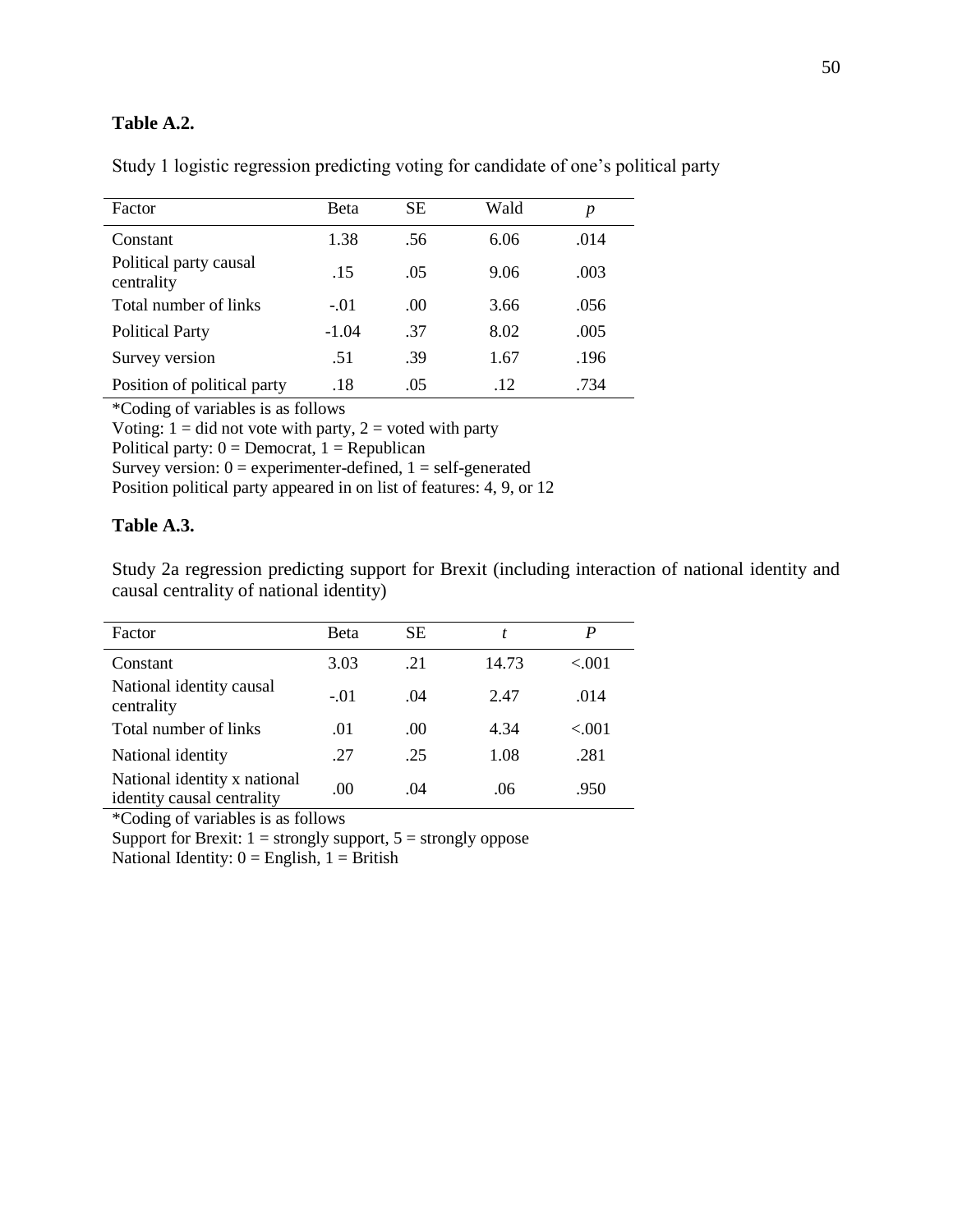## **Table A.4.**

Study 2b regression predicting support for Brexit (including interaction of national identity and causal centrality of national identity)

| Factor                                                     | Beta  | <b>SE</b> |       | P      |
|------------------------------------------------------------|-------|-----------|-------|--------|
| Constant                                                   | 3.10  | .22       | 13.94 | < 0.01 |
| National identity causal<br>centrality                     | $-17$ | .06       | 2.74  | .007   |
| Total number of links                                      | .01   | .01       | 1.53  | .127   |
| National identity                                          | .61   | .26       | 2.38  | .018   |
| National identity x national<br>identity causal centrality | .09   | .07       | 1.26  | .208   |

\*Coding of variables is as follows

Support for Brexit:  $1 =$  strongly support,  $5 =$  strongly oppose National Identity:  $0 =$  English,  $1 =$  British

## **Table A.5.**

Study 2b regression predicting support for Brexit (including participants who failed attention check)

| Factor                                 | <b>Beta</b> | SЕ  |         |         |
|----------------------------------------|-------------|-----|---------|---------|
| Constant                               | 3.07        | .19 | 16.10   | $-.001$ |
| National identity causal<br>centrality | $-.09$      | .04 | $-2.21$ | .028    |
| Total number of links                  | .01         | .01 | 1.29    | .198    |
| National Identity                      | .74         | -19 | 3.83    | < 001   |

\*Coding of variables is as follows

Support for Brexit:  $1 =$  strongly support,  $5 =$  strongly oppose National Identity:  $0 =$  English,  $1 =$  British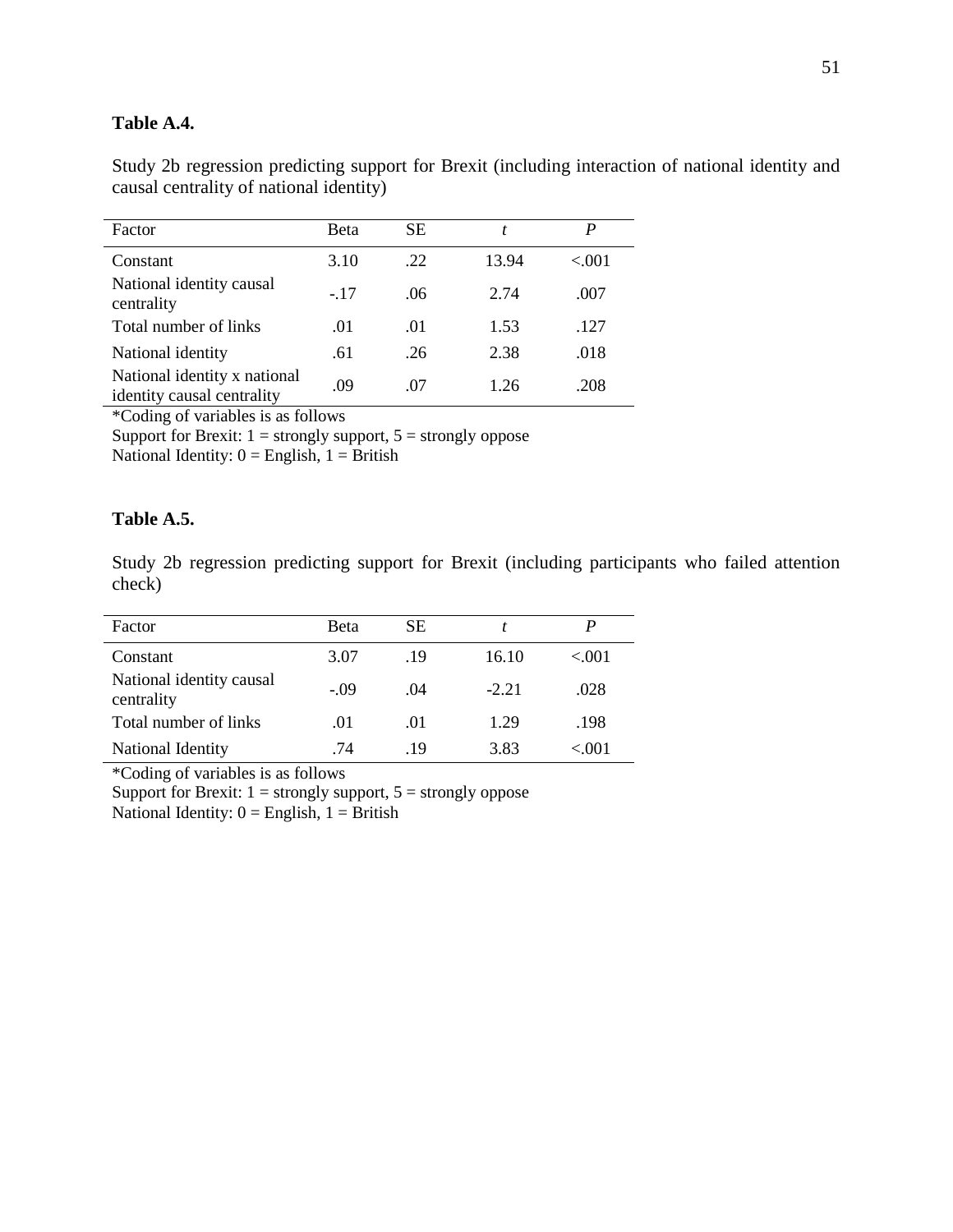## **Table A.6.**

Study 2b logistic regression predicting voting for Brexit (including participants who failed attention check)

| Factor                                 | <b>Beta</b> | SЕ  | Wald  |       |
|----------------------------------------|-------------|-----|-------|-------|
| Constant                               | $-.01$      | -31 | (0)   | .975  |
| National identity causal<br>centrality | $-15$       | -07 | 4.25  | .039  |
| Total number of links                  | .01         | .01 | .59   | .444  |
| National Identity                      | 117         | -32 | 13 21 | < 001 |

\*Coding of variables is as follows

Vote:  $1 = \text{in}$  favor of Brexit,  $2 = \text{in}$  opposition of Brexit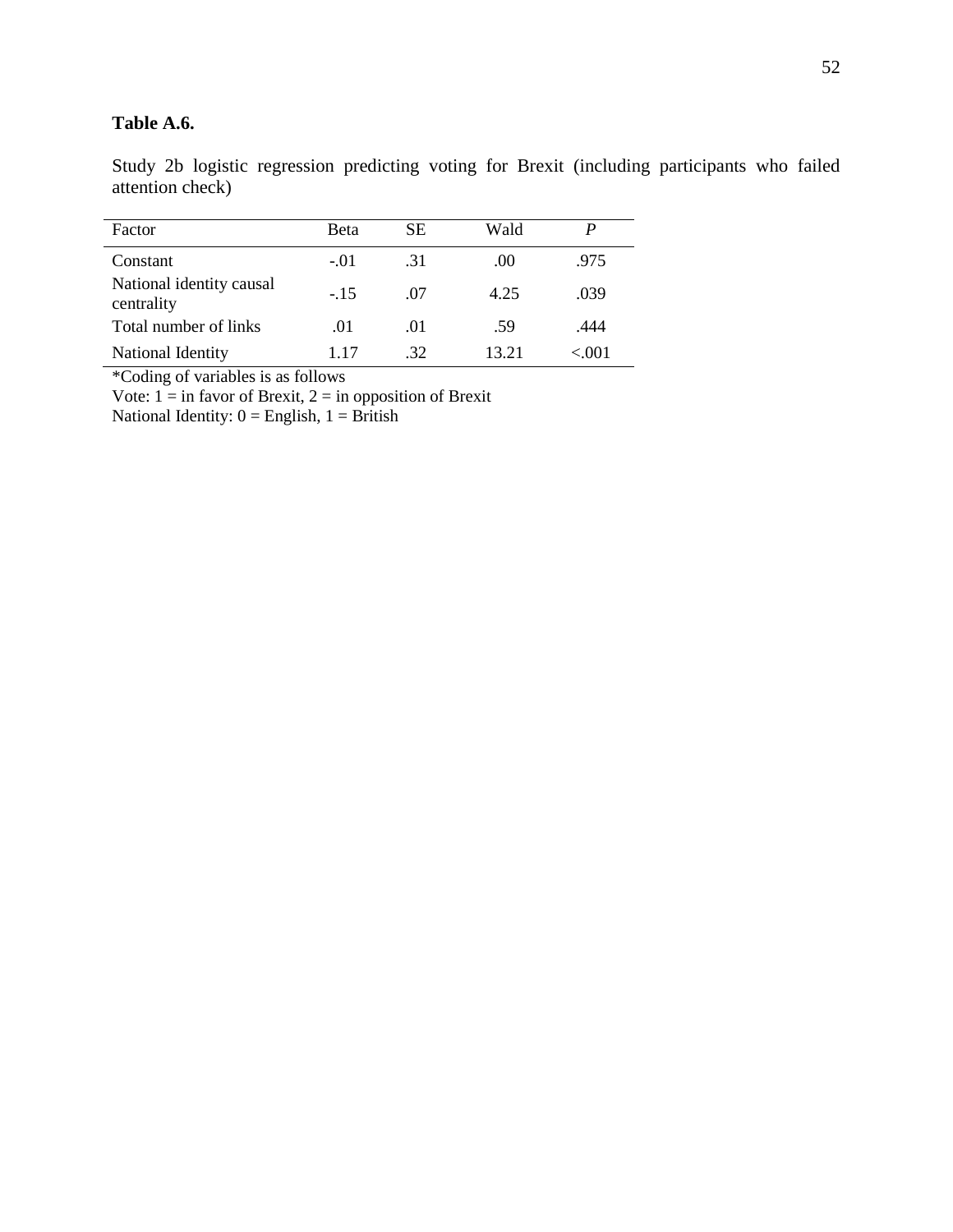### Appendix B

### Causal depth analysis

### **Table B.1.**

### Study 2b multiple regression predicting support for Brexit

| Factor                                       | <b>B</b> eta | SЕ  |       |           |
|----------------------------------------------|--------------|-----|-------|-----------|
| Constant                                     | 3.06         | .21 | 14.41 | < 0.01    |
| National identity causal depth<br>(z-scored) | .11          | .11 | .99   | .322      |
| Total number of links                        | $-.00$       | .01 | .57   | .567      |
| National Identity                            | .83          | .20 | 4.09  | ${<}.001$ |

\*Coding of variables is as follows

Support for Brexit:  $1 =$  strongly support,  $5 =$  strongly oppose

National Identity:  $0 =$  English,  $1 =$  British

### **Table B.2.**

Study 2b logistic regression predicting voting for Brexit

| Factor                                       | Beta    | SЕ   | Wald  | p      |
|----------------------------------------------|---------|------|-------|--------|
| Constant                                     | .13     | .37  | .12   | .277   |
| National identity causal depth<br>(z-scored) | .50     | 1.08 | .057  | .811   |
| Total number of links                        | $-.01$  | .01  | 1.71  | .191   |
| National Identity                            | $-1.28$ | .33  | 14.80 | < 0.01 |

\*Coding of variables is as follows

Vote:  $1 = \text{in favor of Brexit}, 2 = \text{in opposition of Brexit}$ 

National Identity:  $0 =$  English,  $1 =$  British

We were not able to calculate causal centrality (causal depth) according to Sloman et al's (1998) dependency model in Studies 1 and 2a as it requires the strength of causal relationships and we did not collect this data. However, to examine whether a simplified version of this model might predict political behavior, we assigned all causal relationships the same strength (1), calculated causal depth with the dependency model (see Eq. 1 in main text). We re-ran the regressions predicting political behavior with this new measure of causal centrality (z-scored). Consistent with the results of Study 2b, in Studies 1 and 2a, we found no evidence that the causal depth of an identity (calculated with the dependency model) was a significant predictor of political behavior.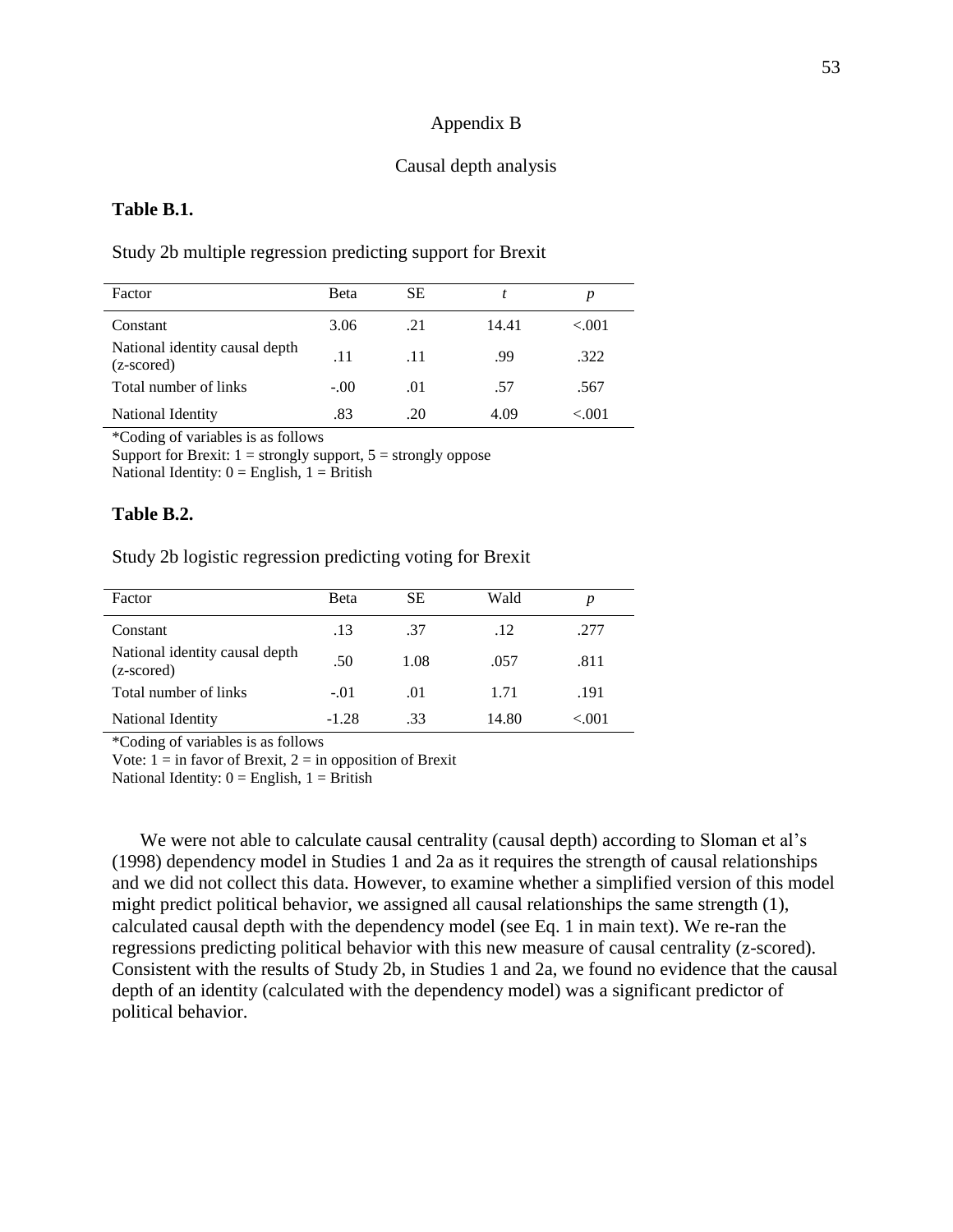## **Table B.3.**

| Factor                                                                   | <b>Beta</b> | SЕ   | Wald  | p      |
|--------------------------------------------------------------------------|-------------|------|-------|--------|
| Constant                                                                 | 2.88        | .64  | 20.52 | < 0.01 |
| Political party causal depth<br>(modified dependency<br>model, z-scored) | .01         | 27   | .00   | .982   |
| Total number of links                                                    | .00.        | .00. | .36   | .549   |
| <b>Political Party</b>                                                   | $-1.18$     | .36  | 10.81 | .001   |
| Survey version                                                           | .53         | .38  | 1.94  | .164   |

Study 1 logistic regression predicting voting for candidate of one's political party

\*Coding of variables is as follows

Voting:  $1 =$  did not vote with party,  $2 =$  voted with party

Political party:  $1 =$ Democrat,  $2 =$ Republican

Survey version:  $0 =$  experimenter-defined,  $1 =$  self-generated

### **Table B.4.**

Study 2a multiple regressions predicting support for Brexit

| Factor                                                                         | Beta | <b>SE</b> |       |        |
|--------------------------------------------------------------------------------|------|-----------|-------|--------|
| Constant                                                                       | 2.97 | .18       | 16.31 | < 0.01 |
| National identity causal<br>depth (modified<br>dependency model, z-<br>scored) | .03  | .10       | .28   | .78    |
| Total number of links                                                          | .01  | .00       | 2.34  | .02    |
| National Identity                                                              | .28  | .18       | 1.54  | .12    |

\*Coding of variables is as follows

Support for Brexit:  $1 =$  strongly support,  $5 =$  strongly oppose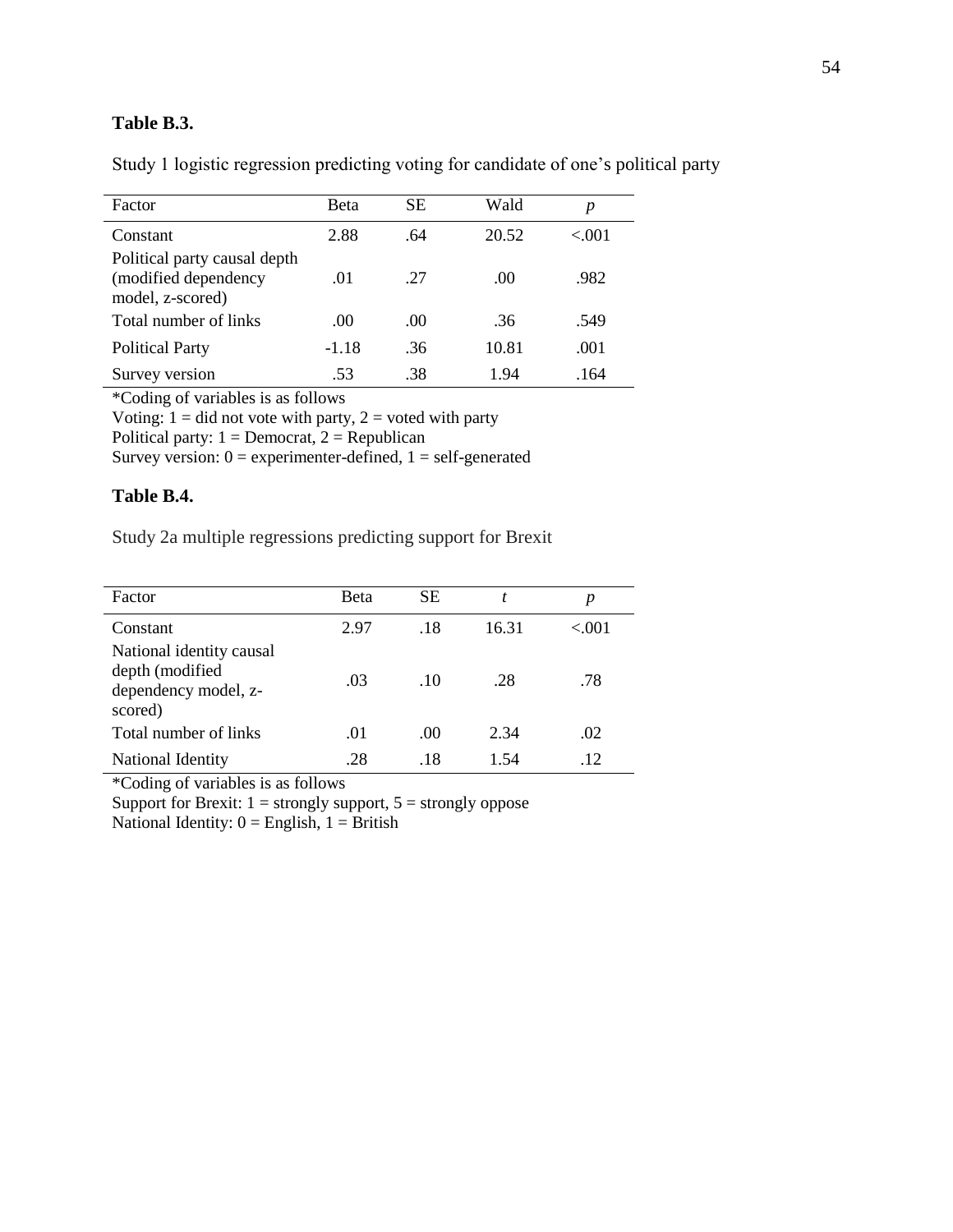## **Table B.5.**

| Factor                                                                         | Beta | <b>SE</b> | Wald | p    |
|--------------------------------------------------------------------------------|------|-----------|------|------|
| Constant                                                                       | .08  | .78       | .01  | .916 |
| National identity causal<br>depth (modified<br>dependency model, z-<br>scored) | 6.22 | 7.87      | .63  | .429 |
| Total number of links                                                          | .01  | .01       | 3.63 | .057 |
| National Identity                                                              | .40  | .29       | 1.95 | .163 |

Study 2a logistic regressions predicting voting for Brexit

\*Coding of variables is as follows

Vote:  $1 = \text{in favor of Brexit}, 2 = \text{in opposition of Brexit}$ 

National Identity:  $0 =$  English,  $1 =$  British

In all studies, we controlled for outliers in the causal depth analysis two ways. First, we assigned all participants above the 95<sup>th</sup> percentile the causal depth score at the 95<sup>th</sup> percentile (and zscored these causal depth scores across participants). Second, we ranked participants by their causal depth scores for political and national identity.

## **Table B.6.**

Study 1 logistic regression predicting voting for candidate of one's political party (ranked causal depth)

| Factor                                 | <b>Beta</b> | <b>SE</b> | Wald  | p      |  |
|----------------------------------------|-------------|-----------|-------|--------|--|
| Constant                               | 1.56        | .39       | 16.06 | < 0.01 |  |
| Political party causal depth<br>(rank) | .01         | .00.      | 1.38  | .240   |  |
| Total number of links                  | .00.        | .00.      | .25   | .618   |  |
| <b>Political Party</b>                 | $-1.19$     | .38       | 10.96 | .001   |  |
| Survey version                         | .46         | .38       | 1.41  | .234   |  |

\*Coding of variables is as follows

Voting:  $0 = \text{did not vote with party}, 1 = \text{voted with party}$ 

Political party:  $0 =$  Democrat,  $1 =$  Republican

Survey version:  $0 =$  experimenter-defined,  $1 =$  self-generated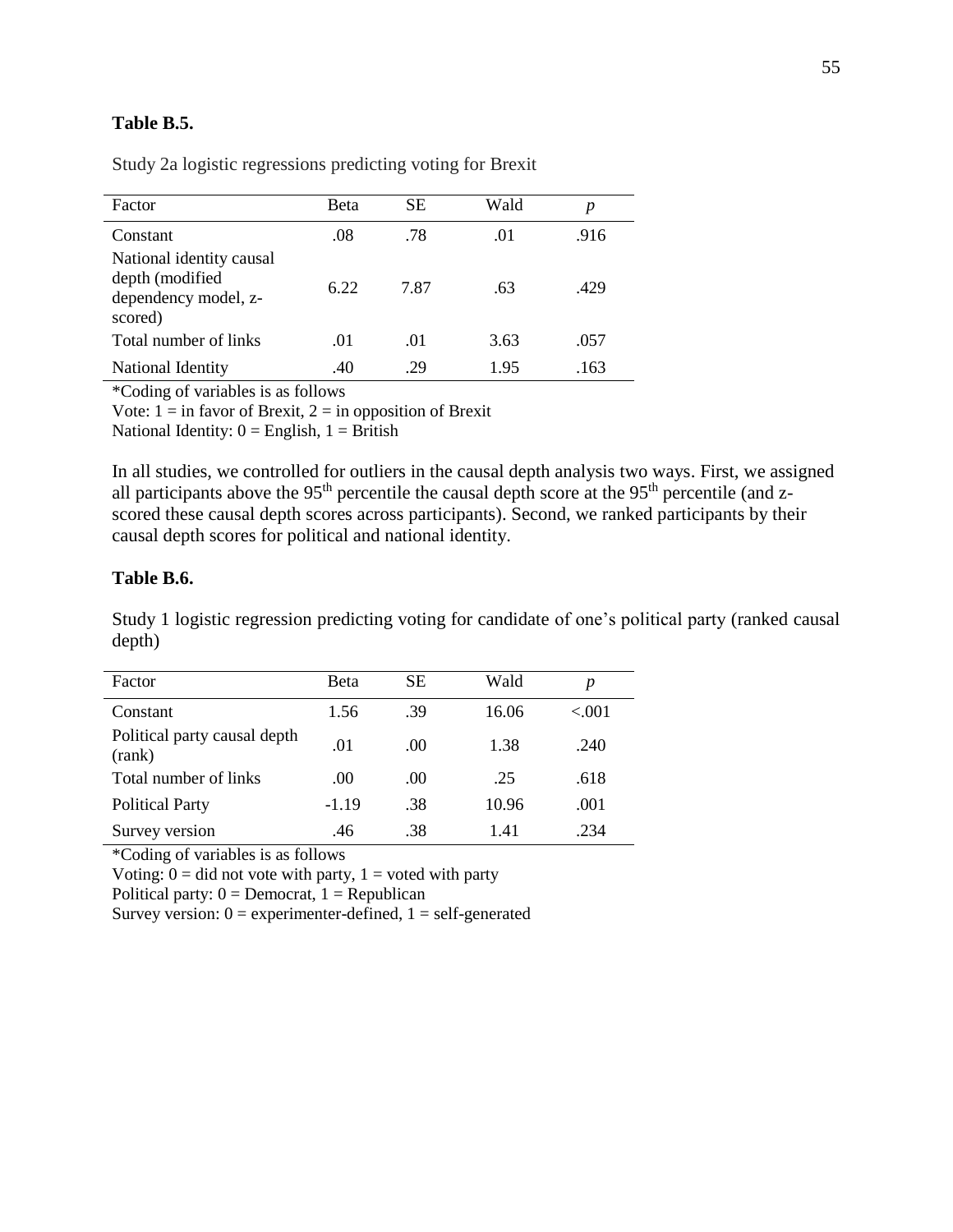## **Table B.7.**

Study 1 logistic regression predicting voting for candidate of one's political party (capped causal depth)

| Factor                                                                  | Beta    | SЕ  | Wald  | p      |
|-------------------------------------------------------------------------|---------|-----|-------|--------|
| Constant                                                                | 1.65    | .48 | 12.00 | .001   |
| Political party causal depth<br>(capped at 95 <sup>th</sup> percentile) | $-.06$  | .32 | .03   | .866   |
| Total number of links                                                   | .00     | .00 | .32   | .574   |
| <b>Political Party</b>                                                  | $-1.18$ | .36 | 10.84 | < 0.01 |
| Survey version                                                          | .53     | .38 | 1.93  | .165   |
|                                                                         |         |     |       |        |

\*Coding of variables is as follows

Voting:  $\overline{0}$  = did not vote with party, 1 = voted with party

Political party:  $0 =$  Democrat,  $1 =$  Republican

Survey version:  $0 =$  experimenter-defined,  $1 =$  self-generated

## **Table B.8.**

Study 2a multiple regression predicting support for Brexit (ranked causal depth)

| Factor                                   | Beta   | SЕ     |       | p       |
|------------------------------------------|--------|--------|-------|---------|
| Constant                                 | 3.23   | .21    | 15.53 | < 0.01  |
| National identity causal<br>depth (rank) | $-.00$ | $($ )( | 2.37  | .019    |
| Total number of links                    | .01    | .00.   | 3.45  | $-.001$ |
| National Identity                        | 25     | .18    | 141   | .159    |

\*Coding of variables is as follows

Support for Brexit:  $1 =$  strongly support,  $5 =$  strongly oppose National Identity:  $0 =$  English,  $1 =$  British

## **Table B.9.**

Study 2a multiple regression predicting support for Brexit (capped causal depth)

| Factor                                                                    | <b>B</b> eta | SЕ              |       |        |
|---------------------------------------------------------------------------|--------------|-----------------|-------|--------|
| Constant                                                                  | 2.92         | 21              | 13.90 | < 0.01 |
| National identity causal depth<br>(capped at 95 <sup>th</sup> percentile) | $-.05$       | $\overline{12}$ | .44   | .659   |
| Total number of links                                                     | .01          | .00             | 2.22  | .027   |
| National Identity                                                         | .28          | .18             | 1.56  | .119   |

\*Coding of variables is as follows

Support for Brexit:  $1 =$  strongly support,  $5 =$  strongly oppose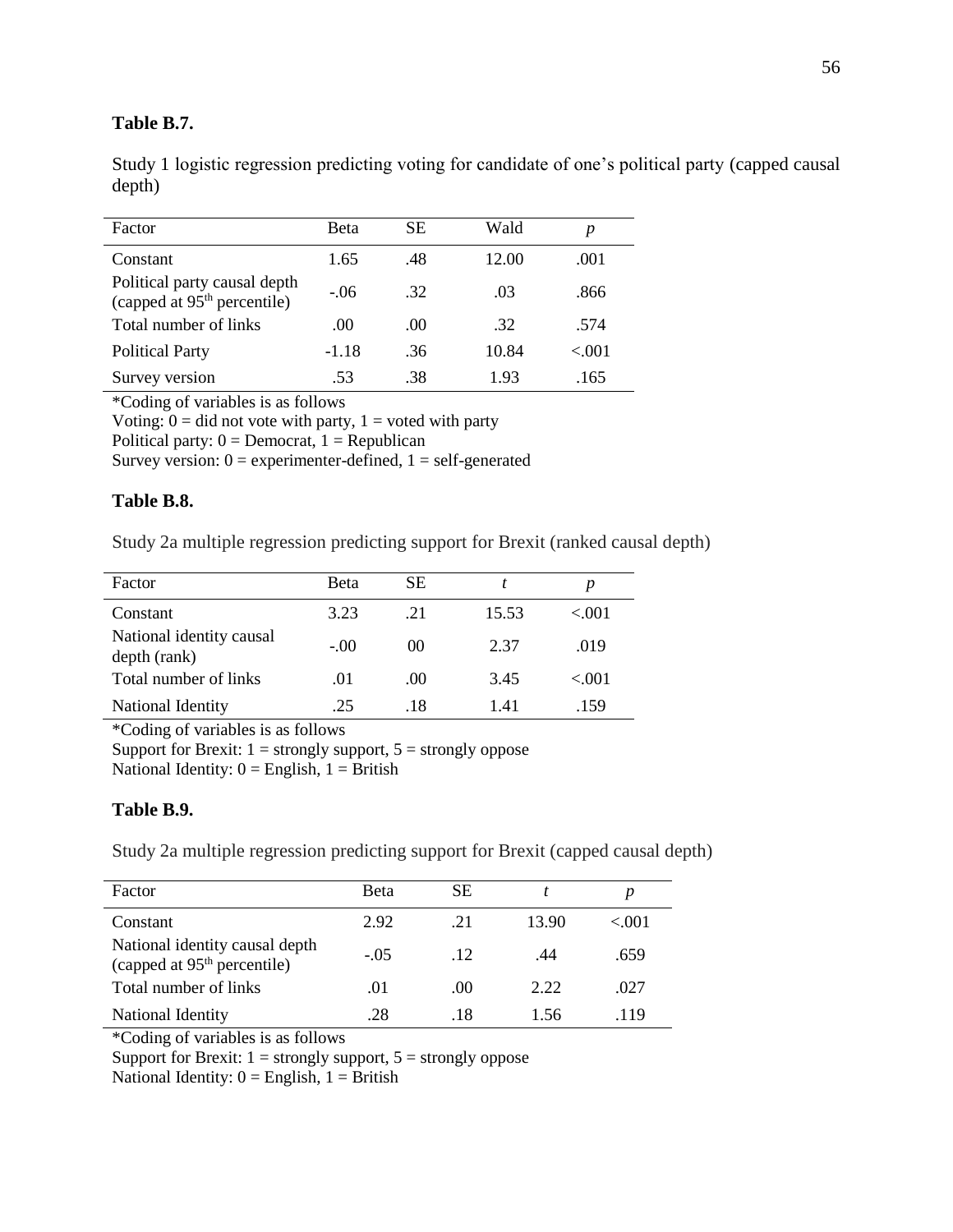## **Table B.9.**

Study 2a logistic regressions predicting voting for Brexit (ranked causal depth)

| Factor                                   | <b>B</b> eta | SE.  | Wald |      |
|------------------------------------------|--------------|------|------|------|
| Constant                                 | -349         | .35  | 1.02 | .313 |
| National identity causal<br>depth (rank) | $-.00$       | .00. | 1.54 | .215 |
| Total number of links                    | .02          | .01  | 8.32 | .004 |
| National Identity                        | .378         | .29  | 1.69 | .194 |

\*Coding of variables is as follows

Vote:  $1 = \text{in favor of Brexit}, 2 = \text{in opposition of Brexit}$ 

National Identity:  $0 =$  English,  $1 =$  British

### **Table B.9.**

Study 2a logistic regressions predicting voting for Brexit (capped causal depth)

| Factor                                                             | <b>B</b> eta | SЕ  | Wald | p    |
|--------------------------------------------------------------------|--------------|-----|------|------|
| Constant                                                           | $-.23$       | -37 | .39  | .534 |
| National identity causal<br>depth (capped at $95th$<br>percentile) | .43          | .32 | 1.82 | .177 |
| Total number of links                                              | .01          | .01 | 1.95 | .162 |
| National Identity                                                  | .376         | .29 | 1.69 | .194 |

\*Coding of variables is as follows

Vote:  $1 = \text{in favor of Brexit}, 2 = \text{in opposition of Brexit}$ 

National Identity:  $0 =$  English,  $1 =$  British

### **Table B.10.**

Study 2b multiple regression predicting support for Brexit (ranked causal depth)

| Factor                                   | <b>Beta</b> | <b>SE</b> |       |           |
|------------------------------------------|-------------|-----------|-------|-----------|
| Constant                                 | 3.27        | .22       | 14.66 | < 0.01    |
| National identity causal<br>depth (rank) | $-.01$      | $($ )(    | 2.72  | .007      |
| Total number of links                    | .01         | .01       | 1.46  | .146      |
| National Identity                        | .88         | .20       | 441   | ${<}.001$ |

\*Coding of variables is as follows

Support for Brexit:  $1 =$  strongly support,  $5 =$  strongly oppose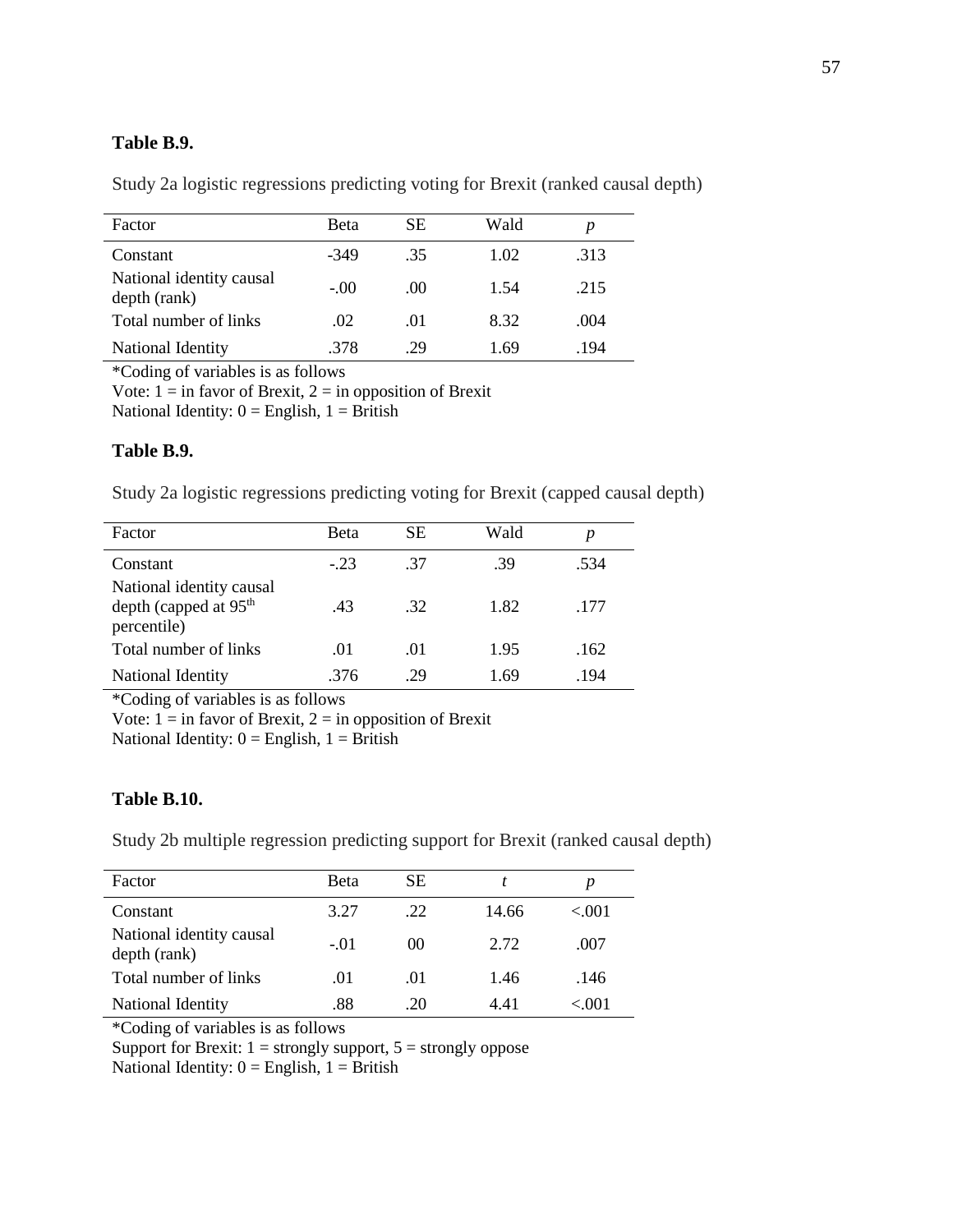## **Table B.10.**

Study 2b multiple regression predicting support for Brexit (capped causal depth)

| Factor                                                      | <b>Beta</b> | SЕ    |       |        |
|-------------------------------------------------------------|-------------|-------|-------|--------|
| Constant                                                    | 2.76        | .22   | 12.78 | < 0.01 |
| National identity causal depth<br>(capped at 95 percentile) | $-33$       | $-12$ | 2.74  | .007   |
| Total number of links                                       | .01         | .01   | 1.52  | .129   |
| National Identity                                           | .75         | -20   | 3 74  | < 001  |

\*Coding of variables is as follows

Support for Brexit:  $1 =$  strongly support,  $5 =$  strongly oppose

National Identity:  $0 =$  English,  $1 =$  British

## **Table B.11.**

Study 2b logistic regressions predicting voting for Brexit (ranked causal depth)

| Factor                                     | <b>Beta</b> | SЕ  | Wald  |        |
|--------------------------------------------|-------------|-----|-------|--------|
| Constant                                   | .354        | -37 | .896  | < 344  |
| National identity causal<br>depth (ranked) | $-.01$      | (0) | 4.09  | .043   |
| Total number of links                      | .01         | .01 | 3.41  | .050   |
| National Identity                          | 1.35        | .34 | 15.94 | < 0.01 |

\*Coding of variables is as follows

Vote:  $1 = \text{in favor of Brexit}, 2 = \text{in opposition of Brexit}$ 

National Identity:  $0 =$  English,  $1 =$  British

## **Table B.12.**

Study 2b logistic regressions predicting voting for Brexit (capped causal depth)

| Factor                                                         | Beta   | SЕ  | Wald  | p     |
|----------------------------------------------------------------|--------|-----|-------|-------|
| Constant                                                       | $-.57$ | .40 | 2.04  | .153  |
| National identity causal<br>depth (capped at 95<br>percentile) | $-.70$ | .30 | 5.46  | .019  |
| Total number of links                                          | .02    | .01 | 1.44  | .230  |
| National Identity                                              | 1.19   | .34 | 12.47 | <.001 |

\*Coding of variables is as follows

Vote:  $1 = \text{in favor of Brexit}, 2 = \text{in opposition of Brexit}$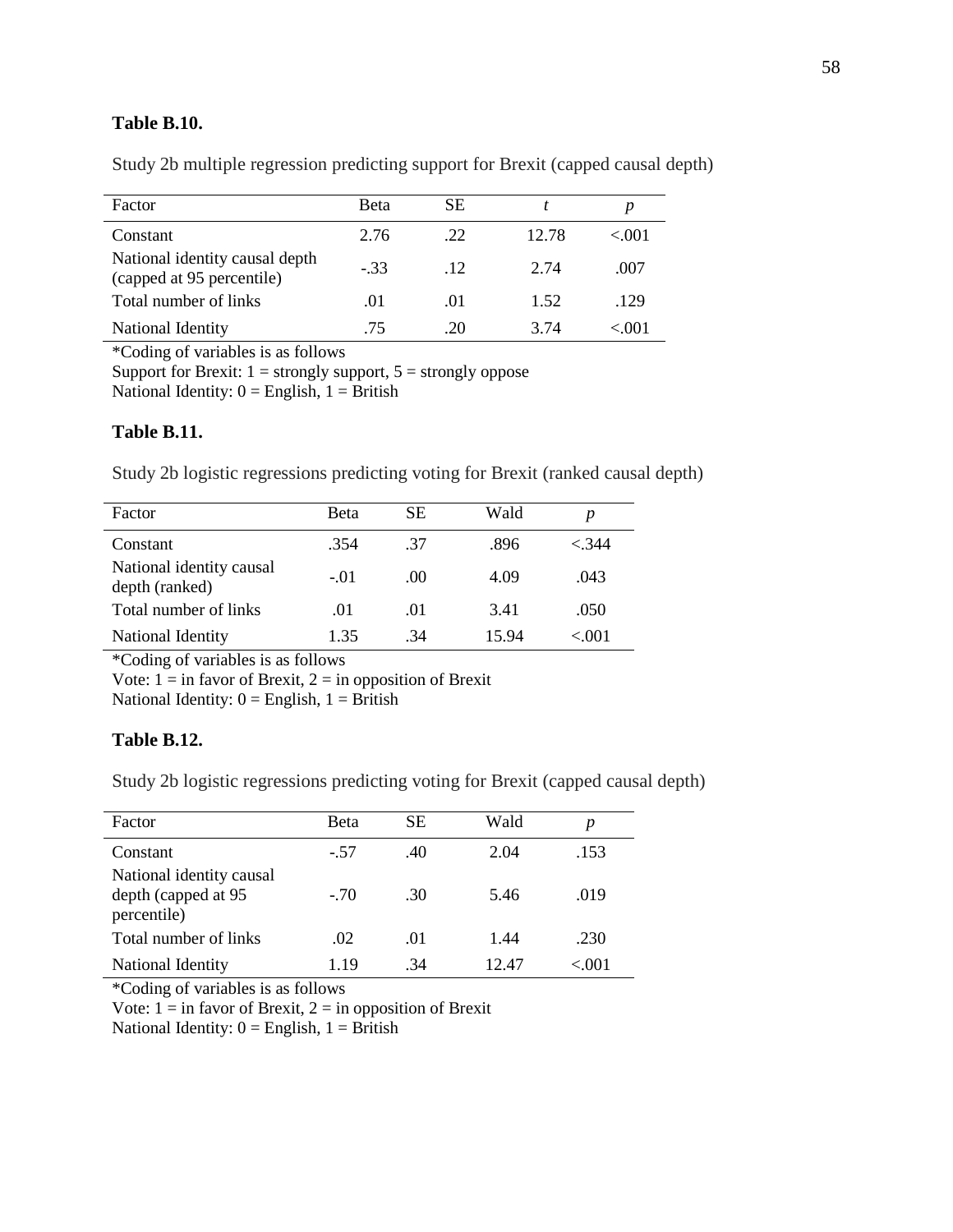



**Fig C.1.** Diagram of mediation model in Study 1, voting with political party is dependent variable (total number of links included as a covariate, voting: 1 = did not vote with party, 2 = voted with party)



**Fig C.2.** Diagram of mediation model in Study 2a, support for Brexit is dependent variable (total number of links included as a covariate, support for Brexit:  $1 =$  strongly support,  $5 =$ strongly oppose)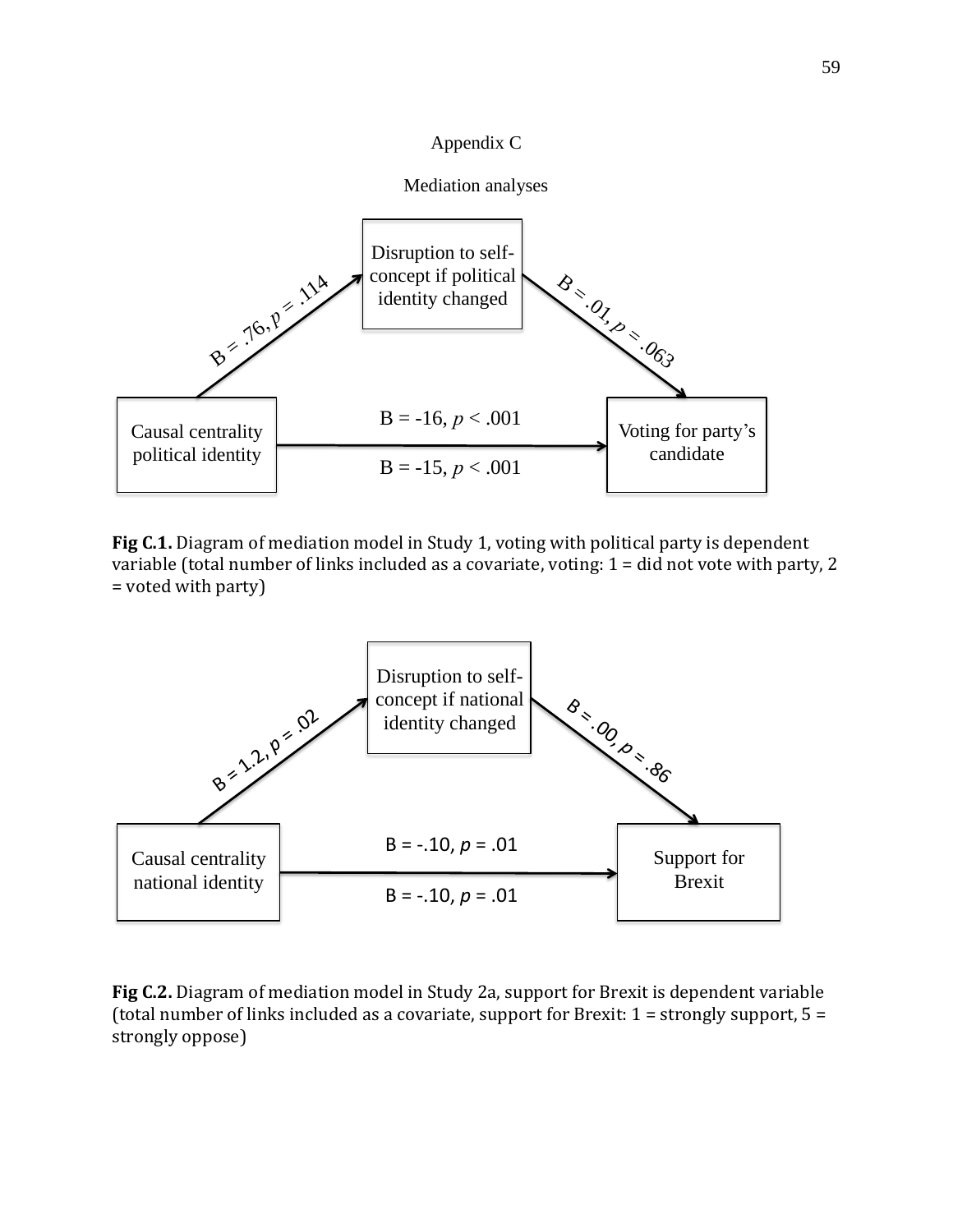

**Fig C.3.** Diagram of mediation model in Study 2a, vote in Brexit referendum is dependent variable (total number of links included as a covariate, vote: 1 = in favor of Brexit, 2 = in opposition of Brexit)

In Study 2b, we had disruption to the self-concept scores for all features used in the study. Thus, to try to control for heterogeneity in the use of the disruption scale, we divided each participant's rating of how much a change to national identity would disrupt her selfconcept by her average disruption score across all features.



**Fig C.4.** Diagram of mediation model in Study 2b, support for Brexit is dependent variable (total number of links included as a covariate, support for Brexit:  $1 =$  strongly support,  $5 =$ strongly oppose), normed disruption to self-concept score is mediator.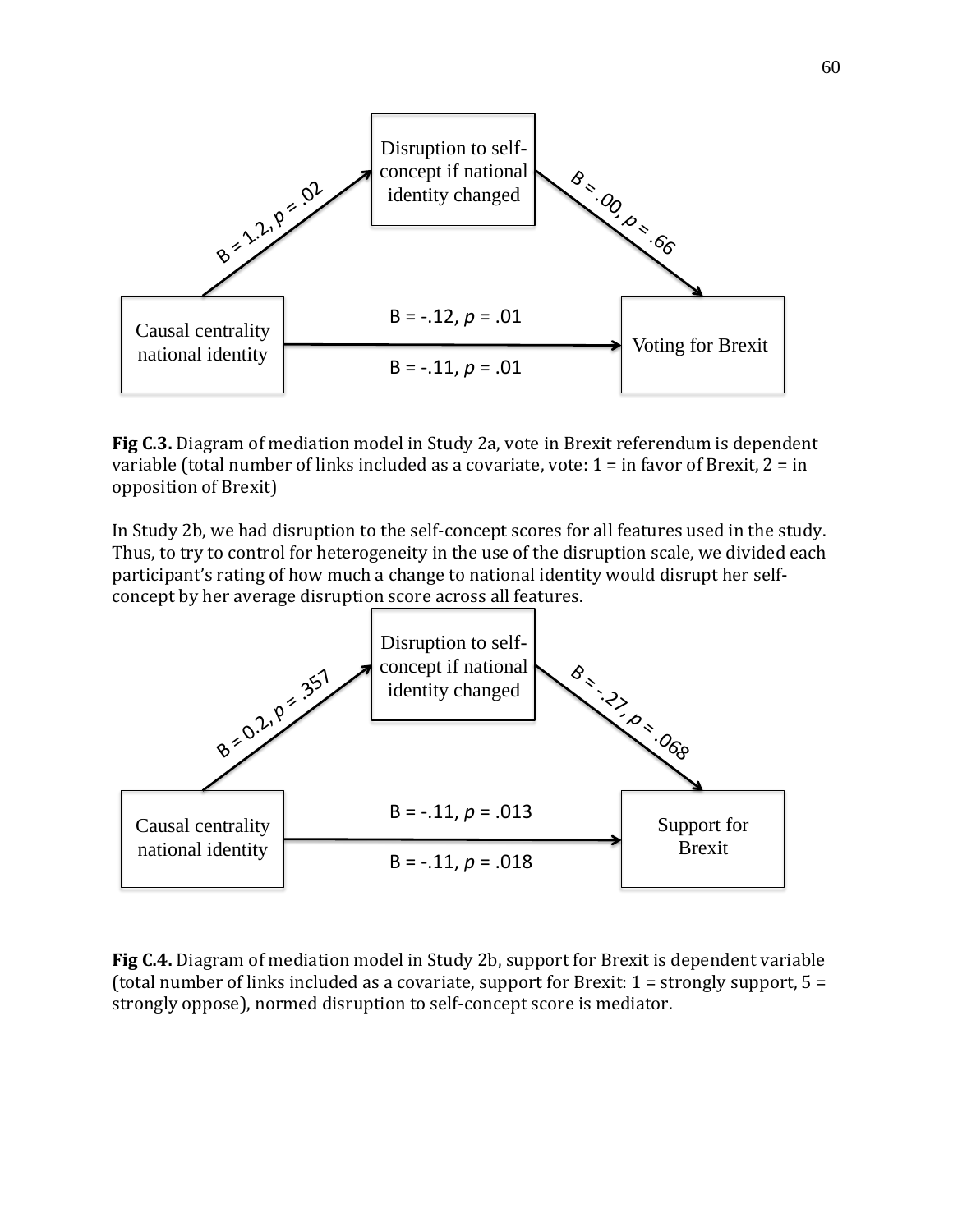

**Fig C.5.** Diagram of mediation model in Study 2b, vote in Brexit referendum is dependent variable (total number of links included as a covariate, vote: 1 = in favor of Brexit, 2 = in opposition of Brexit), normed disruption to self-concept score is mediator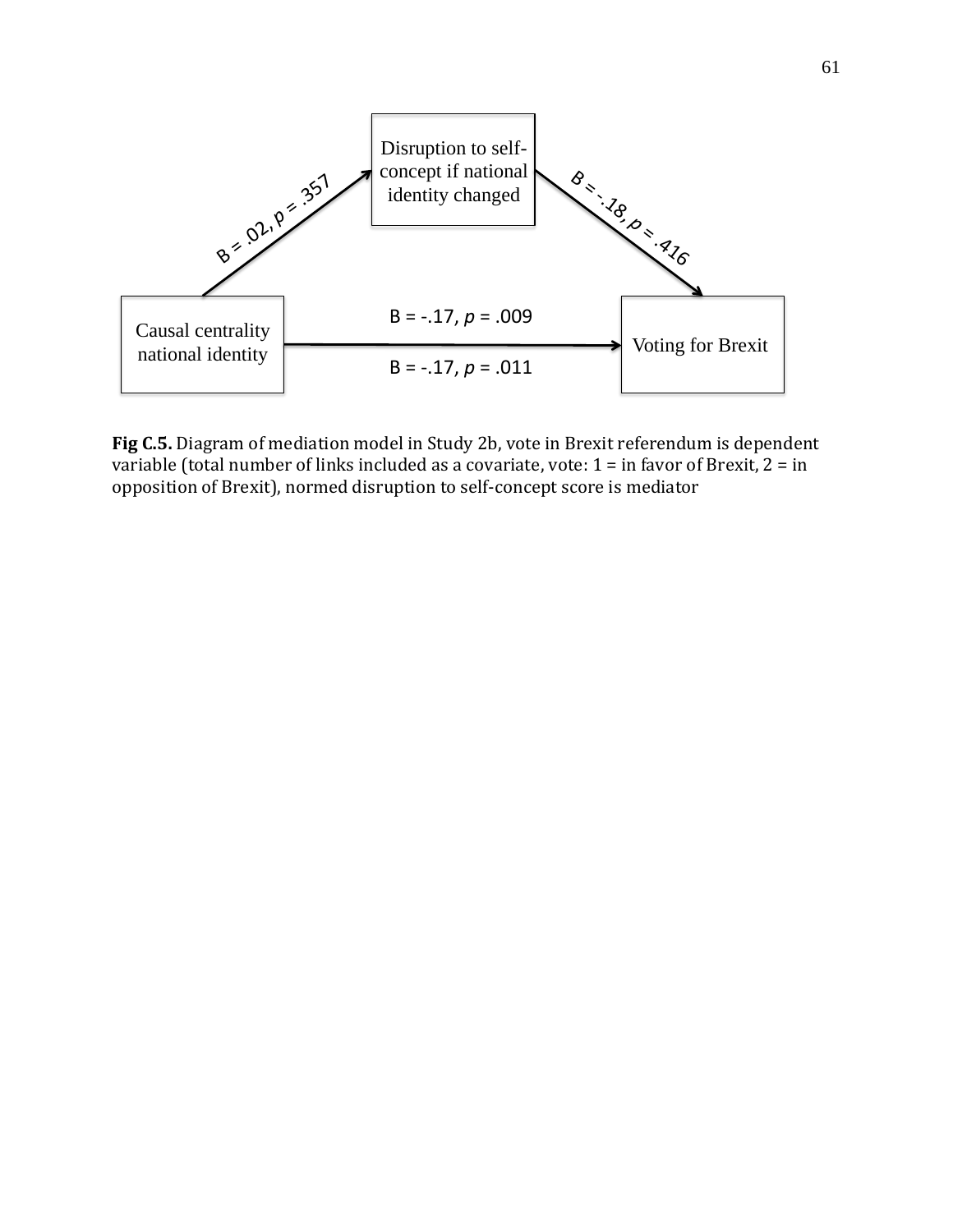### Appendix D

Multiple and logistic regressions predicting voting and political attitudes with the effects and causes of political and national identity

In these regressions, we separated causal centrality (the total number of causal relationships that an identity is involved in) of political identity and national identity into the number of features that the identity is an effect of and the number of features that the identity is a cause of. The regressions consistently revealed that the number of causes that political or national identity had was a significant predictor of voting and political attitudes; however, the number of effects that these identities had was not. Thus, in these studies, it is not being the cause of many of other features (i.e., having many effects) that is most predictive of voting and political attitudes but rather being the effects of many other features (i.e., having may causes).

### **Table D.1.**

Study 1 logistic regression predicting voting for candidate of one's political party

| Factor                                | Beta    | SЕ   | р      |
|---------------------------------------|---------|------|--------|
| Constant                              | 2.63    | .65  | < 0.01 |
| Political party, number of<br>effects | .08     | .07  | .262   |
| Political party, number of<br>causes  | .23     | .08  | .005   |
| Total number of links                 | $-.01$  | .00. | .053   |
| <b>Political Party</b>                | $-1.08$ | .37  | .003   |
| Survey version                        | .52     | .39  | .183   |

\*Coding of variables is as follows

Voting:  $1 =$  did not vote with party,  $2 =$  voted with party

Political party:  $1 =$  Democrat,  $2 =$  Republican

Survey version:  $0 =$  experimenter-defined,  $1 =$  self-generated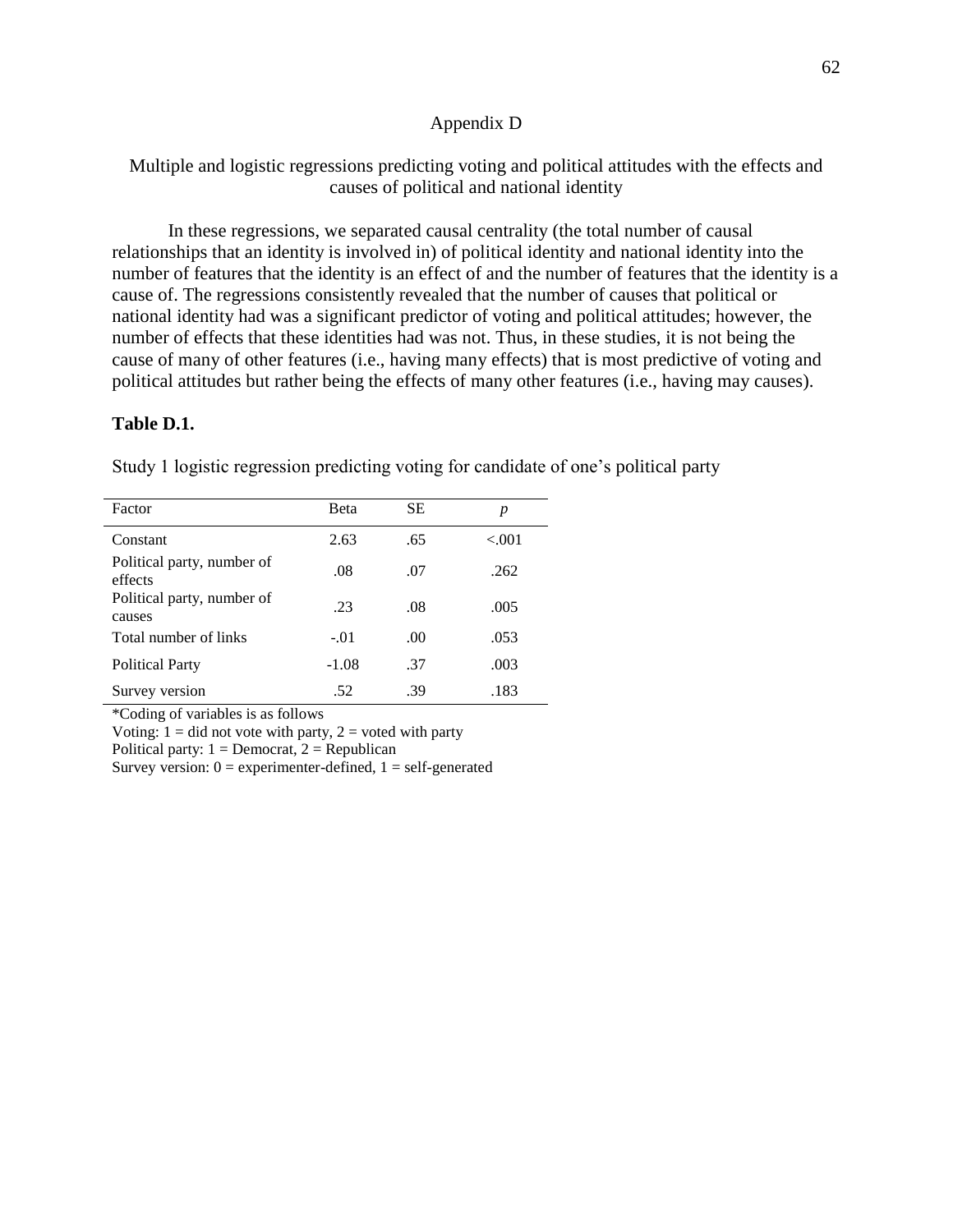## **Table D.2.**

Study 2a multiple regressions predicting support for Brexit

| Factor                                  | <b>Beta</b> | <b>SE</b> | t     | p       |
|-----------------------------------------|-------------|-----------|-------|---------|
| Constant                                | 3.00        | .17       | 17.44 | < 0.01  |
| National identity, number<br>of effects | $-.05$      | .03       | 1.55  | .122    |
| National identity, number<br>of causes  | $-16$       | .04       | 3.70  | $-.001$ |
| Total number of links                   | .01         | $.00 \,$  | 4.41  | < 0.01  |
| National Identity                       | -29         | .18       | 1.66  | .097    |

\*Coding of variables is as follows

Support for Brexit:  $1 =$  strongly support,  $5 =$  strongly oppose National Identity:  $0 =$  English,  $1 =$  British

### **Table D.3.**

Study 2a logistic regressions predict predicting voting for Brexit

| Factor                                  | Beta   | <b>SE</b> |        |
|-----------------------------------------|--------|-----------|--------|
| Constant                                | .55    | .30       | .070   |
| National identity, number<br>of effects | $-.02$ | .06       | .701   |
| National identity, number<br>of causes  | $-27$  | .09       | .002   |
| Total number of links                   | .02    | .01       | < 0.01 |
| National Identity                       | .41    | .30       | .172   |

\*Coding of variables is as follows

Vote:  $1 = \text{in favor of Brexit}, 2 = \text{in opposition of Brexit}$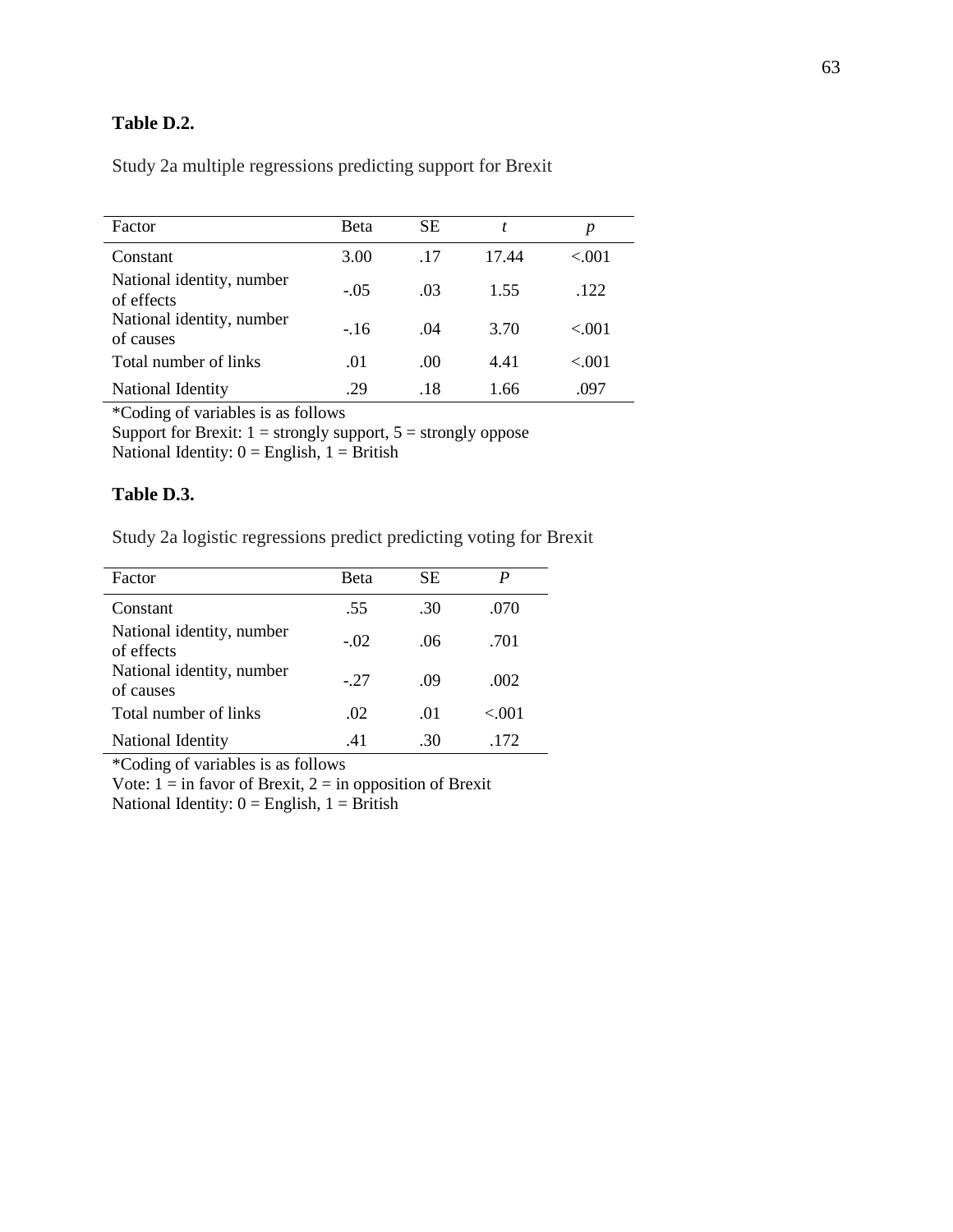## **Table D.4.**

Study 2b multiple regressions predicting support for Brexit

| Factor                                  | <b>Beta</b> | SЕ  |       | р      |
|-----------------------------------------|-------------|-----|-------|--------|
| Constant                                | 2.99        | .20 | 15.09 | < 0.01 |
| National identity, number<br>of effects | $-.04$      | -07 | .55   | .582   |
| National identity, number<br>of causes) | $-20$       | .07 | 2.72  | .007   |
| Total number of links                   | .01         | .01 | 1.54  | .13    |
| National Identity                       | .80         | 20  | 3.97  | < 0.01 |

\*Coding of variables is as follows

Support for Brexit:  $1 =$  strongly support,  $5 =$  strongly oppose National Identity:  $0 =$  English,  $1 =$  British

### **Table D.5.**

Study 2b logistic regressions predict predicting voting for Brexit

| Factor                                  | Beta   | <b>SE</b> | P     |
|-----------------------------------------|--------|-----------|-------|
| Constant                                | .08    | .33       | .803  |
| National identity, number<br>of effects | $-.05$ | .12       | .677  |
| National identity, number<br>of causes  | $-.32$ | .14       | .026  |
| Total number of links                   | .01    | .01       | .130  |
| National Identity                       | 1 21   | -34       | < 001 |

\*Coding of variables is as follows

Vote:  $1 = \text{in favor of Brexit}, 2 = \text{in opposition of Brexit}$ 

National Identity:  $0 =$  English,  $1 =$  British

To examine the relative impact of the number of effects vs. the number of causes a feature had on disruption to the self-concept scores in Study 2b, for each subject, we regressed disruption ratings on both the number of causes and the number of effects each feature had. The results reveal that, on average, both the number of causes and the number of effects a feature had were significant predictors of perceived disruption to the self-concept if the feature was changed.